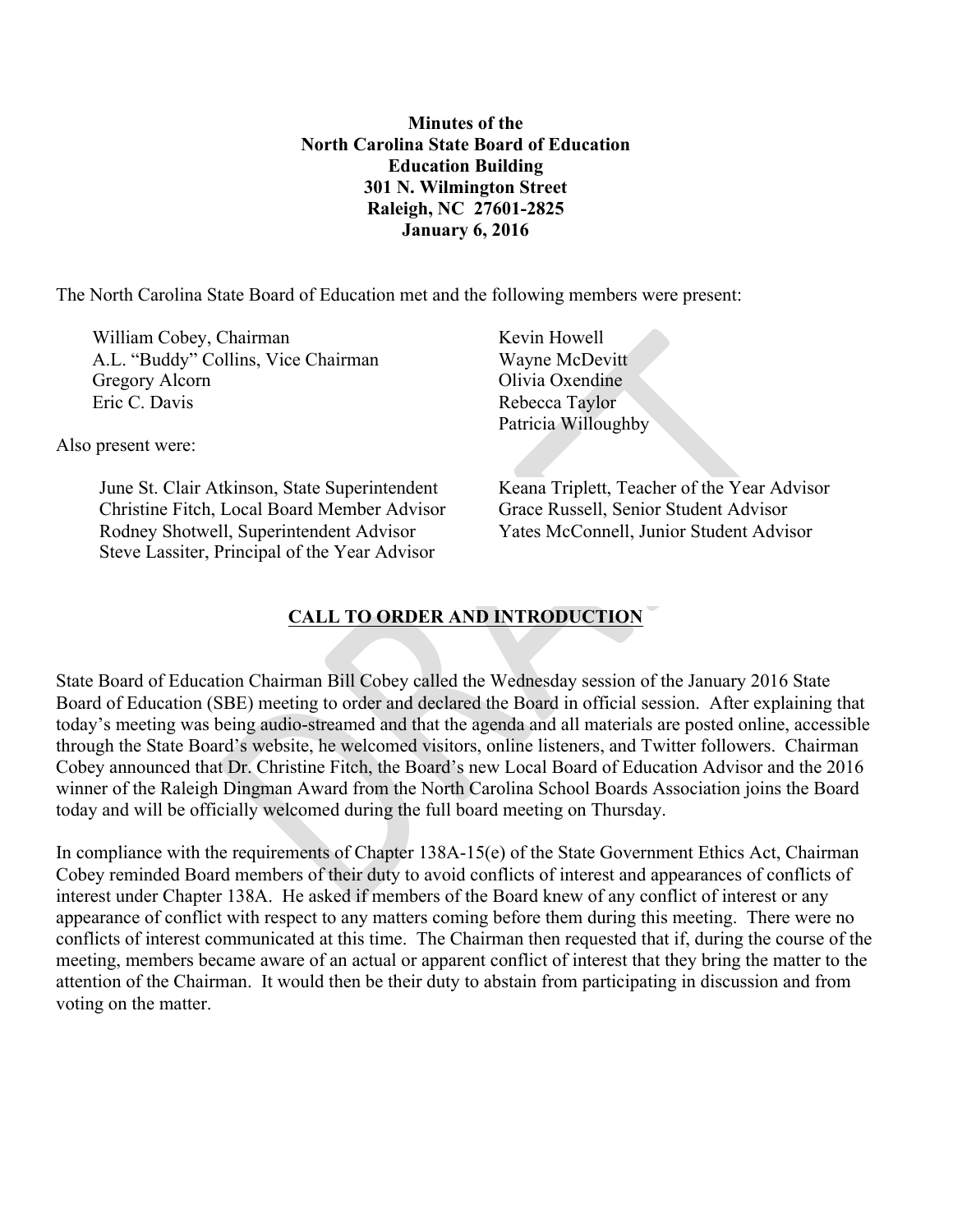| Education Building, Raleigh | 2016<br>January 6.<br>ednesday<br>$\mathbf{M}$ | 10:00 AM<br>Room.<br>soard |
|-----------------------------|------------------------------------------------|----------------------------|
|                             |                                                |                            |

## **APPROVAL OF AGENDA**

As the first order of business, Chairman Cobey drew attention to the full meeting agenda, which is available on eBoard. The Chairman asked if there were any changes to the agenda that Board members wished to request. Hearing none, Chairman Cobey asked for a motion to approve the State Board of Education meeting agenda for January 6 and 7, 2016, as presented.

#### **Discussion/Comments:**

• There was no further discussion.

*Upon motion made by Mr. Kevin Howell, and seconded by Mr. Greg Alcorn, the Board voted unanimously to approve the State Board of Education meeting agenda for January 6 and 7, 2016, as presented.* 

## **SBE ISSUES SESSION**

Chairman Cobey explained that Issues Sessions provide the Board with in-depth information on relevant education topics. These sessions are, in fact, a part of the Board's required Board member development. He called on State Superintendent June Atkinson to introduce the first Issues Session.

## Ø **NC Department of Public Instruction Division Profile**  v **K-3 Literacy Division – Mrs. Carolyn Guthrie (Director, K-3 Literacy Division)**

Dr. Atkinson prefaced this presentation by explaining that when the Excellent Schools Act was passed by the General Assembly the Department created the K-3 Literacy Division. She recognized Mrs. Carolyn Guthrie to provide an overview of the work of the K-3 Literacy Division in a series of division presentations.

Using a PowerPoint presentation to describe the responsibilities of the K-3 Literacy Division, Mrs. Guthrie shared that the K-3 Literacy Division

- Oversees the statewide implementation of the North Carolina Read to Achieve legislation
- Develops and provides direct customized and targeted professional development based on data trends and school, district and charter school needs
- Supports districts and schools with the development of local implementation plans, reading plans and school improvement plan goals as they relate to the Read to Achieve legislation
- Provides digital resources on literacy for parents, teachers, principals, and central office personnel
- Supports school, district and charter school leadership in analyzing data and identifying quality literacy instruction
- Trains, certifies and collaborates with local Master Literacy Trainers to build capacity in literacy instruction
- Supports and trains teachers and administrators on the formative, diagnostic reading assessment system on using data to inform and change instruction to meet the individual needs of students
- Researches and models the most current best practices in literacy instruction
- Provides networking opportunities for collaboration among districts on Read to Achieve practices
- Collaborates with other divisions within DPI and other state agencies to provide high quality literacy training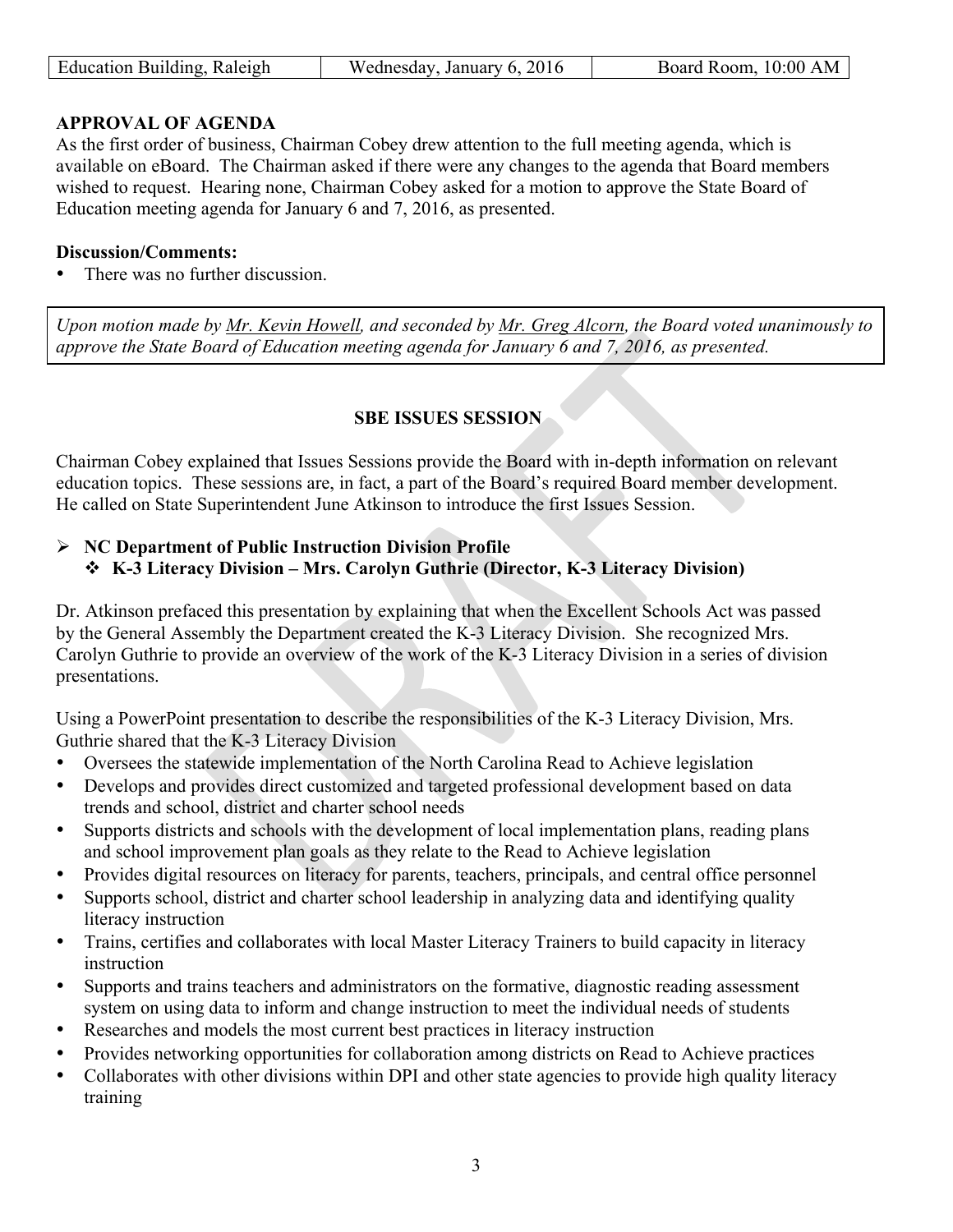| Education Building, Raleigh | Wednesday, January 6, 2016 | Board Room, 10:00 AM |
|-----------------------------|----------------------------|----------------------|
|                             |                            |                      |

Mrs. Guthrie spoke briefly about each of the components (below) of Read to Achieve and provided graphics to demonstrate how each of the functions works together. She also provided data to show that 481,000 children K-3 were served in the 2014-15 school year. This involved 23,000 teachers, 1,380 schools, 115 LEAs and 81 charter schools.

- $\triangleright$  Comprehensive Reading Plan (developed)
- Ø Assessment IS Instruction (formative diagnostic assessment system) approved by SBE in August 2012

Goal: Take data and turn it into instruction

- $\triangleright$  Social Promotion (it is not just a third grade law, but more about K-2)
- $\triangleright$  Successful Reading Development
- $\triangleright$  Accountability and Notification (parent and guardian notification and information sharing)

Mrs. Guthrie explained that everything is based on research. LEAs are given flexibility as to how to teach the standards. She reported that the K-3 Literacy Division has created 28 professional development sessions and is currently working on seven additional sessions.

As it relates to resources and support, the K-3 Literacy Division has created a Read to Achieve Live Binder. She noted that there are close to two million online live binders. Of those, approximately one million are public. North Carolina's Read to Achieve Live Binder is the fifth most viewed live binder in the nation. These resources are being used by all stakeholders in the field, including parents.

Mrs. Guthrie elaborated on the implementation of Read to Achieve, specifically as it relates to systemic change, positive effects, support, compliance and instruction.

In response to Board member Olivia Oxendine's question, Mrs. Guthrie described a typical 90-minute session of uninterrupted Read to Achieve instruction, which includes a combination of whole group instruction on a standard, small group instruction with the children at their individual levels (learning stations on the standards), diagnostics, and then closure with the whole group. For those students not showing proficiency, it is recommended that they receive an additional 20 minutes during the day of more intense work on the skills where they show deficiencies.

Dr. Oxendine asked about the difference in third and fourth-grade reading classrooms. In response, Mrs. Guthrie explained that the practices used in K-3 can be used K-5 to make the instruction more seamless.

Board member Rebecca Taylor complimented the report, noting that the Live Binders are fabulous. In response to her question about who conducts the parent meetings and how they are advertised, Mrs. Guthrie explained that in the first year parent meetings were conducted at the state level and then by region. This year division staff are attending parent nights at the schools to in order to reach more parents.

Board member Patricia Willoughby shared her interest in feedback around the standards, noting her appreciation for the division's emphasis on flexibility. She encouraged continual communication about the research and Live Binders. In response, Mrs. Guthrie described the process, which started the year after the standards came into play, noting that as they have moved through the process much of the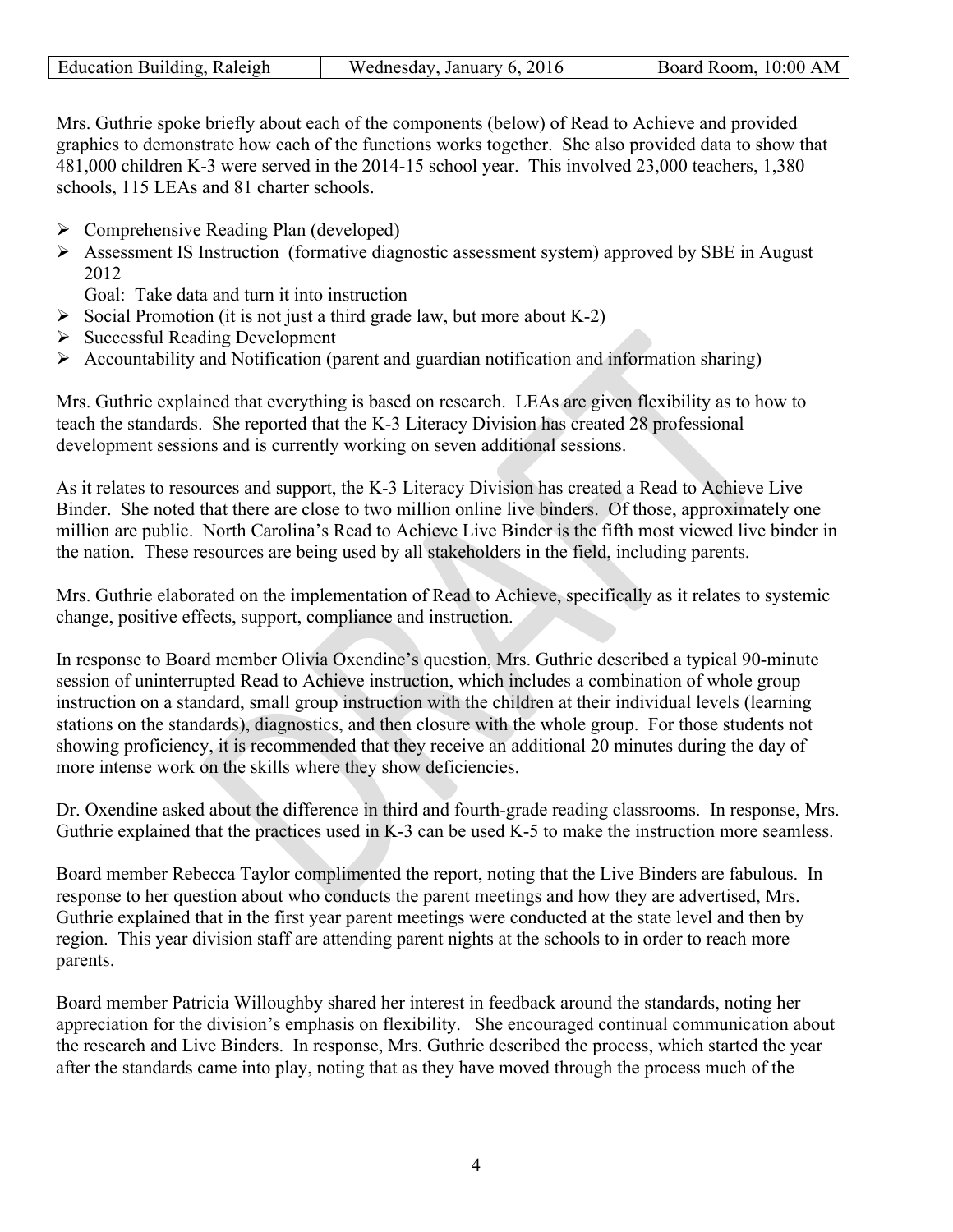| Education Building, Raleigh | Wednesday, January 6, 2016 | Board Room, 10:00 AM |
|-----------------------------|----------------------------|----------------------|
|                             |                            |                      |

professional development was focused on the semantic standards and how those standards build on each other. She explained that in the beginning teachers were still learning the standards and now have become more familiar with them and, according to their feedback, they like the sequencing.

At the request of Vice Chairman A.L. Collins, Superintendent Advisor Rodney Shotwell and Principal of the Year Advisor Steven Lassiter spoke about their Read to Achieve experiences. They noted the importance of ongoing professional development and the challenges of teacher turnover and retraining, the advantages of having all teachers using the same tool to assess proficiency, and the benefits of the 90-minute uninterrupted instructional model.

Local Board Member Advisor Christine Fitch asked about access to the Live Binders in those rural communities that have connectivity issues. Mrs. Guthrie stated that one of the biggest challenges has been trying to get the word out to parents. She spoke briefly about how teachers can use the Parent Live Binder to access information to share with parents.

Dr. Olivia Oxendine suggested that (with emphasis placed on communication) the Department explore tapping into the university system to get the word out to the directors of University School Relations because they have access to all student teachers and principal interns. Mrs. Guthrie noted the suggestion, stating that the Department has worked with many of the universities across the state related to the formative diagnostic assessments.

## Ø **Report on Teacher Evaluation, School Year 2014-15**  v **Dr. Thomas Tomberlin (Director, District LEA Human Resources Support)**

Chairman Cobey recognized Dr. Olivia Oxendine to introduce this Issues Session. Dr. Oxendine explained that this presentation stems from a question posed to Dr. Tom Tomberlin about the quality of teachers in the low-performing schools She recognized Dr. Tomberlin to present the Report on Teacher Evaluation for the 2014-15 school year.

Using a PowerPoint presentation, Dr. Tomberlin provided an overview of the principal evaluation ratings from the 2014-15 school year related to

- Rating Categories for Standard 4 by Evaluation Type
- Distribution of Student Growth Ratings
- First Teacher Status
- Student Growth Trends (2012-13 to 2014-15)
- Correlations Between Evaluation Ratings and Growth
- Status by Low-Performing School Designation
- Human Capital by Low-Performing Designation Dr. Tomberlin explained that a greater percentage of experienced teachers in schools with a lowperforming designation is on full evaluation plans, suggesting that these experienced teachers have instructional deficiencies. He added that there are no meaningful differences between lowperforming designated schools and non-low-performing designated schools in early-career teachers or teacher attrition.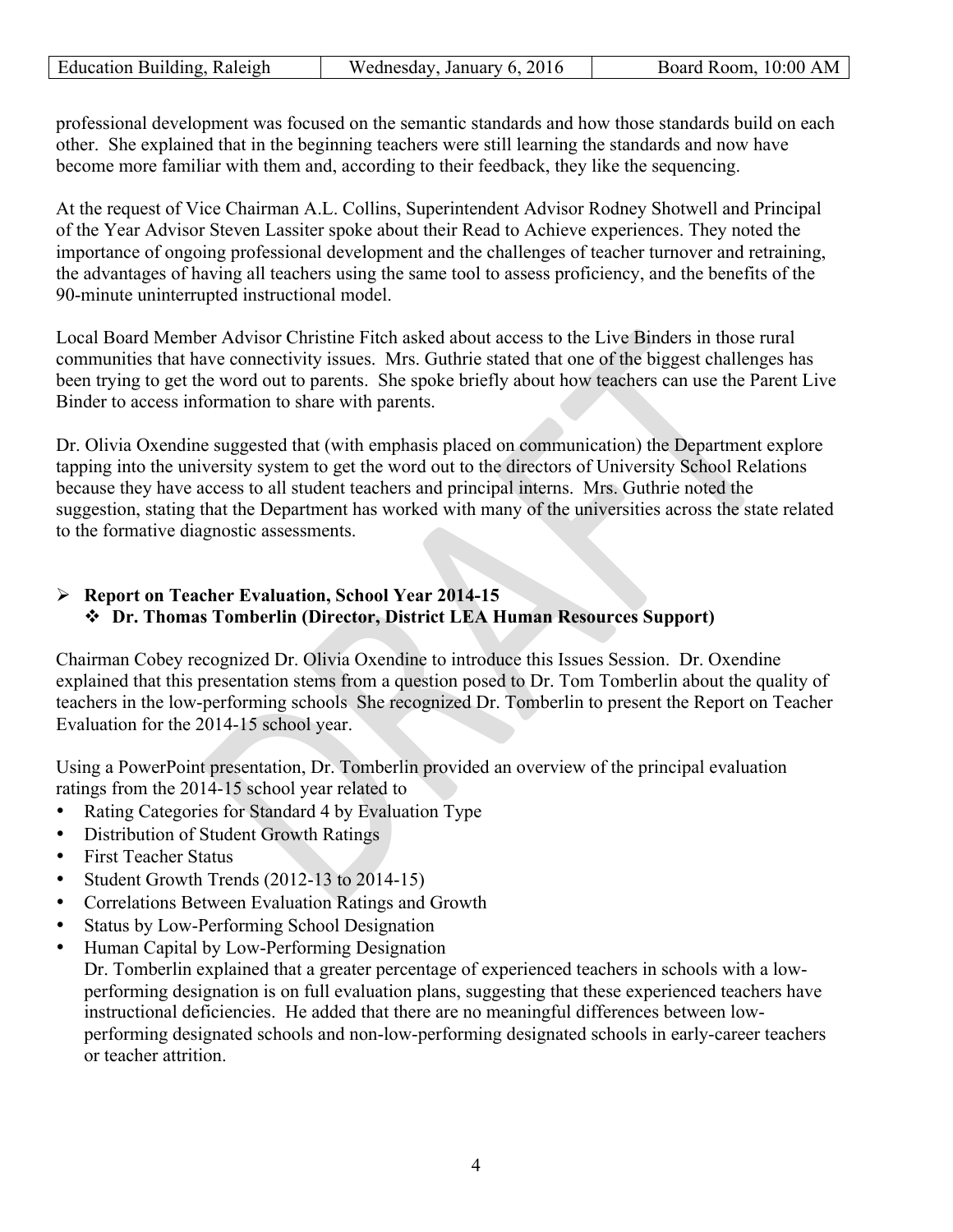| Education Building, Raleigh | Wednesday, January 6, 2016 | Board Room, 10:00 AM |
|-----------------------------|----------------------------|----------------------|
|                             |                            |                      |

Vice Chairman A.L. Collins shared a suspicion about the other five standards that are principal led, specifically that they are probably trending higher than they should be, based on principal evaluations. Mr. Collins stated that it would be nice to find a way, especially in the low-performing schools, with the growth measure to show the outcome and the other measures what the possibility is related to improving teachers. He also suggested that a teacher turnover mobility number is needed with respect to these lowperforming schools.

Dr. Tomberlin fielded several questions about the data coupled with analysis in the Equity Plan. In addition, a lengthy discussion ensued about the importance of ongoing professional development for all teachers.

ES&P Chair Oxendine asked Dr. Tomberlin to develop some policy options for the State Board to consider in the future. The request was noted.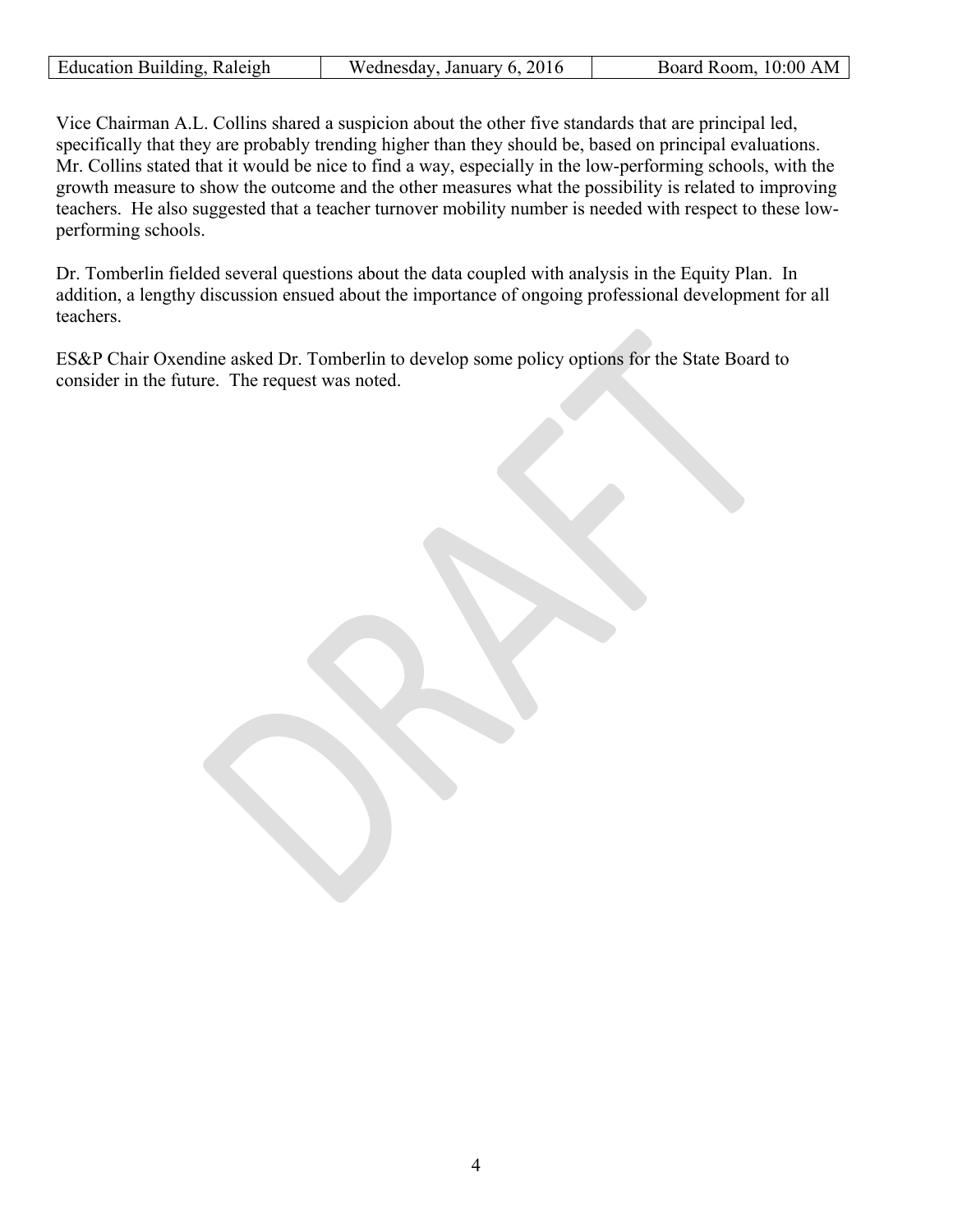| Education Building, Raleigh | Wednesday, January 6, 2016 | Board Room, 10:00 AM |
|-----------------------------|----------------------------|----------------------|
|                             |                            |                      |

At this time, the Board's committee meetings were held.

## **SPECIAL COMMITTEE ON DIGITAL LEARNING (Lt. Governor Dan Forest, Chair; and Ms. Rebecca Taylor, Vice Chair)**

#### *ACTION*

## **DL 1 – JLEOC School Connectivity Initiative Report to the North Carolina General Assembly and the State Chief Information Officer**

**Policy Implications:** Session Law 2007-323, Sec. 7.28(d)

#### **SBE Strategic Plan:**

**Goal 4:** Every school district has up-to-date financial, business, and technology systems to serve its students, parents and educators.

**Objective 4.1:** Provide all schools with sufficient wireless coverage to support 1:1 computing initiatives.

**Presenter(s):** Mr. Michael Nicolaides (Chief Information Officer, Technology Services)

## **Description:**

Pursuant to Session Law 2007-323 SECTION 7.28(d), the State Board of Education shall report annually on its progress towards the School Connectivity Initiative (SCI) to the Joint Legislative Oversight Committee on Information Technology (JLOC-IT), the Joint Legislative Education Oversight Committee (JLEOC), the Office of State Budget and Management (OSBM), the State Information Technology Officer (SCIO), and the Fiscal Research Division (FRD).

In this report we provide an update on SCI financial activities for fiscal year 2015 (FY2015) beginning July 1, 2014 through June 30, 2015, and discusses operational activities over the calendar year 2015 (CY2015) beginning January 1, 2015 through December 31, 2015. The core provision for the SCI is specified as follows:

SECTION 7.28.(b) As recommended in the Joint Report on Information Technology, February 2007, the State Board of Education shall contract with an entity that has the capacity of serving as the administrator of the School Connectivity Initiative and has demonstrated success in providing network services to education institutions in the State. The funds appropriated in this act shall be used to implement a plan approved by the State Board of Education to enhance the technology infrastructure for public schools that supports teaching and learning in the classrooms. The plan shall include the following components:

- 1. A business plan with timelines, clearly defined outcomes and an operational model including a governance structure, personnel, E-Rate reimbursement, support services to LEA's and schools and budget;
- 2. Assurances for a fair and open bidding and contracting process;
- 3. Technology assessment site survey template;
- 4. Documentation of how the technology will be used to enhance teaching in learning;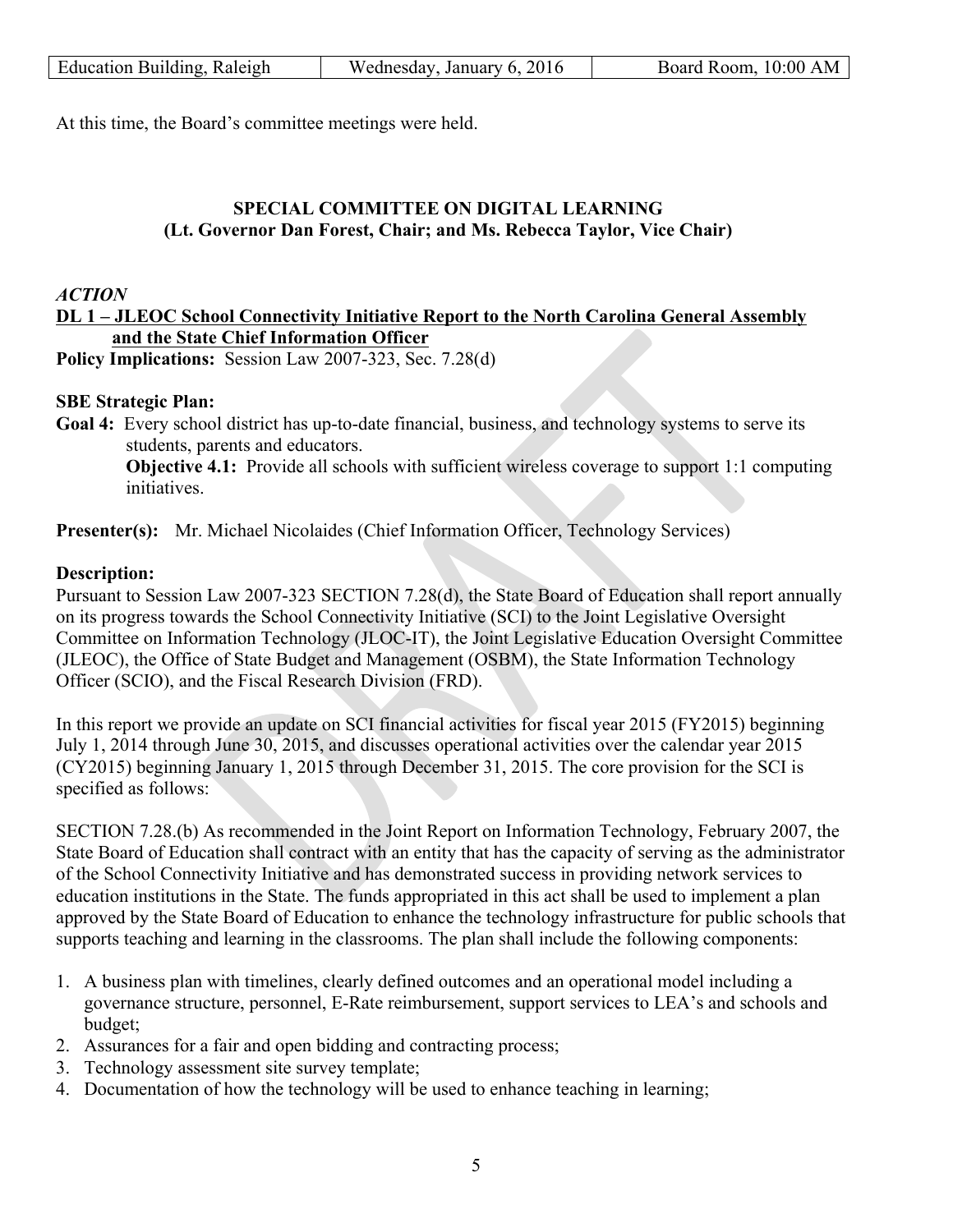| Education Building, Raleigh | Wednesday, January 6, 2016 | Board Room, 10:00 AM |
|-----------------------------|----------------------------|----------------------|

- 5. Documentation of how existing State-invested funds for technology are maximized to implement the school connectivity initiative;
- 6. The number, location and schedule of sites being served; and
- 7. Assurances that local school administrative units will upgrade internal networks in schools, provide technology tools, and support for teachers and students to use technology to improve teaching and learning.

## **Recommendation(s):**

It is recommended that the State Board of Education accept this report.

## **Discussion/Comments:**

- DL Special Committee Chair Dan Forest recognized Mr. Michael Nicolaides to share a report on school connectivity that is due to the General Assembly and State Chief Information Officer. He also recognized that Mr. Phil Emer from the Friday Institute was present in the audience and available to entertain questions.
- Mr. Nicolaides explained that state law requires that the State Board of Education (SBE) shall report annually on its progress towards the School Connectivity Initiative (SCI) to the Joint Legislative Oversight Committee on Information Technology (JLOC-IT), the Joint Legislative Education Oversight Committee (JLEOC), the Office of State Budget and Management (OSBM), the State Information Technology Officer (SCIO), and the Fiscal Research Division (FRD).
- Using a PowerPoint presentation, Mr. Nicolaides provided a detailed update on the SCI financial activities for fiscal year 2015 and discussed the operational activities over the calendar year 2015. The report is due to the General Assembly on January 15 annually.
- Mr. Nicolaides elaborated briefly on the main objectives of the School Connectivity Initiative, which are to provide high quality Internet access; client network engineering services; security services; E-Rate support; and wireless and internal network infrastructure and related services.
- Mr. Nicolaides highlighted the major accomplishments below:
	- Ø Managed a wireless infrastructure and services procurement that established a dozen statewide contracts to significantly simplify purchases for LEAs and charter schools.
	- $\triangleright$  Leveraged \$9.2 million in Race to the Top funds to support \$42 million Wi-Fi infrastructure purchases.
	- Ø Upgraded Internet capacity of 56 LEAs and 63 charter schools with average uptime of 99.95 percent.
	- Ø Provided network engineering support to 71 LEAs and 34 charter schools (165 total engagements)
	- $\triangleright$  Provided firewall services to 71 LEAs and 74 charter schools.
	- Ø Provided content filtering to 78 LEAs and 70 charter schools.
- In addition, Mr. Nicolaides noted that utilization has increased four-fold while bandwidth costs have decreased by more than 40 percent over the last three years. He also reported that in 2014, North Carolina received \$77 million from E-Rate, and in 2015, the state received \$117 million in E-Rate funds. The increase in funding is intended for infrastructure, according to Mr. Nicolaides. He used a graph from the report to show the K-12 Bandwidth Utilization Growth from 2009 to 2015, which shows exponential growth and is a testament to the work in the field in the use of devices, according to Mr. Nicolaides. In addition, Mr. Nicolaides used a pie charter from the report to show the Service Tier Distribution for LEAs and charter schools. He stated that it is important to note that money is not being spent on unused bandwidth.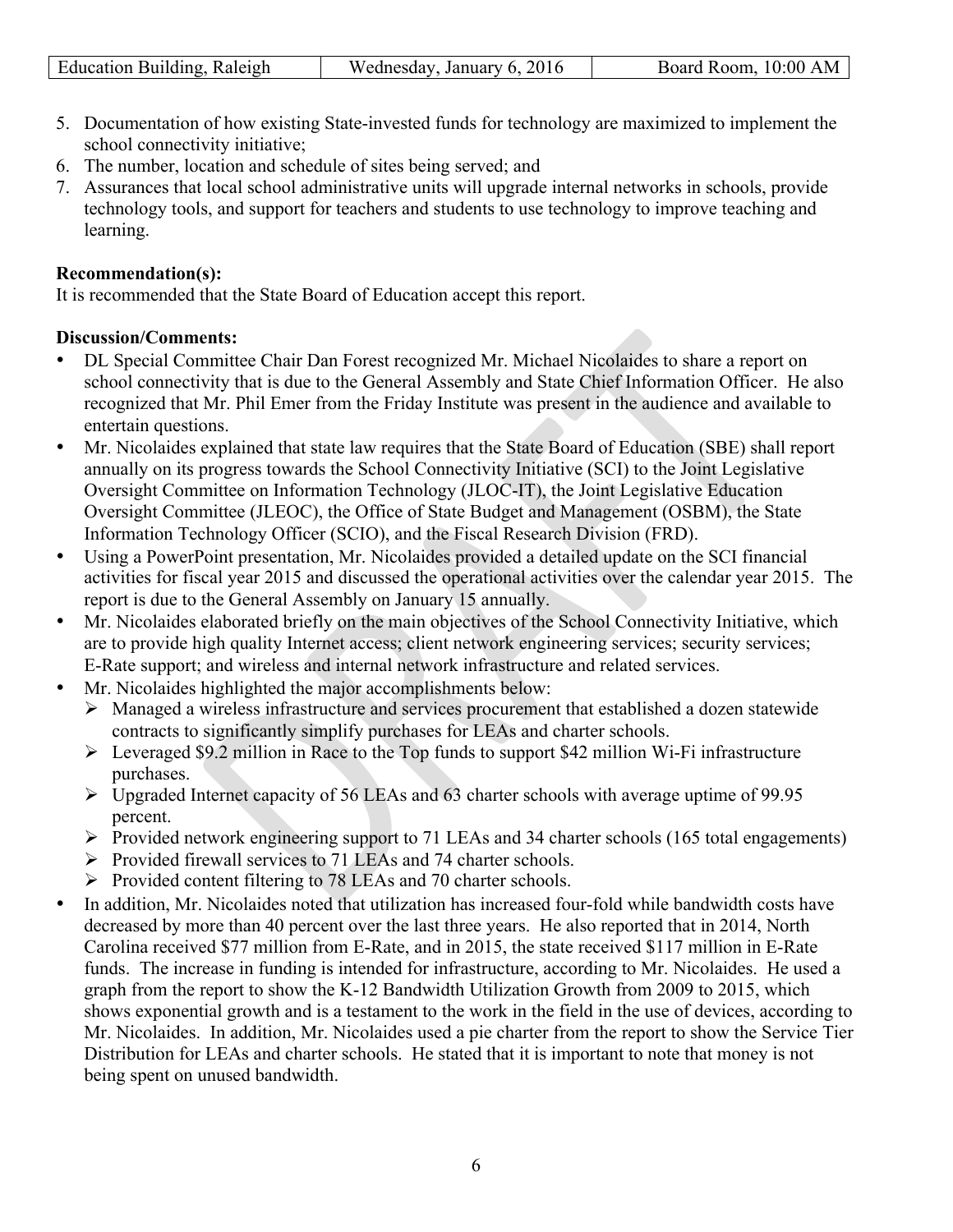| Education Building, Raleigh | Wednesday, January 6, 2016 | Board Room, 10:00 AM |
|-----------------------------|----------------------------|----------------------|

- In closing comments, Mr. Nicolaides provided a breakdown and explanation of the School Connectivity initiative expenditures under five categories:
	- 1. Internet, Firewall, Content Filtering Bundle
	- 2. LEA/Charter School Allocation for Wide-Area Networking and Internet
	- 3. Operating Expenses
	- 4. Salaries
	- 5. Support Services Client Network Engineering (CNE)
- Lt. Governor Forest reported that since 1998 North Carolina has received approximately \$277 million from E-Rate, noting that this past year alone North Carolina received more than \$55 million, i.e., 20 percent of the funds over all of the years was spent last year. He stated that a lot of work has been occurring over the years, and North Carolina is seeing the exponential growth with connectivity, bandwidth and usage. Lt. Governor Forest noted that he is impressed with the Department's ability to analyze the data so that the state can be efficient with usage (not with bandwidth), referencing a national report about school connectivity that compares where North Carolina's stands related to bandwidth to other states. He noted that North Carolina's number of bandwidth is lower, while utilization is higher, saving the state millions of dollars. The Lt. Governor also spoke about leveraging not only Race to the Top money, but state revenue funds as well as E-Rate funds for a big bang, thanking the Department and Friday Institute for their work.
- In response to Board member Olivia Oxendine's question about how bandwidth usage is monitored, Mr. Nicolaides spoke briefly about the monitoring process, explaining that this is monitored as part of the contract with MCNC. Superintendent Advisor Rodney Shotwell commented on the seamless and efficient monitoring process at the state level, noting that the Department and Friday Institute often communicate usage and need before the LEA realizes the need for more bandwidth is there.
- A brief conversation ensued about connections at a specific wireless standard, which is defined as one access point per classroom. Based on survey data, Mr. Emer reported that 60 percent of classrooms are at digital ready. He explained further that everything under 60 percent is graded, noting that some of the schools are at one access point for every two classrooms, others are at three classrooms, etc. He reported that there are no schools that have no connectivity; there is always some connectivity and access, but not necessarily prepared for a one-to-one program. At the request of Lt. Governor Forest, Mr. Emer spoke about the timeframe for getting to that point. Mr. Emer explained that last year \$40 million was spent to get to 60% of classrooms at digital ready. He explained further that according to the pre-survey to forecast, it looks like North Carolina will be spending closer to \$65-70 million this year, based on current needs. Sixteen plus million would come from state funding. These estimates take North Carolina to 80 percent of the classrooms at digital ready over this next year. Noting Mr. Nicolaides five-year cycle, Mr. Emer stated that one more year should bring North Carolina to 100 percent of the classrooms at digital ready, and Wi-Fi and the funding processes we have in place will keep it there. Mr. Emer stated that North Carolina is on track to meet digital transition by the 2017 date with wireless infrastructure. Board member Eric Davis asked how much it would cost to maintain that level. Mr. Emer explained that the funding the General Assembly included in the budget is \$12 million recurring, which will cover sustainability overtime.
- Vice Chairman Collins asked about 2.0 and how we will leverage this connectivity in the schools to connectivity in the home. Mr. Emer explained that there is a relationship between the provider of the bandwidth to the schools and to the LEAs and to the community. He added that there is an ongoing conversation about moving forward as it relates to how we work with districts and providers to ensure that school connectivity decisions are being made in a way that advance connectivity and broadband in homes, noting many issues about broadband availability in rural areas, economies of scale,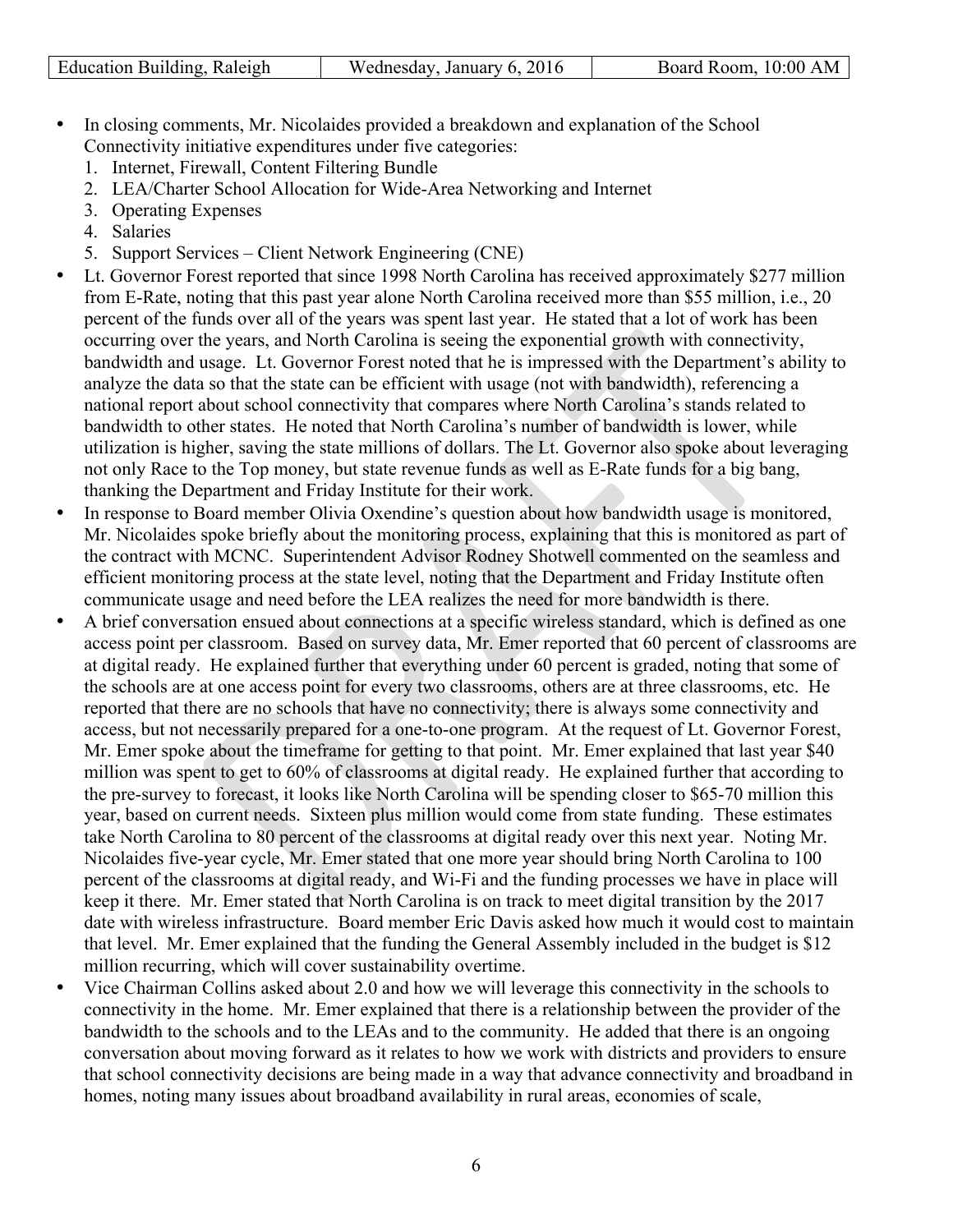| Education Building, Raleigh | Wednesday, January 6, 2016 | Board Room, 10:00 AM |
|-----------------------------|----------------------------|----------------------|
|                             |                            |                      |

incorporating specifics about home access in new RFPs, etc. Mr. Emer explained that some of this is local work and some is work that needs to be done with the FCC.

- As a follow-up, Vice Chairman Collins stated that he assumes digital textbooks will be dependent upon a cloud-based service to a home. A brief discussion ensued.
- Dr. Oxendine suggested that the State Board pause to take time to hear the voices of classroom teachers about digital resources, specifically textbooks. She spoke briefly about the Academic Review Commission's work where feedback from a series of regional meetings showed that teachers are ambivalent at best when it comes to digital textbooks; but teachers need textbooks. A brief discussion occurred about the lack of textbook funding.
- Lt. Governor encouraged Board members to read the report.
- There was no further discussion.

This item was submitted for Action on First Reading during the January 2016 State Board of Education meeting.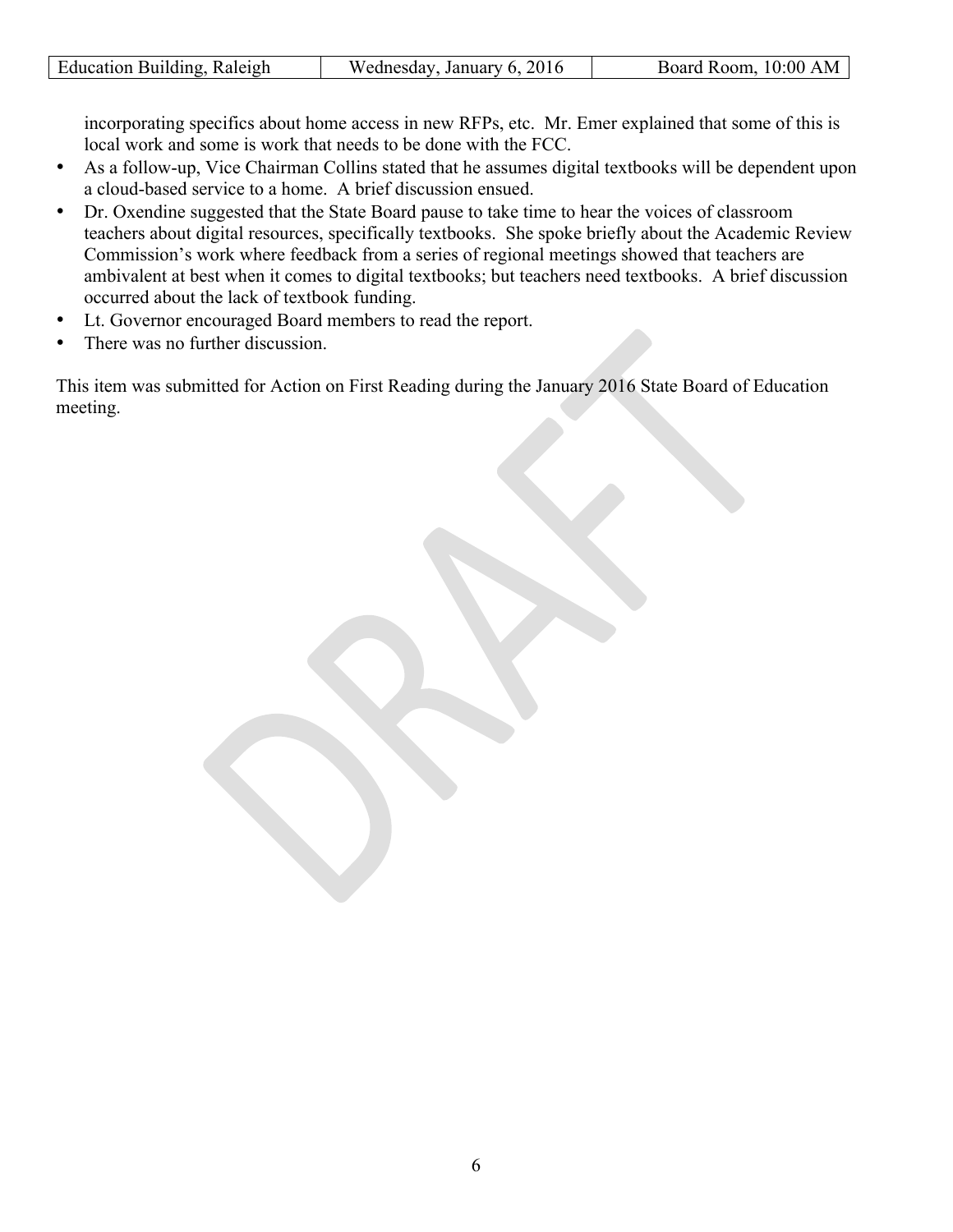| Education Building, Raleigh | Wednesday, January 6, 2016 | Board Room, 3:00 PM |
|-----------------------------|----------------------------|---------------------|
|                             |                            |                     |

#### **RECONVENE IN OPEN SESSION**

After the Board committees concluded their work, Chairman Bill Cobey convened the State Board of Education meeting in Open Session and the following members were present:

William Cobey, Chairman Reggie Kenan<br>
A.L. "Buddy" Collins. Vice Chairman Dlivia Oxendine A.L. "Buddy" Collins, Vice Chairman Dan Forest, Lt. Governor Rebecca Taylor Eric C. Davis Patricia Willoughby Kevin Howell Greg Alcorn

Also present were:

June St. Clair Atkinson, State Superintendent Keana Triplett, Teacher of the Year Advisor Christine Fitch, Local Board Member Advisor Grace Russell, Senior Student Advisor Rodney Shotwell, Superintendent Advisor Yates McConnell, Junior Student Advisor Steve Lassiter, Principal of the Year Advisor

## **CLOSED SESSION**

Noting for the audience that the Board will immediately adjourn following its Closed Session, Chairman Cobey called for a motion to go into Closed Session.

*Upon motion made by Vice Chairman A. L. Collins and seconded by Mr. Kevin Howell, the Board voted unanimously to convene in Closed Session to discuss personnel matters and consult with its attorneys on attorney-client privileged matters, and to consider the handling of the following cases:* 

*(1) Mergner v. NCSBE;* 

*(2) Next Generation Academy v. NCSBE; and* 

*(3) McGraw Hill v. NCSBE* 

Chairman Cobey requested a motion to adjourn the Wednesday session of the State Board of Education meeting.

*Upon motion made by Ms. Patricia Willoughby, and seconded by Ms. Becky Taylor, the Board voted unanimously to recess the State Board of Education meeting until Thursday, January 7, 2016, at 9:00 a.m.*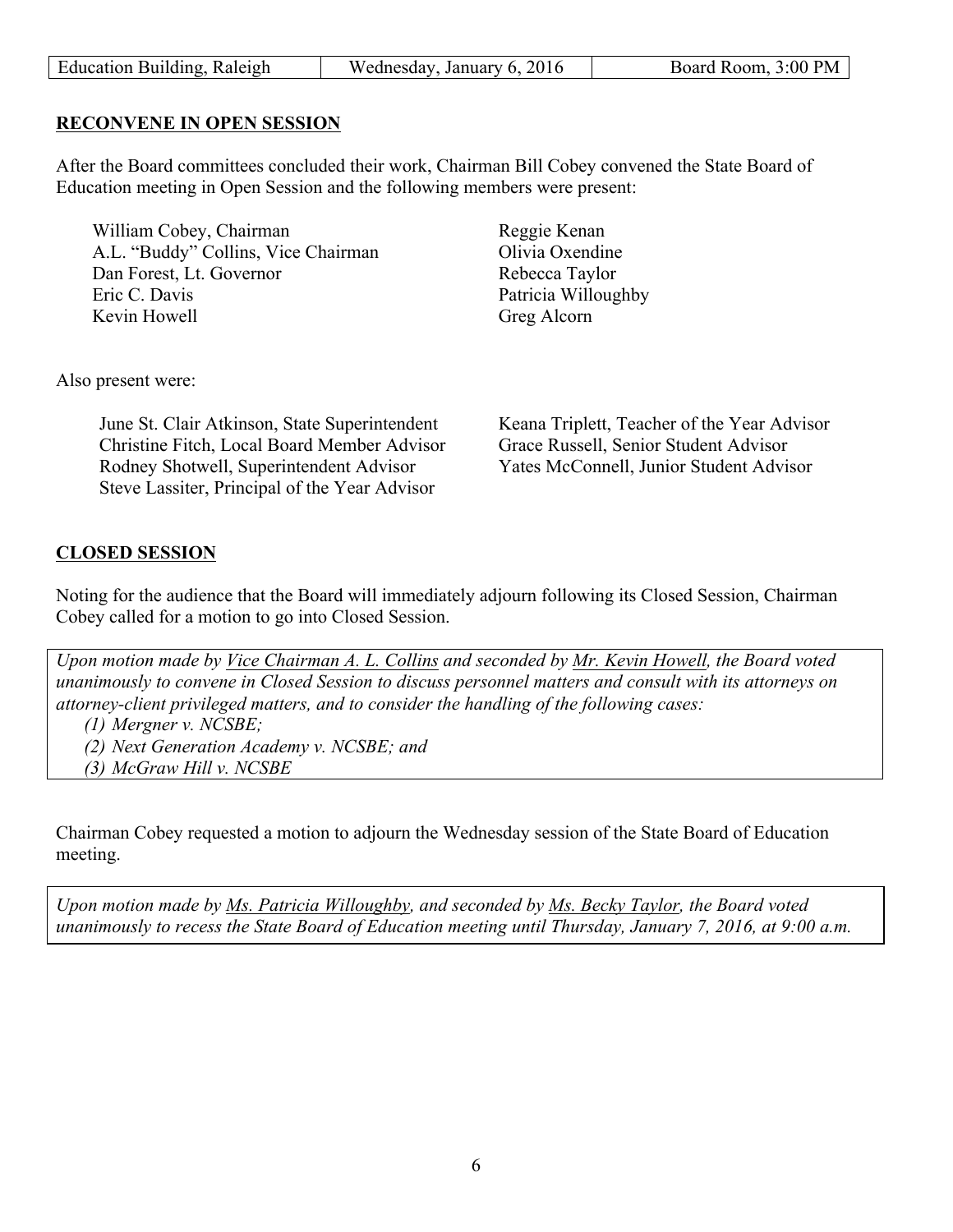**Minutes of the North Carolina State Board of Education Education Building 301 N. Wilmington Street Raleigh, NC 27601-2825 January 7, 2016** 

The North Carolina State Board of Education met and the following members were present:

William Cobey, Chairman Kevin Howell A.L. "Buddy" Collins, Vice Chairman Reginald Kenan Gregory Alcorn Olivia Oxendine Eric C. Davis Rebecca Taylor

Janet Cowell, State Treasurer Wayne McDevitt (participated via conference call) Patricia Willoughby

Also present were:

Christine Fitch, Local Board Member Advisor Keana Triplett, Teacher of the Year Advisor Rodney Shotwell, Superintendent Advisor

June St. Clair Atkinson, State Superintendent Steve Lassiter, Principal of the Year Advisor

## **CALL TO ORDER AND INTRODUCTION**

State Board Chairman William Cobey called the Thursday session of the January 2016 State Board of Education meeting to order and declared the Board in official session. He welcomed onsite visitors, online listeners, and Twitter followers to the meeting, and explained to the audience that, in addition to holding its Committee meetings, the Board held two Issues Sessions.

## **ETHICS STATEMENT**

In compliance with the requirements of Chapter 138A-15(e) of the State Government Ethics Act, Chairman Cobey reminded Board members of their duty to avoid conflicts of interest and appearances of conflicts of interest under Chapter 138A. He asked if members of the Board knew of any conflict of interest or any appearance of conflict with respect to any matters coming before them during this meeting. There were no conflicts of interest communicated at this time. The Chairman then requested that if, during the course of the meeting, members became aware of an actual or apparent conflict of interest that they bring the matter to the attention of the Chairman. It would then be their duty to abstain from participating in discussion and from voting on the matter.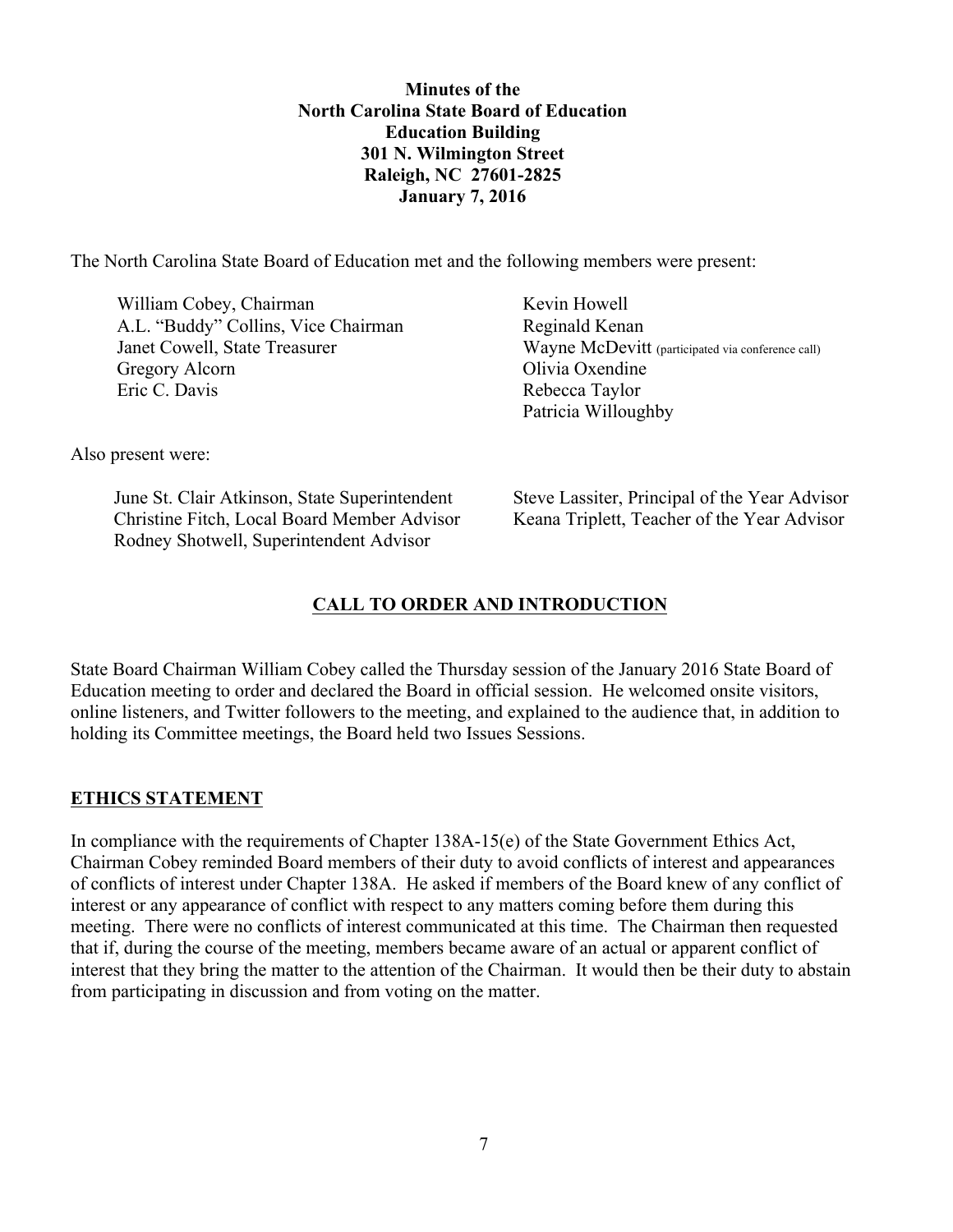| Education Building, Raleigh | Thursday, January 7, 2016 | Board Room, 10:00 AM |
|-----------------------------|---------------------------|----------------------|
|                             |                           |                      |

Board member Rebecca Taylor was recognized to lead the Board with the Pledge of Allegiance.

## **APPROVAL OF MINUTES**

#### *Discussion/Comments:*

- Chairman Bill Cobey requested a motion to approve the minutes of the December 2 and 3, 2015, State Board of Education meeting.
- There was no discussion.

*Mr. Greg Alcorn made a motion to approve the minutes of the December 2 and 3, 2015, State Board of Education meeting. Seconded by Ms. Patricia Willoughby, the Board voted unanimously to approve the minutes as presented.*

## **SPECIAL RECOGNITIONS**

## Ø **2016 Raleigh Dingman Award Winner and SBE Local Board of Education Advisor**  v **Dr. Christine Fitch (Chair, Wilson County Board of Education)**

Chairman Cobey introduced Dr. Christine Fitch as the incoming State Board of Education Local Board of Education Member Advisor and the newest winner of the Raleigh Dingman Award from the North Carolina School Boards Association. He explained that General Statute designates the Raleigh Dingman award winner to serve in an advisory capacity to the State Board of Education for one year.

Dr. Fitch is currently the Chair of the Wilson County Board of Education. She is a retired professor from East Carolina University's College of Education and has also served on the Wilson County Board of Education for 27 years. She is noted for her service on the Wilson County Board of Education. Dr. Fitch has been working with the County Commissioners to shorten the time to implement a technology plan from five years to two years, supporting establishment of the International Baccalaureate program in each of the three comprehensive high schools in 2001, and supporting the implementation of two early college programs in Wilson County.

Dr. Fitch also was instrumental in securing grant funding from the Z. Smith Reynolds Foundation to open an Autism Academy in 2013 and in expanding the County's peer-to-peer tutoring program to eight schools in Wilson County.

Dr. Fitch was welcomed to her first official meeting and was presented with a plaque, SBE briefcase, pin and mug. The presentation was photographed.

Dr. Atkinson recognized Dr. Sean Bulson (Superintendent, Wilson County Schools) who was present in the audience.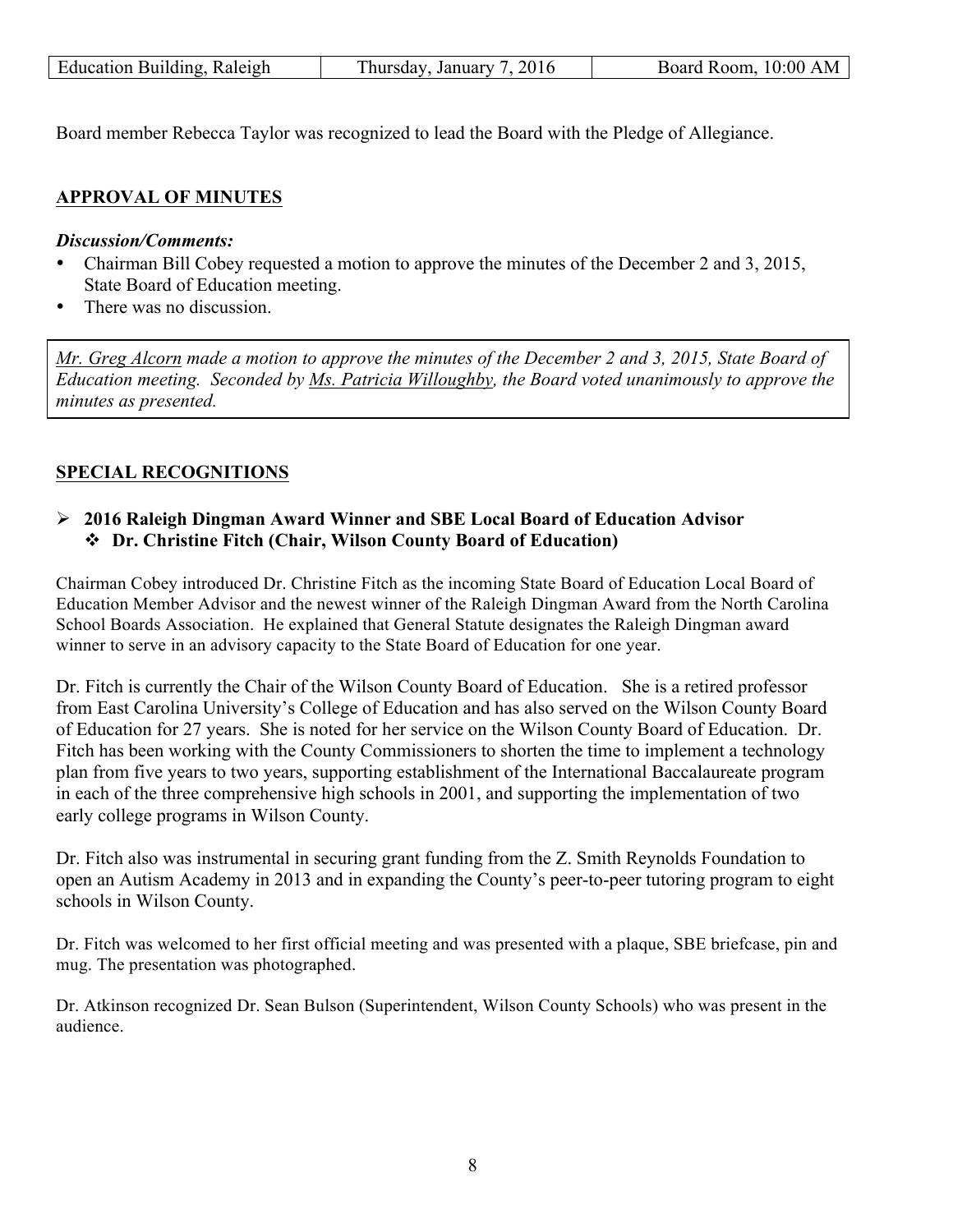| Education Building, Raleigh | Thursday, January 7, 2016 | Board Room, 10:00 AM |
|-----------------------------|---------------------------|----------------------|
|                             |                           |                      |

## Ø **Special Report to the Board – College Board Presentation**

- v **Ms. Sneha Shah-Coltrane (Director, Advanced Learning)**
- v **Ms. Kathleen Koch (NC AP Partnership, College Board)**

Chairman Cobey recognized State Superintendent June Atkinson to introduce this special report to the Board. After making brief comments about the excellent results that are occurring as a result of the College Board partnership, Dr. Atkinson recognized Ms. Sneha Shah-Coltrane for the presentation of this special report.

Ms. Shah-Coltrane set the context for this presentation by explaining that the purpose of this report is to talk about the Department's work with advanced programming with the Advanced Placement partnership and to recognize three school districts.

Using a PowerPoint presentation, Ms. Shah-Coltrane explained that General Statute §115C-83.4(a) clearly states that access be increased as well as successful participation in advanced coursework – Advanced Placement (AP) and International Baccalaureate (IB). She elaborated further on the two major initiatives in the legislation:

- $\triangleright$  Establishes NC AP Partnership with the College Board
- $\triangleright$  Funds all test fees for AP and IB course exams for all students (not just low-income students)

Ms. Shah-Coltrane provided data on student enrollment in the actual courses taken, noting a consistent four percent growth trajectory in course enrollment across the state since 2013-14. As it relates to exam fees, Ms. Shah-Coltrane reported that in 2014-15 \$10,638,285 was funded for AP Exams and \$1,160,239 was funded for IB Exams, for a total of \$11,798,524.

Board member Olivia Oxendine asked about the specific courses and completion rates (more specifically exam success). Ms. Shah Coltrane shared that Dr. Kathleen Koch would share that information in her more detailed report, noting that she could also share that information with Board members in writing following the meeting; the data is disaggregated by district and courses and included in the report to the General Assembly.

In response to Board member Greg Alcorn's question about the total number of potential students that could be taking the exams, Ms. Shah-Coltrane explained that she did not provide that number because it gets complicated due to the different cohorts, but she would be happy to look at the breakdown and provide the percentages following the meeting.

At this time, Ms. Shah-Coltrane recognized two school districts that have exemplified the legislation and the State Board's strategic goals by increasing exam participation consistently over several years for the underserved population and improved exam performance for multiple years. According to Ms. Shah-Coltrane, the two districts have ensured intentional focus of professional development and vertical planning to ensure student preparedness when entering high school. The two districts were recently named on the AP National District Honor Roll along with approximately 400 high schools across the nation.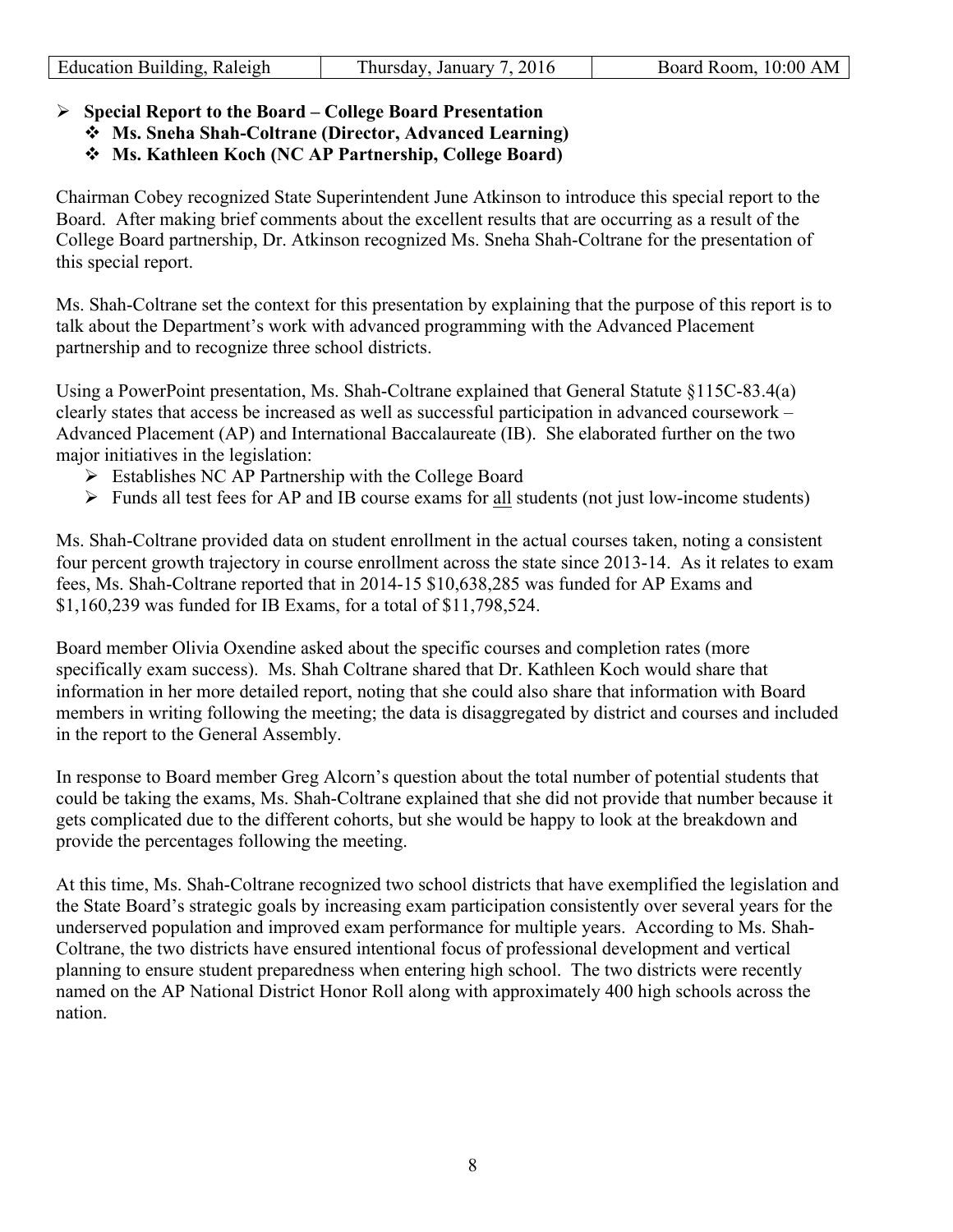| Education Building, Raleigh | 2016<br>January 1<br>hursday. | $10:00$ AM<br>Board Room. |
|-----------------------------|-------------------------------|---------------------------|

Representatives from Elizabeth City/Pasquotank County Schools and Union County Public Schools were invited forward to be recognized and have their photographs made.

- $\triangleright$  Elizabeth City/Pasquotank County Schools
	- v Ms. JoAnn Sanders (Chief Academic Officer)
	- \* Ms. Christie Paulley (Secondary Instructional Coach)
- Ø Union County Public Schools
	- v Dr. John Jones (Assistant Superintendent for Instruction)
	- v Mrs. Carolyn White (Accountability Services)

Ms. Shah-Coltrane recognized Dr. Kathleen Koch (Director of NC AP Partnership, College Board) to provide greater detail about the partnership. Using a PowerPoint presentation, Dr. Koch spoke briefly about the mission of the NCAPP to increase access and prepare students for career and college readiness. In addition, she spoke about scholarships for AP workshops and online support for school districts.

Dr. Koch provided a comprehensive overview of the overall AP data for 2015 for the statewide efforts, noting that North Carolina saw growth in all three major categories of what is measured for exam takers, including participation and performance. She added that, in fact, North Carolina is leading the nation in efforts to provide access to underrepresented populations, according to the data. In response to an earlier question, Dr. Koch reported that AP U.S. History was the number one course exam in the list of top ten AP exams taken in North Carolina, followed by English Language and Composition, and Psychology.

Dr. Maria Pitre-Martin (Superintendent, Thomasville City Schools) provided a district perspective about their partnership with the College Board. She shared that the partnership provides three key components of support, which included historical data, professional development for teachers in teaching AP courses, and parental involvement. She elaborated on the benefits of each of these components and her district's success resulting from this partnership. Dr. Pitre-Martin spoke about determining pathways for advanced students beginning in fourth grade, and was pleased to report that Thomasville High School was named an AP Capstone School for next school year, i.e., students will have a full complement of AP courses including AP seminars and research. She explained that if these students score 3s and 4s on their exams, they will be able to enter the university with college credit, noting the importance of decreasing the cost of college tuition in her community in order to provide a greater opportunity for students to attend to college. In closing comments, Dr. Pitre-Martin reported that the graduation rate in Elizabeth City/Pasquotank Schools is at an all-time high in part due to this excellent partnership.

Dr. Koch presented a Certificate of Appreciation to Thomasville City Schools for being a leader in the partnership.

In addition, Dr. Koch took a deeper dive into the disaggregated partnership data for the 23 districts to show growth overtime, i.e., the first cohort of targeted districts. She elaborated about the model, which is fairly flexible and will be emergent as the partnership moves forward. The districts were selected by the Department of Public Instruction based on multiple criteria, including past AP participation and performance rates. She spoke about how the partnership guides districts in redesigning and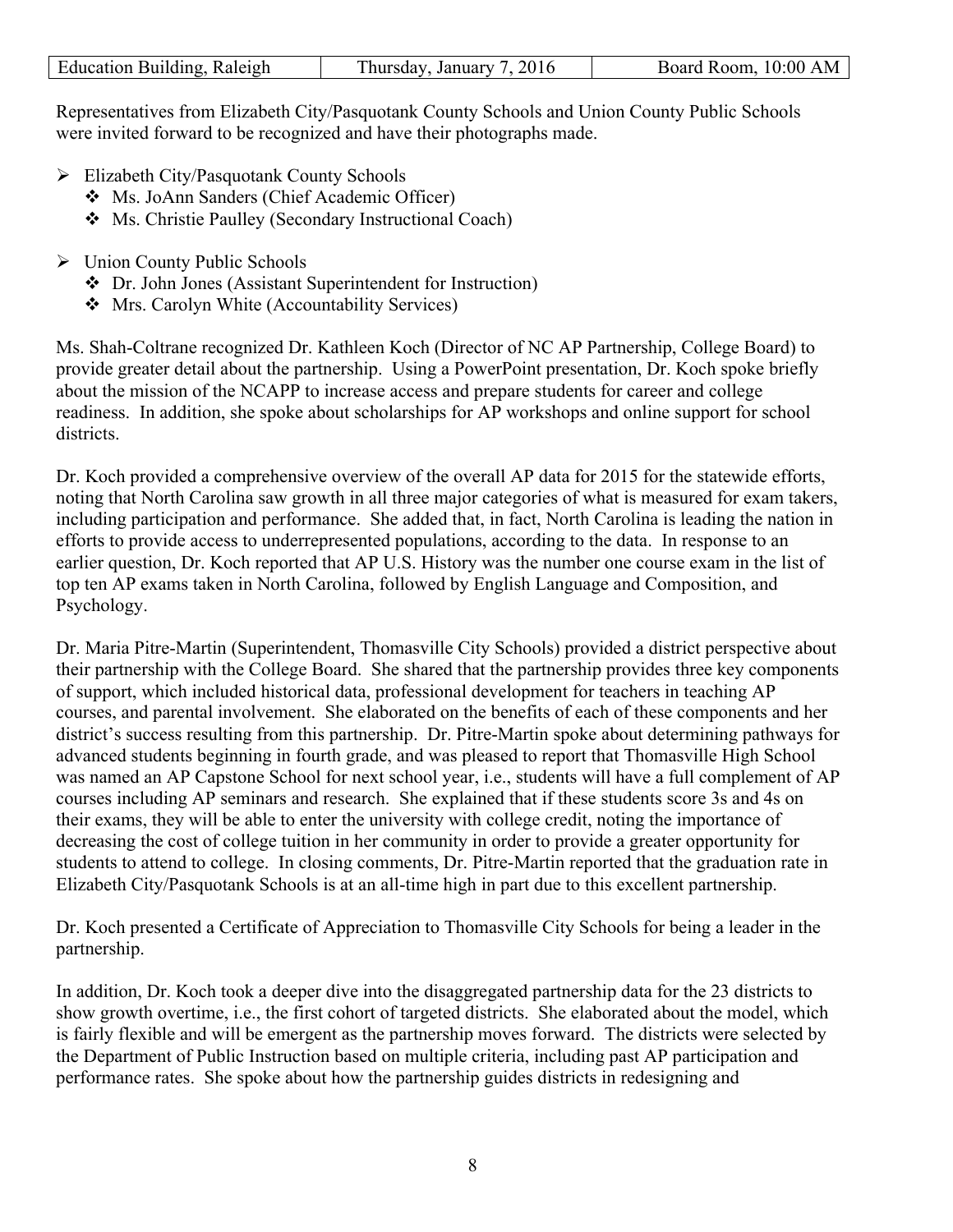transforming their delivery of academic programs, which sometimes involves refitting their master schedules, offering more courses and changing the culture of their schools, and the philosophy of rigor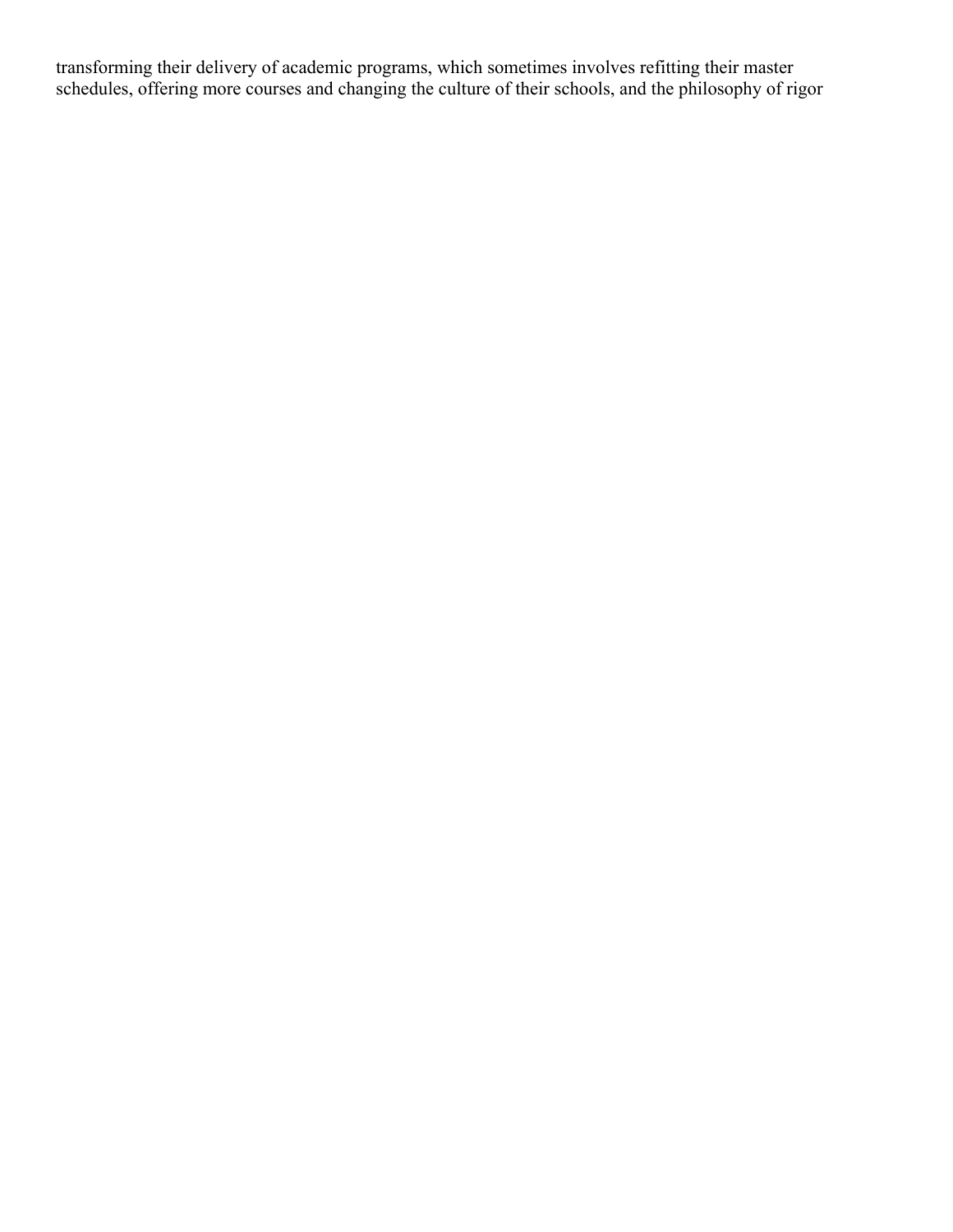| Education Building, Raleigh | Thursday, January 7, 2016 | Board Room, 10:00 AM |
|-----------------------------|---------------------------|----------------------|
|                             |                           |                      |

for teachers, counselors, families, and school communities. The partnership helps with data analysis, professional development efforts, and offering opportunities for their teachers to get more professional development.

Using several maps, Dr. Koch provided a statewide perspective of the partnership and participation, speaking briefly about challenges. She displayed a 10-year trajectory of AP exams and performance, noting a gap. Dr. Koch explained that the partnership's work is about closing that gap by providing professional development to teachers. In addition, Dr. Koch stated that the rigor of a student's high school course is the single best predictor of success in college; therefore, AP courses can provide an academic challenge that reflects the rigor of college work and motivate students to develop their study habits and find that rich curriculum that brings out their passion. College Board research shows that even students who do not earn the qualifying scores, their likelihood of being successful in college is significantly increased. Dr. Koch added that, at the same time, there are students in North Carolina who are prepared and ready for AP level work, but have not gained access (this data is based on PSAT data.) She explained further that there is a strong history of evidence that PSAT data are a strong indicator of success in AP courses. According to that data over the past year, there are more than 7,500 students who showed statistically that they could have been successful in AP, but they did not have access. She explained that this report is available free to school districts, but currently the tool is under-utilized. She explained that the report shows those students who are ready for AP coursework. In addition, Dr. Koch elaborated briefly about online opportunities for students, teachers, and district administrators to find support any time of the day or evening. A webinar series of best practices has been created with unique information specifically for North Carolina, which highlights how best to grow an AP program.

Dr. Koch also spoke about Khanacademy (https://www.khanacademy.org/), which helps students prepare for their college entrance exams by allowing them to take control of their learning by working on the skills they choose at their own pace with free online courses, and helps them sharpen their skills with more than 100,000 free interactive exercises. The utility is personalized and individualized. Dr. Koch shared her excitement about the potential of this tool to change college entrance requirements across the state as students make the best use of this tool.

In closing comments, Dr. Koch noted that the Department has been a wonderful collaborator in this partnership effort, noting that they have made the work extremely efficient.

In response to Board member Olivia Oxendine's questions, Dr. Koch spoke briefly about how AP courses are offered, i.e., the length of time for a course whether they are year-long, 4x4, hybrid, etc.; these decisions are locally made. In addition, she explained that the College Board does not suggest any particular online resources or tests for any given course, noting again that this is a district decision. Dr. Oxendine asked further about texts. Dr. Koch stated that it would be challenging to teach an AP course without a text. A brief discussion occurred about the audit process required of every course that carries an AP label on a transcript. At the request of Superintendent Atkinson, Teacher of the Year Keana Triplett spoke from experience as an AP teacher as it relates to the audit process, textbooks and using multiple (supplemental) resources.

Vice Chairman Collins asked about what the College Board could do to help lower the cost of AP exams. Ms. Sneha Shah-Coltrane reiterated that the General Assembly has provided funding for all test fees for AP and IB course exams for all students (not just low-income students); therefore, there is no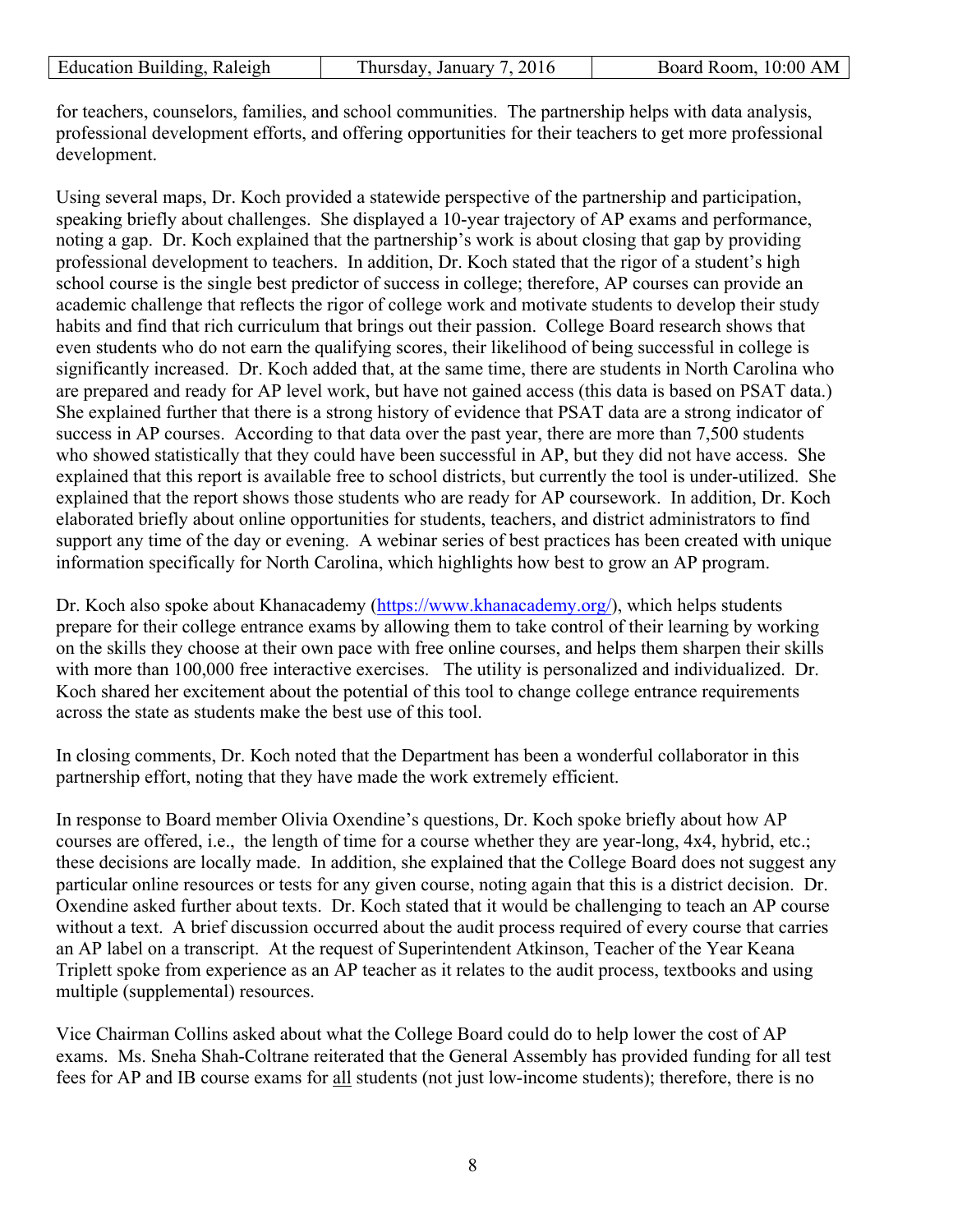| <b>Education Building, Raleigh</b> | Thursday, January 7, 2016 | Board Room, 10:00 AM |
|------------------------------------|---------------------------|----------------------|
|                                    |                           |                      |

longer a financial barrier for any public or charter school student in North Carolina. A brief conversation also ensued about NCVPS and the two pilot virtual schools providing online opportunities for AP courses.

Superintendent Advisor Rodney Shotwell asked if the College Board intends to change when courses are offered to accommodate block schedules. One of the College Board representatives explained that the College Board actually conducted several studies/surveys regarding this issue and found that the vast majority of schedules are not on the block schedule. He indicated that he was uncertain that anything is on the horizon for modifying the course to fit the block schedule. Dr. Shotwell clarified that he was asking if the exam could be offered both times. Again, the representative explained that this depends on the need, and that the College Board will continue to look at this issue. A brief discussion occurred about the challenges for those students who take as many as seven AP courses in a year, but cannot test until the spring.

# **STATE SUPERINTENDENT'S REPORT**

Under her Superintendent's Report, Dr. Atkinson drew attention to the briefing paper distributed on Wednesday to Board members highlighting the work the Department is doing to fulfill the State Board of Education's Strategic Plan.

## **2016 Heritage Calendar**

A copy of the 2016 Heritage Calendar was presented to Board members at their places. NC AT&T, in partnership with the Public Schools of North Carolina, Sheraton of Raleigh, UNC School of Media and Journalism, The News and Observer, and PNC, provides the calendar to honor extraordinary individuals, men and women of all races who have contributed to the lives and experiences of African Americans in North Carolina. In addition, Dr. Atkinson drew attention to February 2017, where Dr. Dudley Flood is the featured honoree. She noted that Dr. Flood was a long-time member of the Department of Public Instruction and was instrumental in North Carolina going through desegregation without the problems seen in other states. Dr. Atkinson expressed appreciation to Mr. Sid Baker for his work in this partnership on behalf of the Department.

# **NCDPI Division Spotlight**

# **K-3 Literacy Division**

Each month the NC Department of Public Instruction highlights the work of its divisions that support the state's 115 school districts and 1.5 million children. This month's spotlight shines on the K-3 Literacy **Division** 

The K-3 Literacy Division

- Oversees the statewide implementation of the North Carolina Read to Achieve legislation
- Develops and provides direct customized and targeted professional development based on data trends and school, district and charter needs
- Supports districts and schools with the development of local implementation plans, reading plans and school improvement plan goals as they relate to the Read to Achieve legislation
- Provides digital resources on literacy for parents, teachers, principals, and central office personnel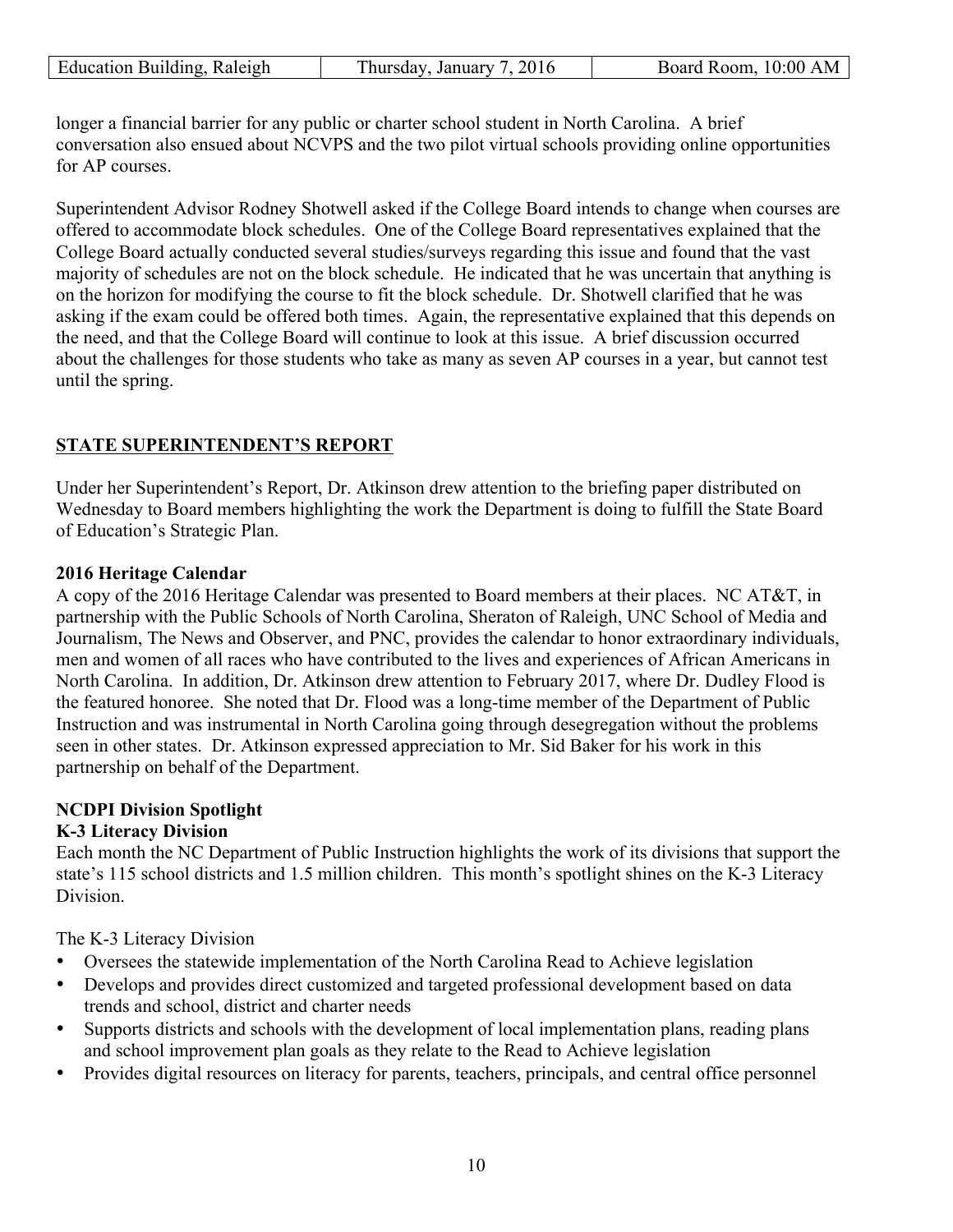| Raleigh<br>Education Building. | 2016<br>January<br>hursday. | 10:00<br>Board<br>Room. |
|--------------------------------|-----------------------------|-------------------------|

- Supports school, district and charter leadership in analyzing data and identifying quality literacy instruction
- Trains, certifies and collaborates with local Master Literacy Trainers to build capacity in literacy instruction
- Supports and trains teachers and administrators on the formative, diagnostic reading assessment system on using data to inform and change instruction to meet the individual needs of students
- Researches and models the most current best practices in literacy instruction
- Provides networking opportunities for collaboration among districts on Read to Achieve practices
- Collaborates with other divisions within DPI and other state agencies to provide high quality literacy training

## **Special Recognition**

## **Special Assistant for Global Education named to national board**

Helga Fasciano, NCDPI's special assistant for Global Education, has been elected to the American Council on the Teaching of Foreign Languages (ACTFL) Board of Directors.

- This organization is an umbrella organization for the teaching of languages and cultures.
- Members include K-20 language and culture teachers, language directors and international directors at local, district, state, national, and international levels.
- General information and background on the organization and direct ties to our Global Education work in North Carolina may be found at the link below: http://www.actfl.org/about-the-american-council-the-teaching-foreign-languages

# **Let's Talk - New Email Management System Adopted**

In an effort to become more responsive to public questions and comments, the NC Department of Public Instruction has adopted a new email management system called Let's Talk. The system provides enhanced capability to direct questions and comments to the correct parties and to assure that inquiries receive a timely response.

- The system is activated by a navigation button on the front of the NC DPI website.
- At the click of a mouse, the visitor is directed to a landing page and invited to provide thoughts or suggestions, or to ask questions.
- Visitors are promised a follow-up email within five business days.
- Topics highlighted for visitors include NC Report Cards, Public School parent questions, Read to Achieve, school and student safety and frequently contacted DPI departments.
- The system enables the NC DPI to monitor the timeliness and content of agency responses.

The following link connects directly to the Let's Talk landing page http://www.dpi.state.nc.us/contactus/

## **New Additions Join DPI Team**

- $\triangleright$  Amanda Bush Education Consultant II Exceptional Children
- $\triangleright$  Lee O'Neal Education Consultant II Career and Technical Education
- Ø Frederik Kruger-Ross Technology Support Analyst NCVPS
- Ø Talbot Troy Education Program Administrator I Program Monitoring and Support
- $\triangleright$  Cora Whitten Program Assistant V Licensure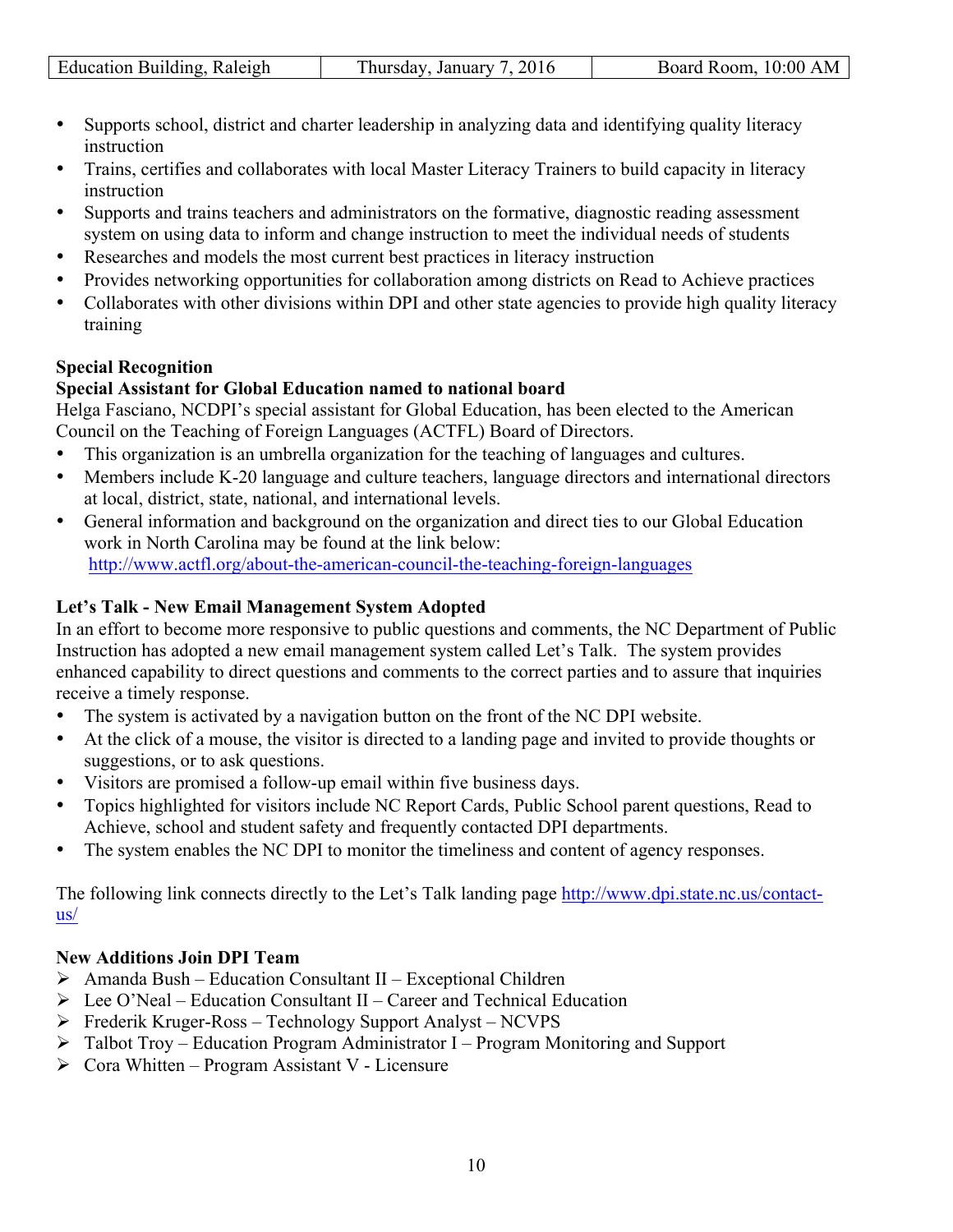| Raleigh<br>Building<br>Education | January<br>hursdav | 0:00<br>-----<br>R oom<br>оаго |
|----------------------------------|--------------------|--------------------------------|

## **Assistant Principal READY: Leadership Development to Support Instruction Professional Development for Assistant Principals**

Two professional development sessions launched before the holidays for 136 Assistant Principals in Winston Salem and Wilkesboro. The Northwest - Piedmont-Triad Service Support Team developed the first launched sessions based upon formal and informal feedback from administrators. Future sessions currently in development for additional service support areas are

- Five Components of Literacy for Administrators
- Using EVAAS Data to Support Teachers
- Supporting Beginning Teachers
- Coaching and Feedback
- Creating Cultures For Teacher Development
- Using the Teacher Rubric as Observer and Evaluator

## **Superintendents' Quartlery - Greensboro Meeting Covers Current and Future Policy Issues**

Superintendents from North Carolina's 115 local school districts meet with NC DPI staff December 4 in Greensboro. Topics discussed included:

- Revisions to the State Board of Education's Strategic Plan
- The test development process
- Teacher licensing streamlining and licensure testing requirements
- Evaluative use of Standard 6
- Proposed retesting
- Elementary and Secondary Education Act reauthorization, and
- Future policy issues such as revising the accountability and assessment systems, teacher preparation, recruitment and retention, and personalized, competency-based learning

#### **Task Force on Teacher Recruitment, Credentialing and Retention Panel focusing on teachers holds first meeting**

The Superintendent/Principal Task Force on Teacher Recruitment, Credentialing and Retention conducted its first meeting at the Education Building in Raleigh in December. The purposes of the task force are to review current licensure requirements to determine need for change and make recommendations;

- provide feedback about changing teacher preparation; and
- make recommendations about reauthorized ESEA related to teacher evaluation.

#### **Testing and Accountability Council – Panel Meets to Discuss Student Growth and Testing**

The Superintendent's Testing and Accountability Council met December 16 in Greensboro. Discussion topics included:

- Alignment of state tests to standards
- Lexile growth
- Growth and Standard 6
- Growth and data integrity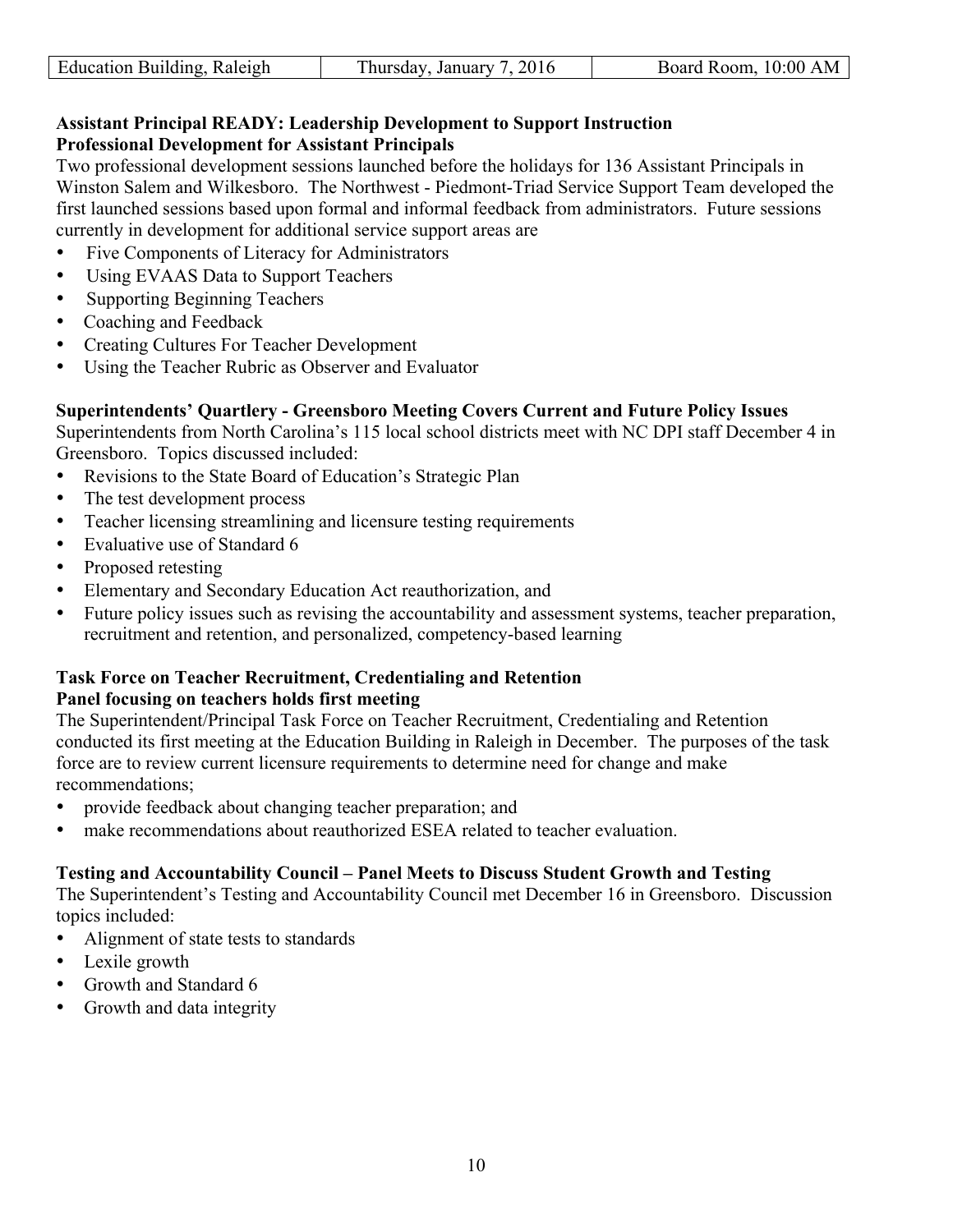| Education Building, Raleigh | Thursday, January 7, 2016 | Board Room, 10:00 AM |
|-----------------------------|---------------------------|----------------------|
|                             |                           |                      |

## Ø **Recent Activities of the State Superintendent**

# □ Attended and/or delivered remarks/keynote address at

- Council of State, Raleigh, NC
- Superintendent's Quarterly Meeting, Greensboro, NC
- Public School Forum Meeting, Raleigh, NC
- White House Convening of State Education Leaders, Washington, DC
- Holshouser Legislative Retreat, Greensboro, NC
- Kiwanis Club of Raleigh, Raleigh, NC
- Testing and Growth Advisory Council, Greensboro, NC

# **CONSENT AGENDA**

Chairman Cobey moved to the Consent Agenda, which is reserved for items that generally create little or no debate such as routine appointments, items that come for information purposes only, routine reports, and final approval of reports that the Board has already discussed. Board members have always seen these materials prior to the Board meetings, and may ask that items be removed from the Consent Agenda to be discussed on an individual basis.

Chairman Cobey noted a total of two items for consideration, and asked if any Board members wanted to remove any item from the Consent Agenda. Hearing no requests, Chairman Cobey asked for a motion to approve the slate of consent items as presented.

*Upon motion by Mr. Eric Davis and seconded by State Treasurer Janet Cowell, the Board voted unanimously to approve the slate of Consent Agenda items as presented. (See Attachments EICS 15 and EICS 16)*

## **EDUCATION INNOVATION AND CHARTER SCHOOLS COMMITTEE CHAIR REPORT (Ms. Rebecca Taylor, Chair; Mr. Wayne McDevitt, Vice Chair)**

## *CONSENT*

**EICS 15 – 2014-15 JLEOC: Low-Performing Schools and Improvement Planning Policy Implications:** General Statute §115C-15(25) Section 8.25(b)

## **SBE Strategic Plan:**

- **Goal 1:** Every student in the NC Public School System graduates from high school prepared for work, further education and citizenship.
	- **Objective 1.1:** Increase the cohort graduation rate.
	- **Objective 1.2:** Graduate students prepared for post-secondary education.
	- **Objective 1.3:** Graduate students pursuing a Career and Technical Education (CTE) concentration prepared for careers.
	- **Objective 1.4:** Reduce the percentage of students needing remediation in post-secondary education.
	- **Objective 1.5:** Increase student performance on the state's End-of-Grade (EOG) and End-of-Course (EOC) Assessments and on the National Assessment of Educational Progress (NAEP).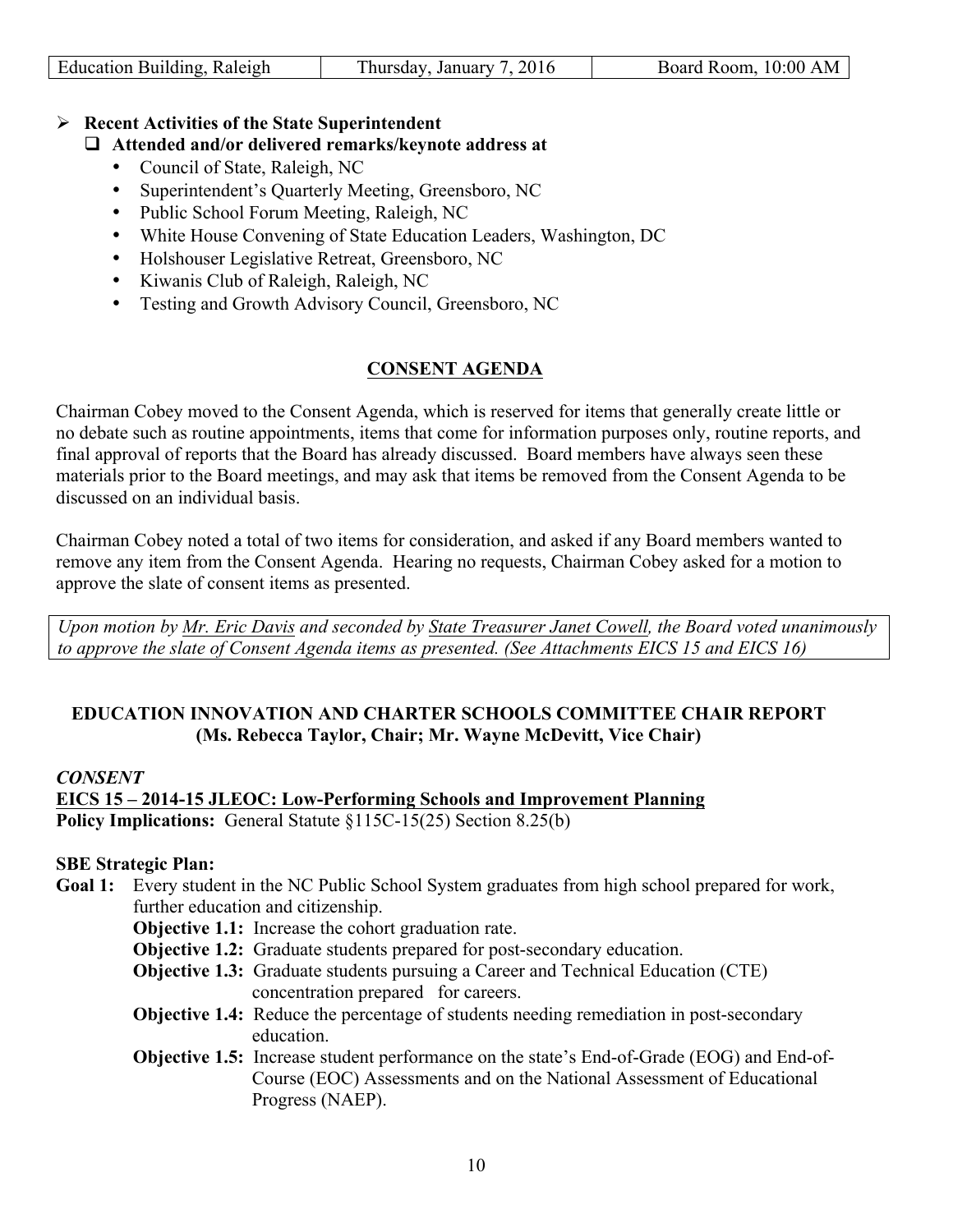| Education Building, Raleigh | $\Gamma$ hursday, January 7, 2016 | Board Room, 10:00 AM |
|-----------------------------|-----------------------------------|----------------------|
|-----------------------------|-----------------------------------|----------------------|

**Presenter(s):** Dr. Rebecca Garland (Deputy State Superintendent, Office of the Deputy State Superintendent) and Dr. Nancy Barbour (Director, District and School Transformation)

#### **Description:**

A report to the Joint Legislative Education Oversight Committee that includes information about schools identified as low-performing, school improvement plans submission and feedback process.

#### **Recommendations:**

It is recommended that the State Board accept this report as written to submit to the JLEOC by the due date of January 15, 2016.

## *CONSENT*

## **EICS 16 – JLEOC Evaluation of Innovative High School Programs**

**Policy Implications:** General Statute §115C-238.50, Part 9

## **SBE Strategic Plan:**

- Goal 1: Every student in the NC Public School System graduates from high school prepared for work, further education and citizenship.
	- **Objective 1.1:** Increase the cohort graduation rate.
	- **Objective 1.2:** Graduate students prepared for post-secondary education.
	- **Objective 1.3:** Graduate students pursuing a Career and Technical Education (CTE) concentration prepared for careers.
	- **Objective 1.4:** Reduce the percentage of students needing remediation in post-secondary education.
	- **Objective 1.5:** Increase student performance on the state's End-of-Grade (EOG) and End-of-Course (EOC) Assessments and on the National Assessment of Educational Progress (NAEP).
- **Goal 2:** Every student has a personalized education.
	- **Objective 2.1:** Increase the number of students who graduate from high school with postsecondary credit.
- **Presenter(s):** Dr. Rebecca Garland (Deputy State Superintendent, Office of the Deputy State Superintendent), Mrs. Sneha Shah Coltrane (Director, Advanced Learning), and Mrs. Joyce Loveless (Director, Early College Initiative)

#### **Description:**

Section 2, Article 16 of Chapter 115C-238, Part 9, Cooperative Innovative High School (CIHS) Programs authorizes local boards of education with boards of trustees of colleges/universities to jointly establish cooperative innovative programs in high schools and colleges/universities that will expand students' opportunities for education success through high quality instructional programming. Legislative language requires an annual report reviewing the progress of CIHS.

The Department of Public Instruction (NCDPI) in conjunction with the NC New Schools/Breakthrough Learning is monitoring and evaluating the progress of these schools in implementing the school model and in the schools' effect on student achievement. This report provides an update on the initiative and the schools that were open for students during the 2014-15 school year, as well as student achievement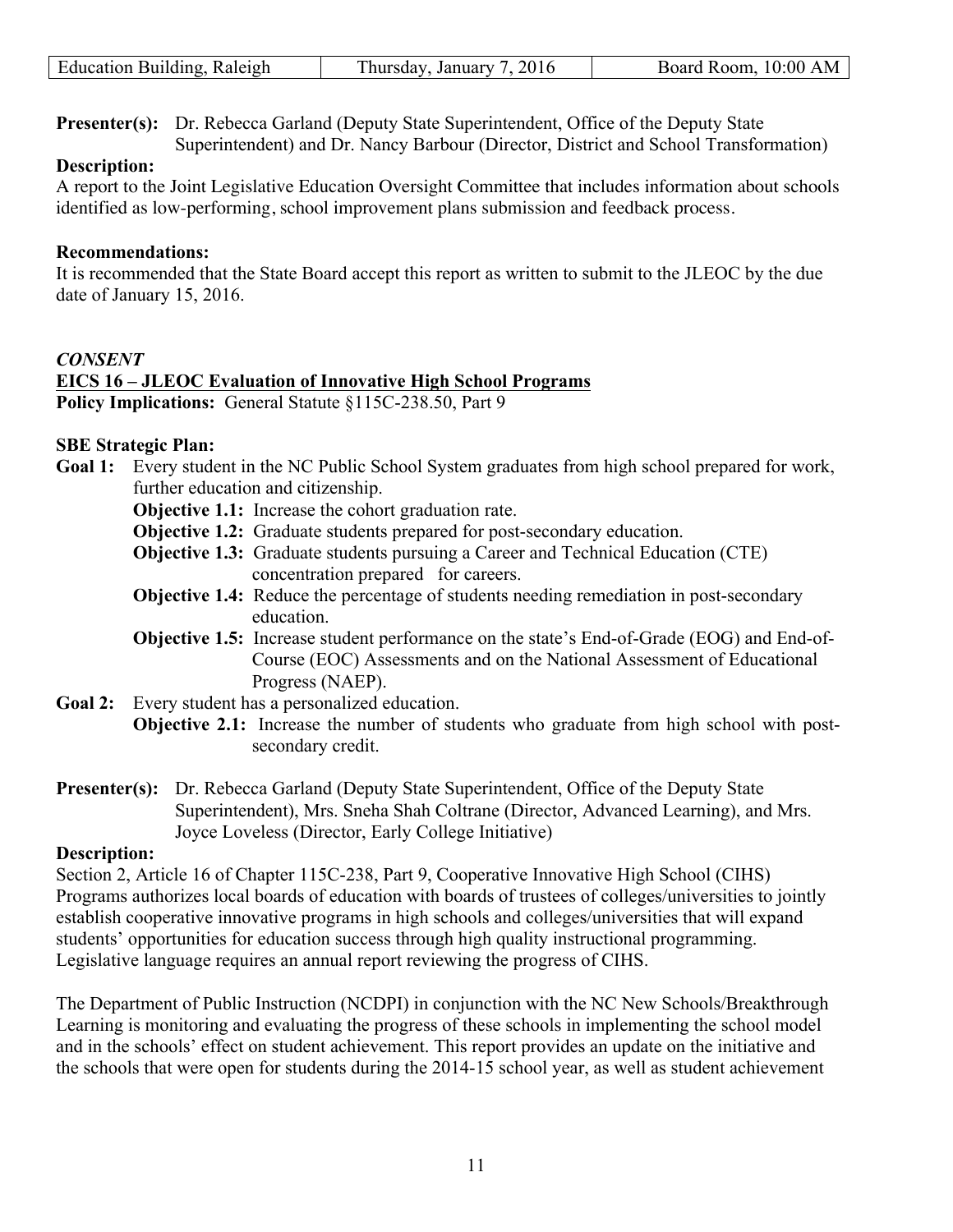| Education Building, Raleigh | 2016<br>. January 1<br>hursday. | 10:00 AM<br>Board Room, |
|-----------------------------|---------------------------------|-------------------------|
|                             |                                 |                         |

data from these schools. This report is prepared for NCDPI by NC New Schools/Breakthrough Learning.

#### **Recommendations:**

It is recommended that the SBE discuss the CIHS Joint Advisory Committee recommendations as presented.

## **ACTION AND DISCUSSION AGENDA**

# **SPECIAL COMMITTEE ON DIGITAL LEARNING (Lt. Governor Dan Forest, Chair; and Ms. Rebecca Taylor, Vice Chair)**

## *ACTION*

## **DL 1 – JLEOC School Connectivity Initiative Report to the North Carolina General Assembly and the State Chief Information Officer**

**Policy Implications:** Session Law 2007-323, Sec. 7.28(d)

## **SBE Strategic Plan:**

**Goal 4:** Every school district has up-to-date financial, business, and technology systems to serve its students, parents and educators.

**Objective 4.1:** Provide all schools with sufficient wireless coverage to support 1:1 computing initiatives.

**Presenter(s):** Mr. Michael Nicolaides (Chief Information Officer, Technology Services)

## **Description:**

Pursuant to Session Law 2007-323 SECTION 7.28(d), the State Board of Education shall report annually on its progress towards the School Connectivity Initiative (SCI) to the Joint Legislative Oversight Committee on Information Technology (JLOC-IT), the Joint Legislative Education Oversight Committee (JLEOC), the Office of State Budget and Management (OSBM), the State Information Technology Officer (SCIO), and the Fiscal Research Division (FRD).

In this report we provide an update on SCI financial activities for fiscal year 2015 (FY2015) beginning July 1, 2014 through June 30, 2015, and discusses operational activities over the calendar year 2015 (CY2015) beginning January 1, 2015 through December 31, 2015. The core provision for the SCI is specified as follows:

SECTION 7.28.(b) As recommended in the Joint Report on Information Technology, February 2007, the State Board of Education shall contract with an entity that has the capacity of serving as the administrator of the School Connectivity Initiative and has demonstrated success in providing network services to education institutions in the State. The funds appropriated in this act shall be used to implement a plan approved by the State Board of Education to enhance the technology infrastructure for public schools that supports teaching and learning in the classrooms. The plan shall include the following components: A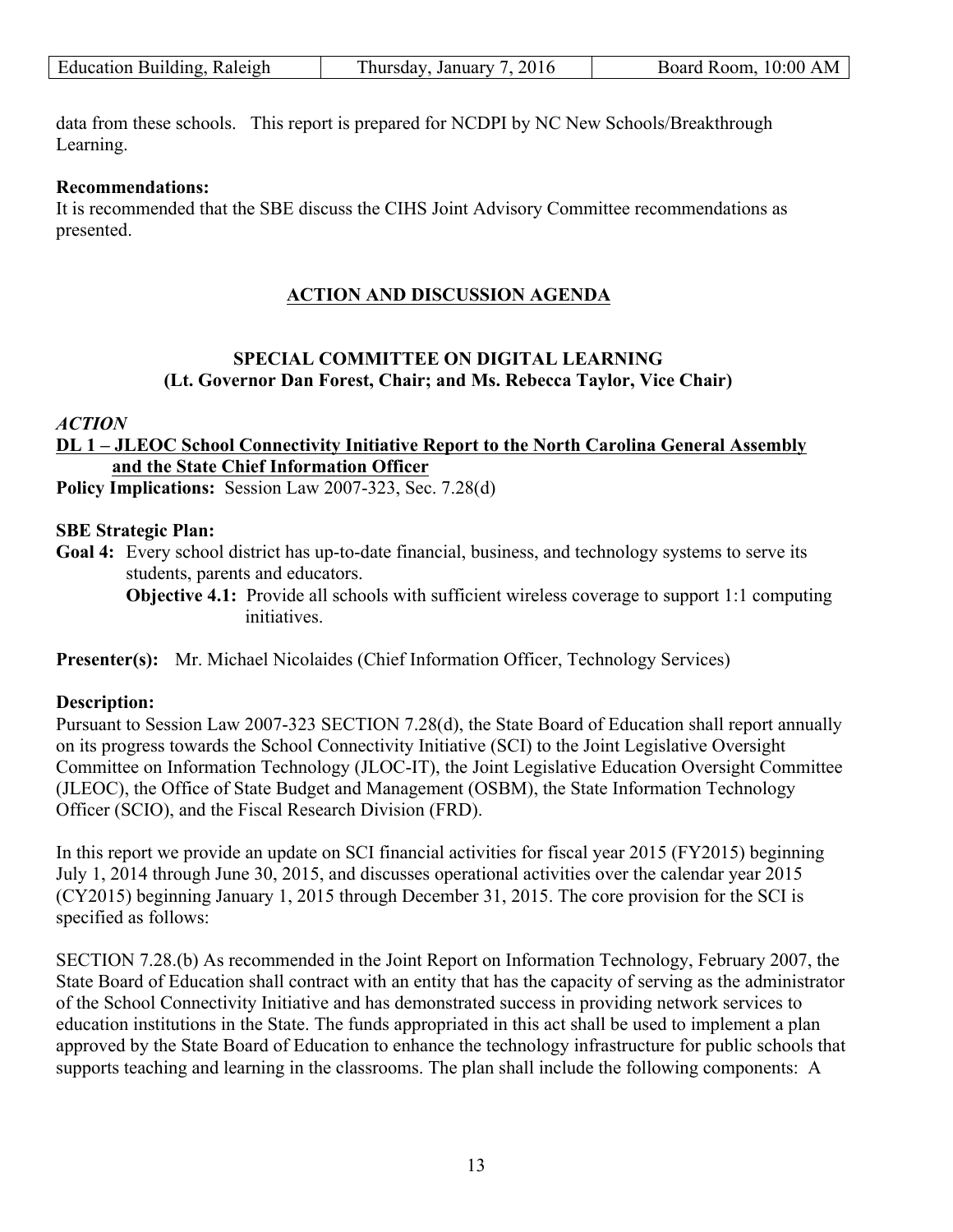| Education Building, Raleigh | Thursday, January 7, 2016 | Board Room, 10:00 AM |
|-----------------------------|---------------------------|----------------------|

business plan with timelines, clearly defined outcomes and an operational model including a governance structure, personnel, E-Rate reimbursement, support services to LEA's and schools and budget;

- 8. Assurances for a fair and open bidding and contracting process;
- 9. Technology assessment site survey template;
- 10. Documentation of how the technology will be used to enhance teaching in learning;
- 11. Documentation of how existing State-invested funds for technology are maximized to implement the school connectivity initiative;
- 12. The number, location and schedule of sites being served; and
- 13. Assurances that local school administrative units will upgrade internal networks in schools, provide technology tools, and support for teachers and students to use technology to improve teaching and learning.

#### **Recommendation(s):**

It is recommended that the State Board of Education accept this report.

#### **Discussion/Comments:**

- In the absence of DL Special Committee Chair Dan Forest, Vice Chair Rebecca Taylor explained that a thorough discussion of this item occurred during the DL Committee meeting on Wednesday. She summarized the report presentation and discussion, noting that Lt. Governor Dan Forest provided important facts concerning North Carolina's status on moving forward with this initiative.
- There was no further discussion.

*Upon motion by Ms. Rebecca Taylor, and seconded by Mr. Kevin Howell, the State Board of Education voted unanimously to accept this School Connectivity Report as presented. (See Attachment DL )* 

## **EDUCATOR STANDARDS AND PRACTICES COMMITTEE CHAIR REPORT (Dr. Olivia Oxendine, Chair; Mr. Eric Davis, Vice Chair)**

#### *NEW BUSINESS*

Under New Business, ES&P Committee Chair Olivia Oxendine shared that Dr. Yvette Stewart and Mr. Robert Sox provided an informative report on Principal READY 2016: Teacher Leadership in North Carolina Schools. Dr. Oxendine stated that we are fortunate to have these resources in North Carolina for our principals and teacher leaders.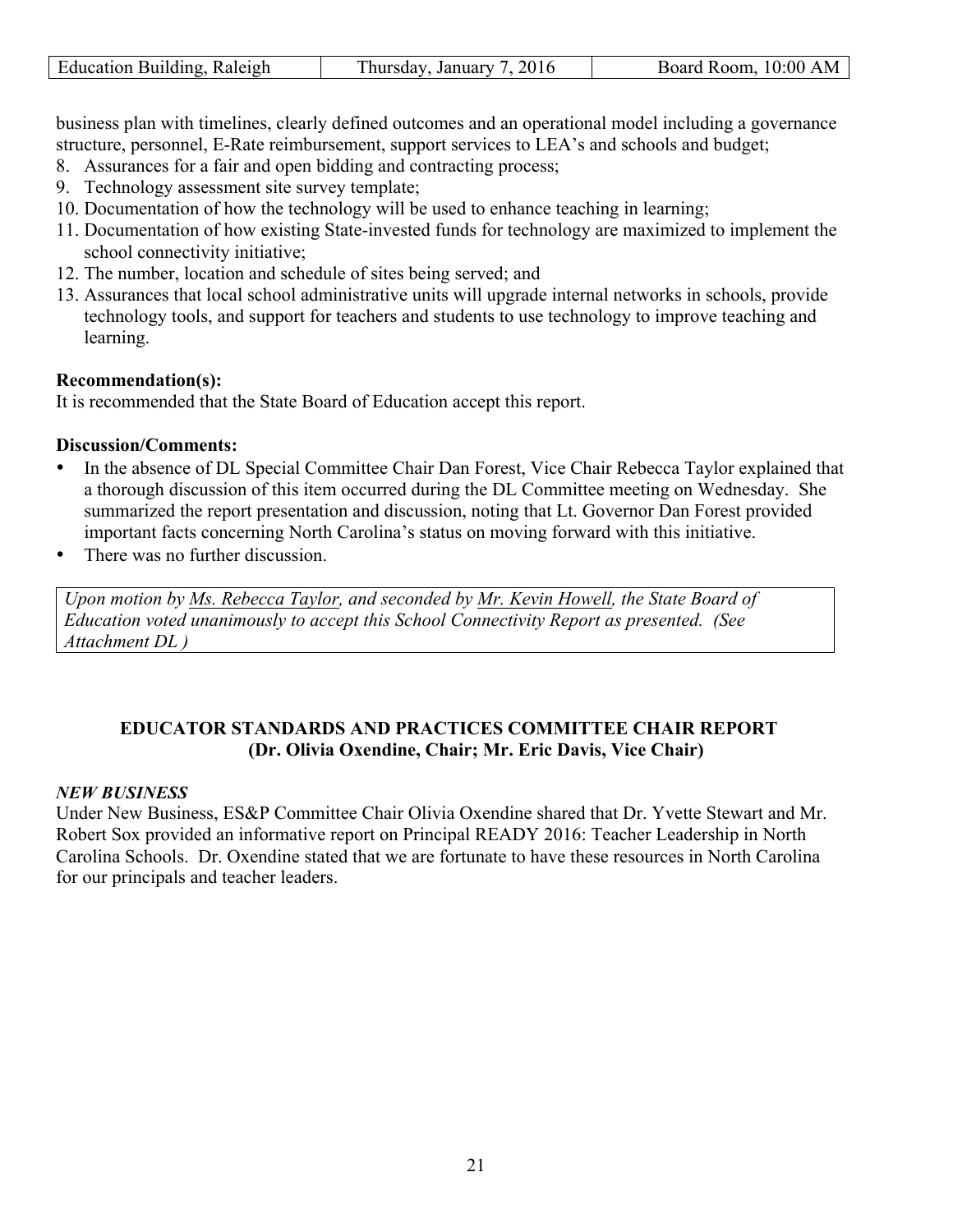| Education Building, Raleigh | Thursday, January 7, 2016 | Board Room, 10:00 AM |
|-----------------------------|---------------------------|----------------------|

## **EDUCATION INNOVATION AND CHARTER SCHOOLS COMMITTEE CHAIR REPORT (Ms. Rebecca Taylor, Chair; Mr. Wayne McDevitt, Vice Chair)**

## *ACTION CHANGED TO DISCUSSION*

## **EICS 1 – Cooperative Innovative High School Program Approval Requests Under the Innovative Education Initiatives Act**

**Policy Implications:** General Statute §115C-238.5, Part 9

#### **SBE Strategic Plan:**

**Goal 1:** Every student in the NC Public School System graduates from high school prepared for work, further education and citizenship.

**Objective 1.1:** Increase the cohort graduation rate.

- **Objective 1.2:** Graduate students prepared for postsecondary education.
- **Objective 1.3:** Graduate students pursuing a Career and Technical Education (CTE) concentration prepared for careers.
- **Objective 1.4:** Reduce the percentage of students needing remediation in postsecondary education.
- **Objective 1.5:** Increase student performance on the state's End of Grade (EOG) and End of Course (EOC) Assessments and on the National Assessment of Educational Progress (NAEP).

**Goal 2:** Every student has a personalized education.

**Objective 2.1:** Increase the number of students who graduate from high school with postsecondary credit.

**Presenter(s):** Dr. Rebecca Garland (Deputy State Superintendent, Office of the Deputy State Superintendent) and Ms. Sneha Shah-Coltrane (Director, Advanced Learning)

#### **Description:**

Section 2, Article 16 of Chapter 115C-238, Part 9, Cooperative Innovative High School Programs authorizes local boards of education with boards of trustees of colleges/universities to jointly establish cooperative innovative programs in high schools and colleges/universities that will expand students' opportunities for education success through high quality instructional programming.

Legislative language requires a multi-phase approval process to establish a Cooperative Innovative High School (CIHS). First, the State Board of Education and the appropriate board(s) of the Institutions of Higher Education (IHE) provide a programmatic review of the applications through the Joint Advisory Committee (JAC). Based on the JAC review, the corresponding State Boards provide subsequent program approval/disapproval. Upon completion of this phase, the General Assembly must approve all associated funding requests for each application. The General Assembly may approve funding requests in whole or in part, or may choose not to provide funding. Should the General Assembly choose not to provide funding, the requesting district may revise the application and request SBE approval to open the program with local funds, if desired.

The JAC, which includes staff from NCDPI, NC Community College System, and UNC General Administration, reviewed each application submitted in September 2015. Fourteen Cooperative Innovative High School applications are being recommended to the State Board of Education for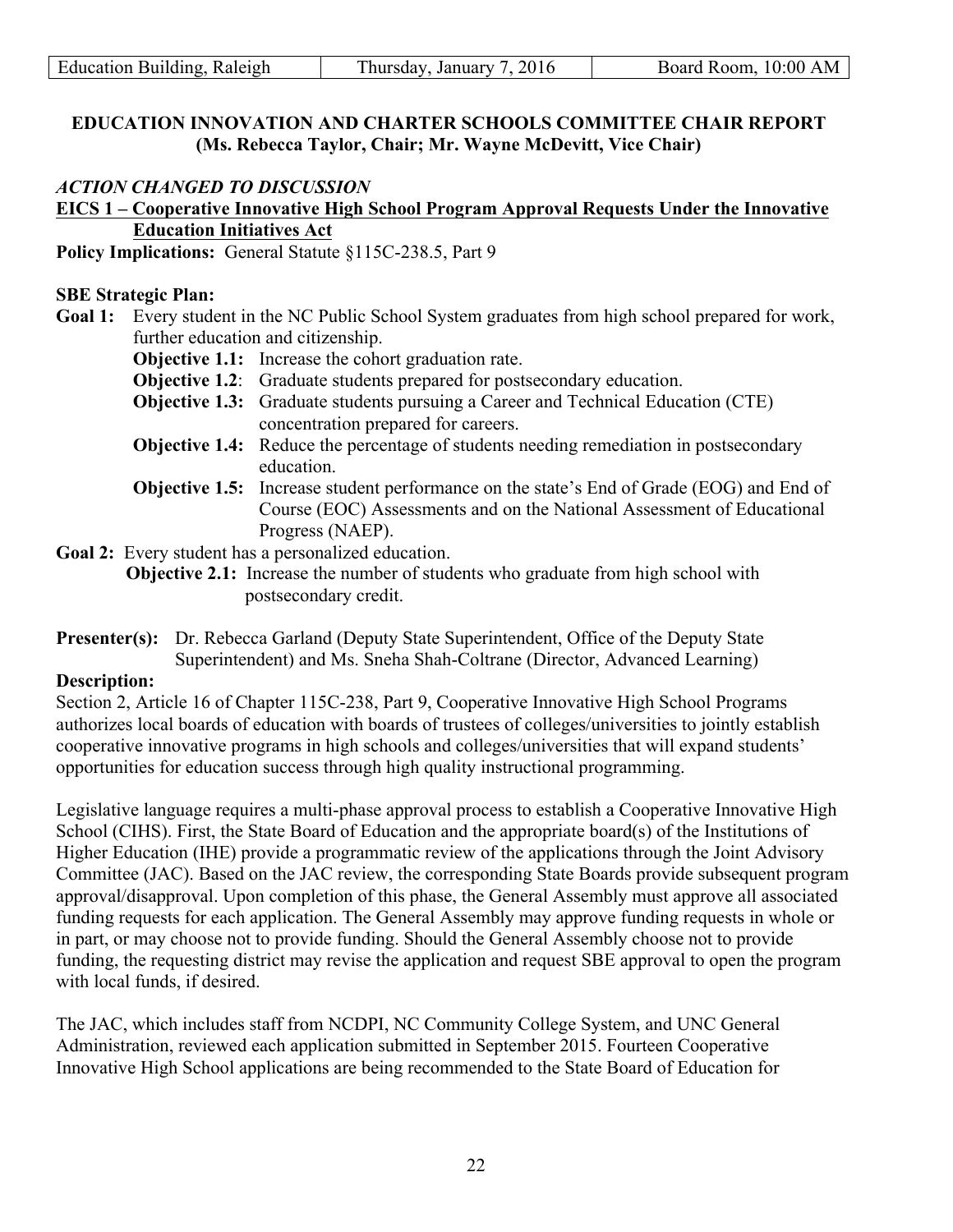| Education Building, Raleigh | Thursday, January 7, 2016 | Board Room, 10:00 AM |
|-----------------------------|---------------------------|----------------------|

approval. Five of the applications are for CIHS that are already in existence but are going through this process to be recommended for funding from the General Assembly because they do not currently receive state funding. If approved, all of these applications will go to the State Board of Community Colleges for the next step of approval. The location waivers requested in the CIHS applications are granted by the State Board of Community Colleges.

The JAC reviews for each CIHS application and recommendations for program approval are in the attachments of this item.

The following 14 CIHS applications are recommended for approval.

- Ø Alamance-Burlington Early College: Alamance-Burlington Schools/Alamance Community College
- Ø Alexander Early College: Alexander County Schools/Catawba Valley Community College
- Ø Cabarrus Early College of Technology: Cabarrus County Schools/Rowan Cabarrus Community College
- Ø Camden Early College: Camden County Schools/College of Albemarle
- Ø Buccaneer Early College High School: Caswell County Schools/Piedmont Community College
- Ø Chatham County School of Science and Engineering: Chatham County Schools/Central Carolina Community College
- Ø City Of Medicine CIHS: Durham Public Schools/Durham Technical Community College
- Ø Hillside New Tech CIHS: Durham Public Schools/Durham Technical Community College
- Ø Gaston Early College: Gaston County Public Schools/Gaston Community College
- Ø Johnston County Career and Technical Academy: Johnston County Schools/Johnston Community College
- Ø Northampton County Early College: Northampton County Schools/Halifax Community College
- Ø Person Early College for Innovation and Leadership: Person County/Piedmont Community College
- Ø Stanly School of Engineering and Design: Stanly County Schools/Stanly Community College
- Ø Wayne School of Engineering at Goldsboro High: Wayne County Schools/Wayne Community College

Some applications were withdrawn for further development to ensure alignment with the legislation.

# **Recommendation(s):**

It is recommended that the SBE discuss the CIHS Joint Advisory Committee recommendations as presented.

## **Discussion/Comments:**

- EICS Committee Chair Rebecca Taylor noted a thorough discussion of this item during the EICS Committee meeting on Wednesday. Chair Taylor reported that Buccaneer Early College High School, which was on the recommended approval list, has requested to be withdrawn from consideration.
- There was no further discussion.

*Upon motion by Ms. Rebecca Taylor, and seconded by Mr. Reginald Kenan, the State Board of Education voted unanimously to accept the list of recommended applicants for approval, deleting Buccaneer Early College High School as they have withdrawn their application. (See Attachment EICS 1)*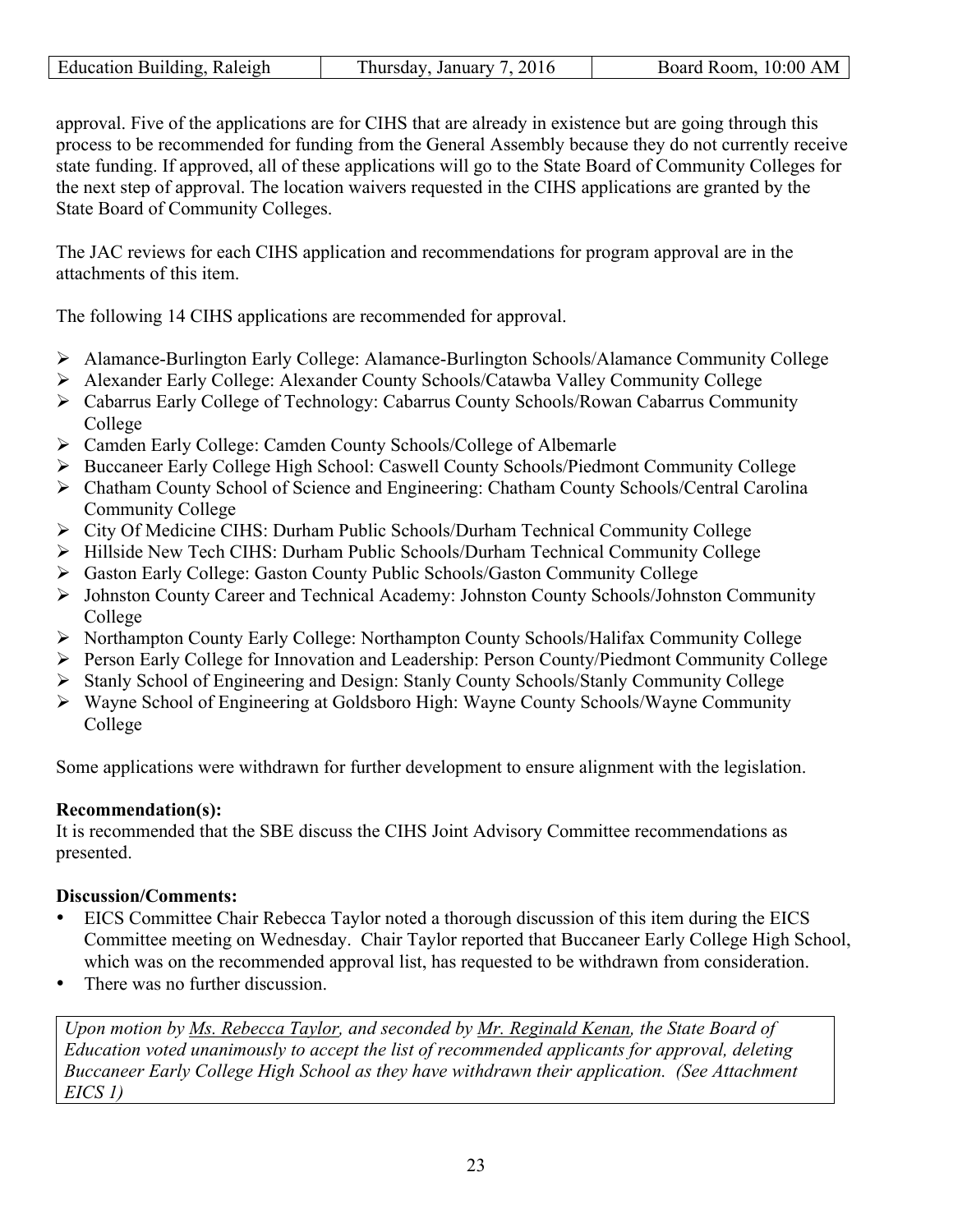## *ACTION*

**EICS 2 – Policy Establishing the NC Virtual Public School Advisory Council Policy Implications:** (New)

#### **SBE Strategic Plan:**

**Goal 2:** Every student has a personalized education.

**Objective 2.2:** Increase the number of teachers and students using online tools.

**Presenter(s):** Dr. Eliz Colbert (Executive Director, NC Virtual Public Schools)

#### **Description:**

The North Carolina Virtual Public School (NCVPS) Advisory Board has existed since the school opened in 2007. The existing Advisory Board has three primary purposes: 1) to work collaboratively with NCVPS staff in implementing the strategic goals and objectives; 2) advise staff on policies and procedures that relate to the operation of the school; and 3) provide strategic leadership in the political, education, and business community to ensure the success of the school. This board has never been officially recognized in State Board policy. A new policy is proposed to establish the North Carolina Virtual Public School Advisory Council as an Advisory Council to the State Board of Education. The proposed policy outlines the functions of the advisory council, membership, terms of office, and procedures. A copy of the proposed policy is included on eBoard.

#### **Recommendations:**

The State Board of Education is asked to approve the proposed new policy establishing the North Carolina Virtual Public School Advisory Council.

#### **Discussion/Comments:**

- EICS Committee Chair Rebecca Taylor noted a thorough discussed during the EICS Committee meeting on Wednesday.
- There was no further discussion.

*Upon motion by Ms. Rebecca Taylor, and seconded by Ms. Patricia Willoughby, the State Board of Education voted unanimously to accept the new policy proposal establishing the NCVPS Advisory Council. (See Attachment EICS 2)* 

#### *ACTION*

## **EICS 3 – Recommended Policy Amendment – Revocation of Charter for Lack of Academic Performance**

**Policy Implications:** General Statute §115C-218.5, SBE Policy #TCS-U-010

#### **SBE Strategic Plan:**

**Goal 1:** Every student in the NC Public School System graduates from high school prepared for work, further education and citizenship.

**Objective 1.4:** Reduce the percentage of students needing remediation in postsecondary education.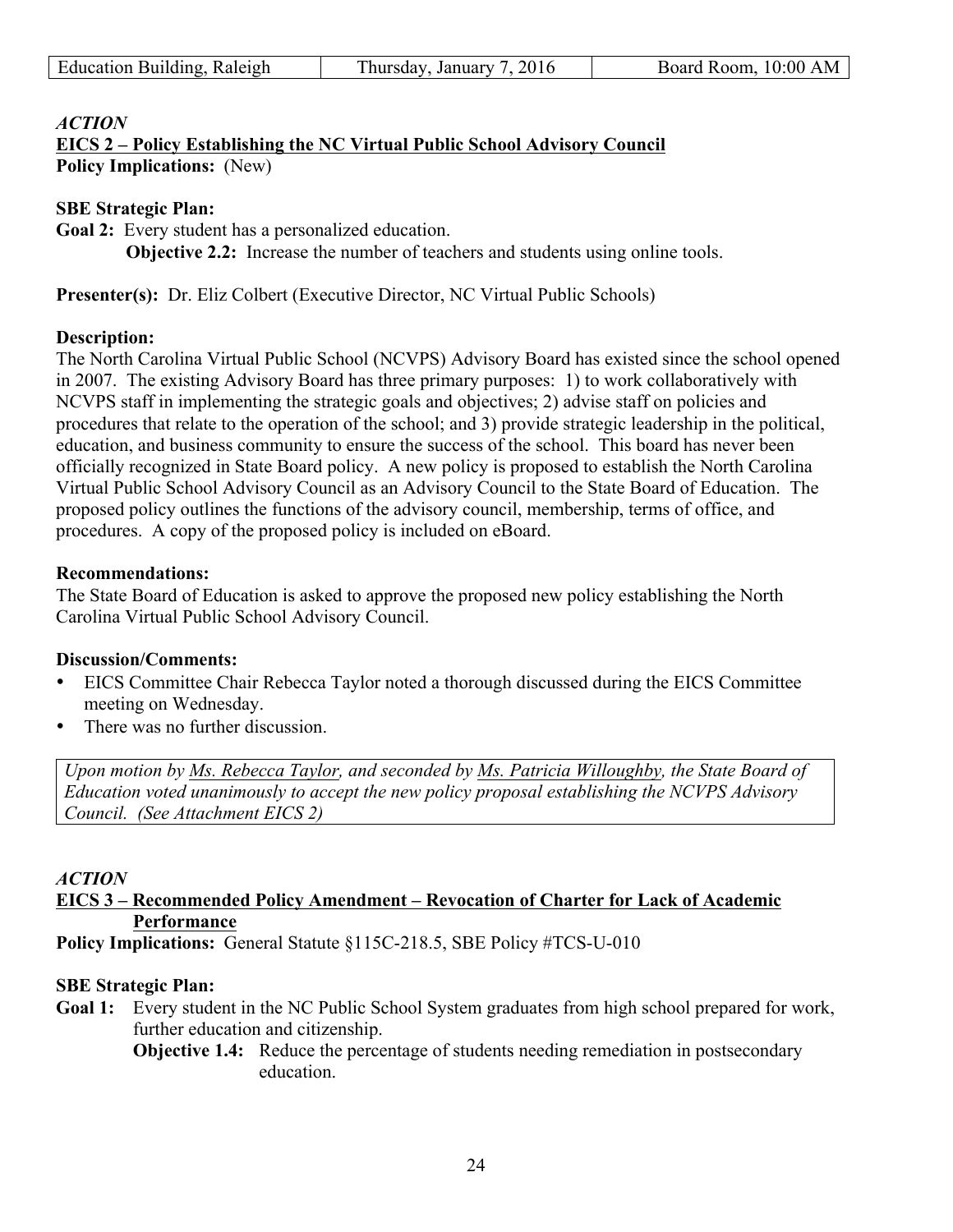| Education Building, Raleigh | Thursday, January 7, 2016 | Board Room, 10:00 AM |
|-----------------------------|---------------------------|----------------------|
|                             |                           |                      |

**Presenter(s):** Mr. Philip Price (Chief Financial Officer, Financial and Business Services) and Mr. Adam Levinson (Interim Director, Office of Charter Schools)

## **Description:**

The Charter School Advisory Board (CSAB) recommends amending State Board of Education (SBE) Policy TCS-U-010, which states that "the State Board of Education shall initiate revocation of the charter of any school when, for two of three consecutive years, the charter school does not meet or exceed expected growth and has a Proficiency below 60%." This policy meets the mandate of NC General Statute §115C-218.95(b), which directs the SBE to "adopt criteria for adequate performance [including] a requirement that a charter school [demonstrating the performance characteristics above] is inadequate."

The attached draft amended SBE Policy #TCS-U-010 document reflects revisions to the original CSAB recommendation based on input from various stakeholders since the State Board first heard this item at its November 4, 2015, meeting.

## **Recommendations:**

It is recommended that the State Board of Education approve the amendment.

## **Discussion/Comments:**

- EICS Committee Chair Rebecca Taylor noted a thorough discussion of this item during the EICS Committee meeting on Wednesday.
- There was no further discussion.

*Upon motion by Ms. Rebecca Taylor, and seconded by Dr. Olivia Oxendine, the State Board of Education voted unanimously to approve the policy amendment for SBE Policy #TCS-U-010 as presented. (See Attachment EICS 3)* 

#### *ACTION*

#### **EICS 4 – Revised Recommended New Policy – Charter School Process Policy Implications:** General Statute §115C-218, SBE Policy #TCS-U-019

## **SBE Strategic Plan:**

**Goal 1:** Every student in the NC Public School System graduates from high school prepared for work, further education and citizenship.

**Objective 1.4:** Reduce the percentage of students needing remediation in postsecondary education.

**Presenter(s):** Mr. Philip Price (Chief Financial Officer, Financial and Business Services) and Mr. Adam Levinson (Interim Director, Office of Charter Schools)

## **Description:**

The Charter School Advisory Board recommends that the State Board of Education (SBE) adopt a new policy, TCS-U-019, which meets the S.L. 2015-248, Section 9(d) directive that the SBE, "upon written recommendations made by the Advisory Board…shall adopt a policy on the submission of certain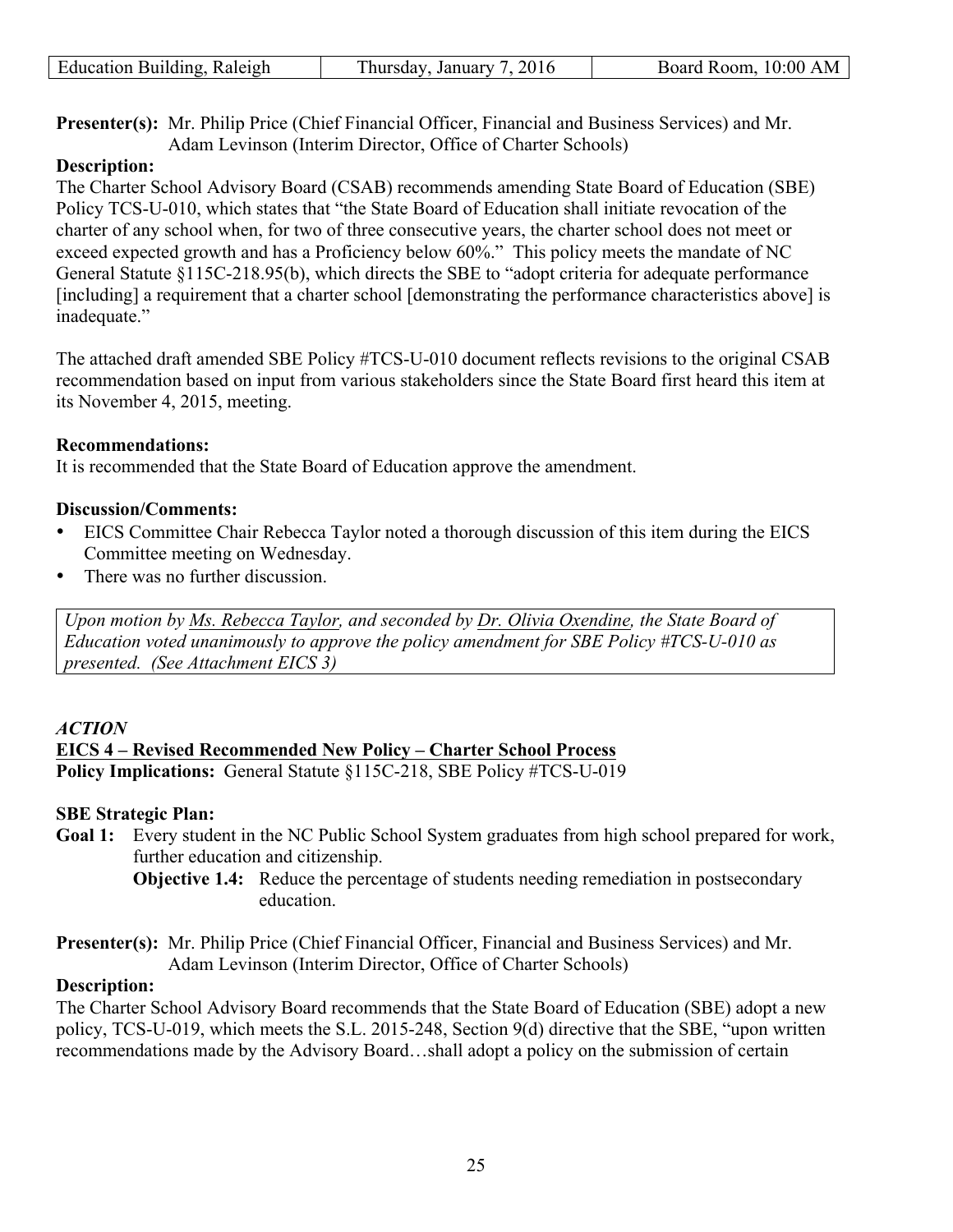| Raleigh<br>ducation.<br>Building | January<br>hursdav | 10:00<br>R00m<br>Board<br>Δ |
|----------------------------------|--------------------|-----------------------------|
|                                  | ``                 |                             |
|                                  |                    |                             |

proposed rules and other guidance related to charter schools for review by the Advisory Board and a requirement for the Advisory Board to provide recommendations to the State Board of Education on covered matters."

The attached draft new TCS-U-019 document reflects revisions to the original CSAB recommendation based on input from various stakeholders since the SBE first heard this item at its November 4, 2015, meeting.

#### **Recommendations:**

It is recommended that the State Board of Education approve the new policy.

#### **Discussion/Comments:**

- EICS Committee Chair Rebecca Taylor noted a thorough discussion of this item during the EICS Committee meeting on Wednesday.
- There was no further discussion.

*Upon motion by Ms. Rebecca Taylor, and seconded by Mr. Eric Davis, the State Board of Education voted unanimously to approve the new policy as presented. (See Attachment EICS 4)* 

#### *ACTION*

**EICS 5 – Request for Charter Amendment for Girls Leadership Academy of Wilmington Policy Implications:** General Statute §115C-218.5, SBE Policy #TCS-U-014

#### **SBE Strategic Plan:**

- Goal 1: Every student in the NC Public School System graduates from high school prepared for work, further education and citizenship.
	- **Objective 1.4:** Reduce the percentage of students needing remediation in postsecondary education.
- **Presenter(s):** Mr. Philip Price (Chief Financial Officer, Financial and Business Services), Mr. Adam Levinson (Interim Director, Office of Charter Schools), and Ms. Lisa Swinson (Consultant, Office of Charter Schools)

#### **Description:**

State Board Policy #TCS-U-014 lists those charter amendments that can be approved by the Office of Charter Schools and those that must be approved by the State Board. An amendment that alters a charter school's "location," "student transportation," and "National School Lunch Program" must be approved by the State Board.

Girls Leadership Academy of Wilmington Academy's (GLOW) charter was approved to begin their Planning Year in June 2015. The board is seeking to amend the transportation plan, school lunch plan, and facility plan.

GLOW's current transportation, school lunch, and facility plans are as follows: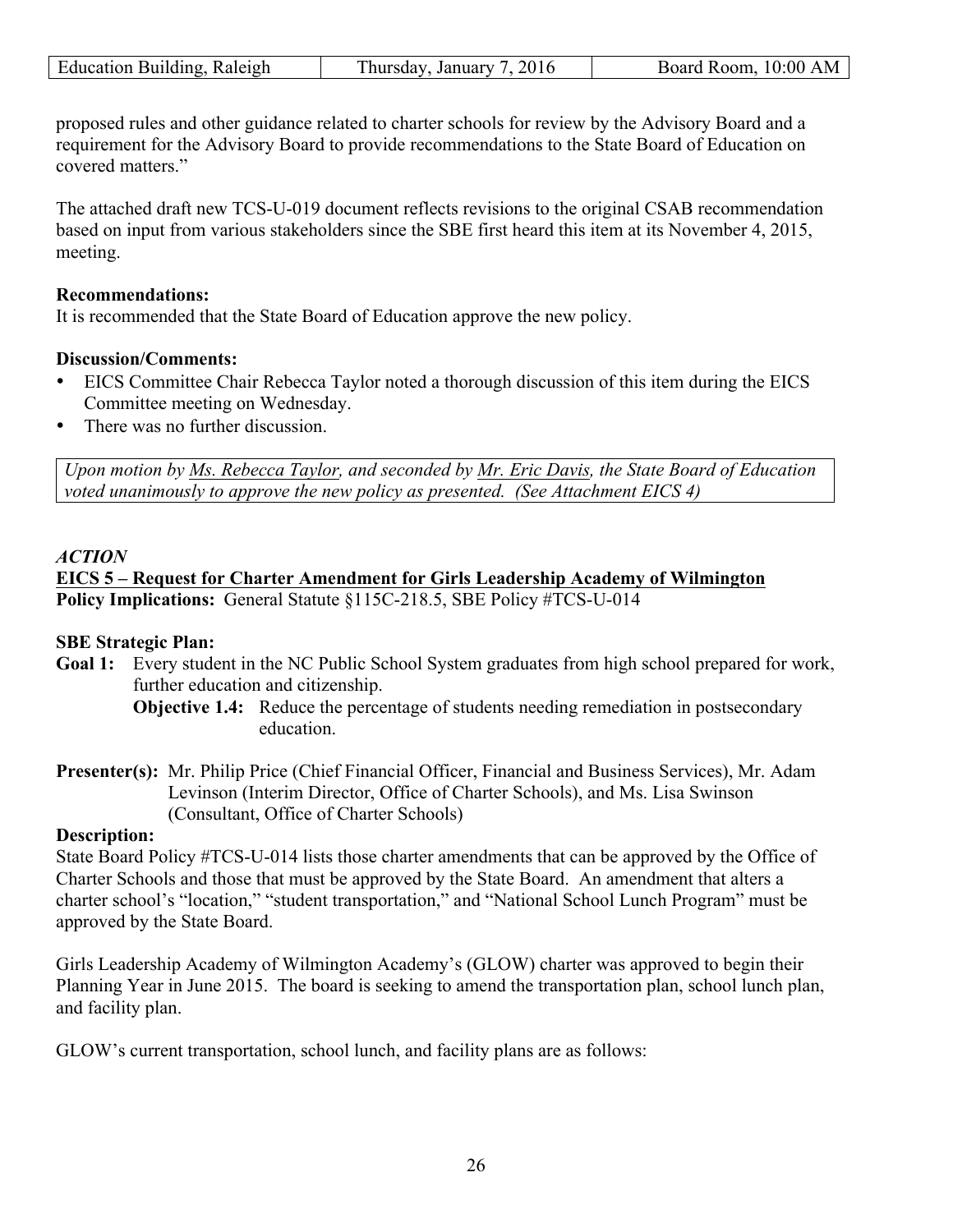| Education Building, Raleigh | 201<br>January<br>hursdav. | 10:00 AM<br>Room.<br>Board |
|-----------------------------|----------------------------|----------------------------|
|-----------------------------|----------------------------|----------------------------|

The current transportation plan: "GLOW Academy will contract bus transportation services with New Hanover County School to ensure no students are denied access to the charter school due to a lack of transportation."

The current school lunch plan: "GLOW Academy will contract a food service plan with New Hanover County Schools to ensure that no child is lacking in daily meals."

The current facility plan: "New Hanover County Schools (NHCS) has agreed to provide classroom space in Gregory Elementary School of Science and Math for the GLOW Academy middle school students starting the 2016-17 school year and continuing for a minimum of 2.5 years. NHCS has submitted a letter verifying this commitment as well as "fair and reasonable" contractual rates for food service, transportation, janitorial and special needs student services (see Appendix U for the letter of commitment and the floor plan of the Gregory School). GLOW Academy is in negotiations with NHCS for an expanded space for Phase II of school implementation. The initial site includes a media center, athletic facility, cafeteria, gymnasium, and assembly area."

GLOW's proposed amended transportation, school lunch, and facility plans:

The proposed transportation plan: "GLOW will contract bus transportation services to ensure no students are denied access to the charter school due to a lack of transportation."

The proposed school lunch plan: "GLOW will contract a food service plan to ensure that no child is lacking in daily meals."

The proposed facility plan: "The GLOW Board of Directors is exploring potential lease facilities within New Hanover County. We are currently working with community members and NHCS to identify vacant corporate buildings, local schools and community centers in the charter schools targeted area. The Board will consider a variety of locations for the initial and final school site within the community and will include stakeholder input in the decision-making process to identify a suitable school site."

# **Recommendation(s):**

The Office of Charter Schools recommends that the State Board of Education approve this charter amendment.

## **Discussion/Comments:**

- EICS Committee Chair Rebecca Taylor noted a thorough discussion of this item during the EICS Committee meeting on Wednesday.
- There was no further discussion.

*Upon motion by Ms. Rebecca Taylor, and seconded by Ms. Patricia Willoughby, the State Board of Education voted unanimously to approve this charter amendment for Girls Leadership Academy of Wilmington as presented. (See Attachment EICS 5)*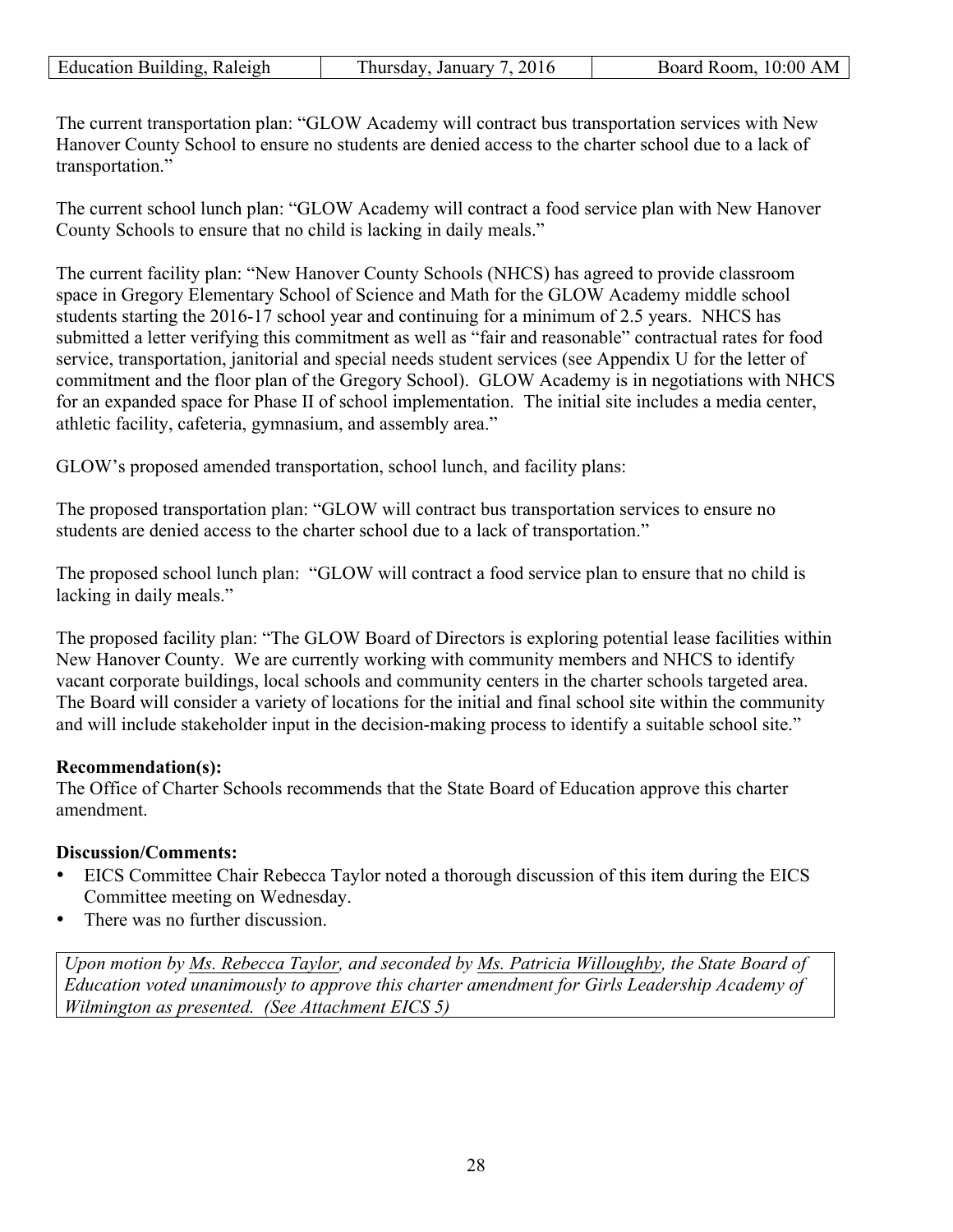| <b>Education Building, Raleigh</b> | Thursday, January 7, 2016 | Board Room, 10:00 AM |
|------------------------------------|---------------------------|----------------------|
|                                    |                           |                      |
|                                    |                           |                      |

#### *ACTION*

## **EICS 6 – Request for Charter Amendment by the College Preparatory and Leadership Academy of High Point**

**Policy Implications:** General Statute §115C-218.5, SBE Policy #TCS-U-014

#### **SBE Strategic Plan:**

- **Goal 1:** Every student in the NC Public School System graduates from high school prepared for work, further education and citizenship.
	- **Objective 1.4:** Reduce the percentage of students needing remediation in postsecondary education.
- **Presenter(s):** Mr. Philip Price (Chief Financial Officer, Financial and Business Services), Adam Levinson (Interim Director, Office of Charter Schools) and Lisa Swinson (Education Consultant, Office of Charter Schools)

#### **Description:**

In April 2012, the State Board adopted policy TCS-U-014 prescribing those charter amendments that could be approved by the Office of Charter Schools and those that must be approved by the State Board prior to implementation. An amendment "transferring the charter to another non-profit entity" must be brought to the State Board for consideration, and The College Preparatory and Leadership Academy of High Point (CPLA) is seeking to transfer their  $501(c)(3)$ .

CPLA initially applied for a charter through the fast-track option in 2011-12. At that time, the board applied for 501 (c)(3) status but was unable to get approval prior to the start of the school year. The board decided to place CPLA in a vacant  $501(c)(3)$ , Sprouts for Success. CPLA is requesting that its charter be transferred to the 501(c)(3) non-profit The College Preparatory and Leadership Academy of High Point.

#### **Recommendation(s):**

It is recommended that the State Board of Education approve this amendment request.

#### **Discussion/Comments:**

- EICS Committee Chair Rebecca Taylor noted a thorough discussion of this item during the EICS Committee meeting on Wednesday.
- There was no further discussion

*Upon motion by Ms. Rebecca Taylor, and seconded by State Treasurer Janet Cowell, the State Board of Education voted unanimously to approve this charter amendment by the College Preparatory and Leadership Academy of High Point as presented. (See Attachment EICS 6)*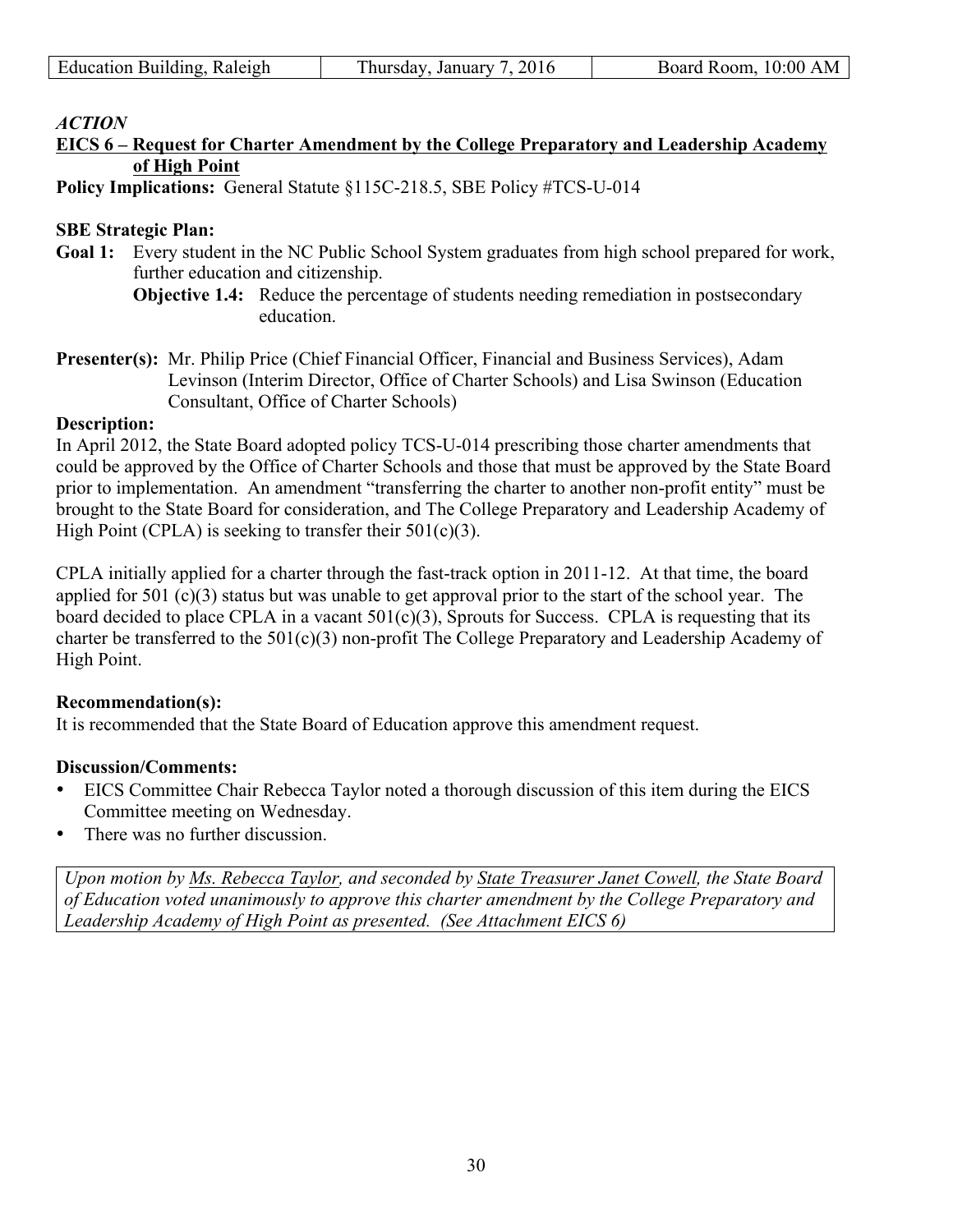## *MOVED FROM ACTION ON FIRST READING TO DISCUSSION*  **EICS 7 – JLEOC: Annual Charter Schools Report**

**Policy Implications:** General Statute §115C-218.110

## **SBE Strategic Plan:**

- **Goal 1:** Every student in the NC Public School System graduates from high school prepared for work, further education and citizenship.
	- **Objective 1.4:** Reduce the percentage of students needing remediation in postsecondary education.
- **Presenter(s):** Mr. Philip Price (Chief Financial Officer, Financial and Business Services) and Adam Levinson (Interim Director, Office of Charter Schools)

## **Description:**

Per G.S. §115C-218.110, the State Board shall report annually no later than January 15 to the Joint Legislative Education Oversight Committee on the following:

- (1) The current and projected impact of charter schools on the delivery of services by the public schools.
- (2) Student academic progress in the charter schools as measured, where available, against the academic year immediately preceding the first academic year of the charter schools' operation.
- (3) Best practices resulting from charter school operations.
- (4) Other information the State Board considers appropriate.

The attached draft report will fulfill this requirement.

## **Recommendation(s):**

The Office of Charter Schools recommends that the State Board of Education approve this charter amendment request.

## **Discussion/Comments:**

- EICS Committee Chair Rebecca Taylor noted a thorough discussion of this item during the EICS Committee meeting on Wednesday. Following the discussion, there was Committee consensus to move this item from Action on First Reading to a Discussion item for further vetting.
- Chair Taylor encouraged Board members to review the posted report and to provide suggestions for changes or comments to the Charter School Advisory Board via Mr. Adam Levinson or herself to share as appropriate.
- There was no further discussion.

This item was originally scheduled as an Action on First Reading item, but after deliberation was moved to a Discussion item during the January 2016 State Board of Education meeting.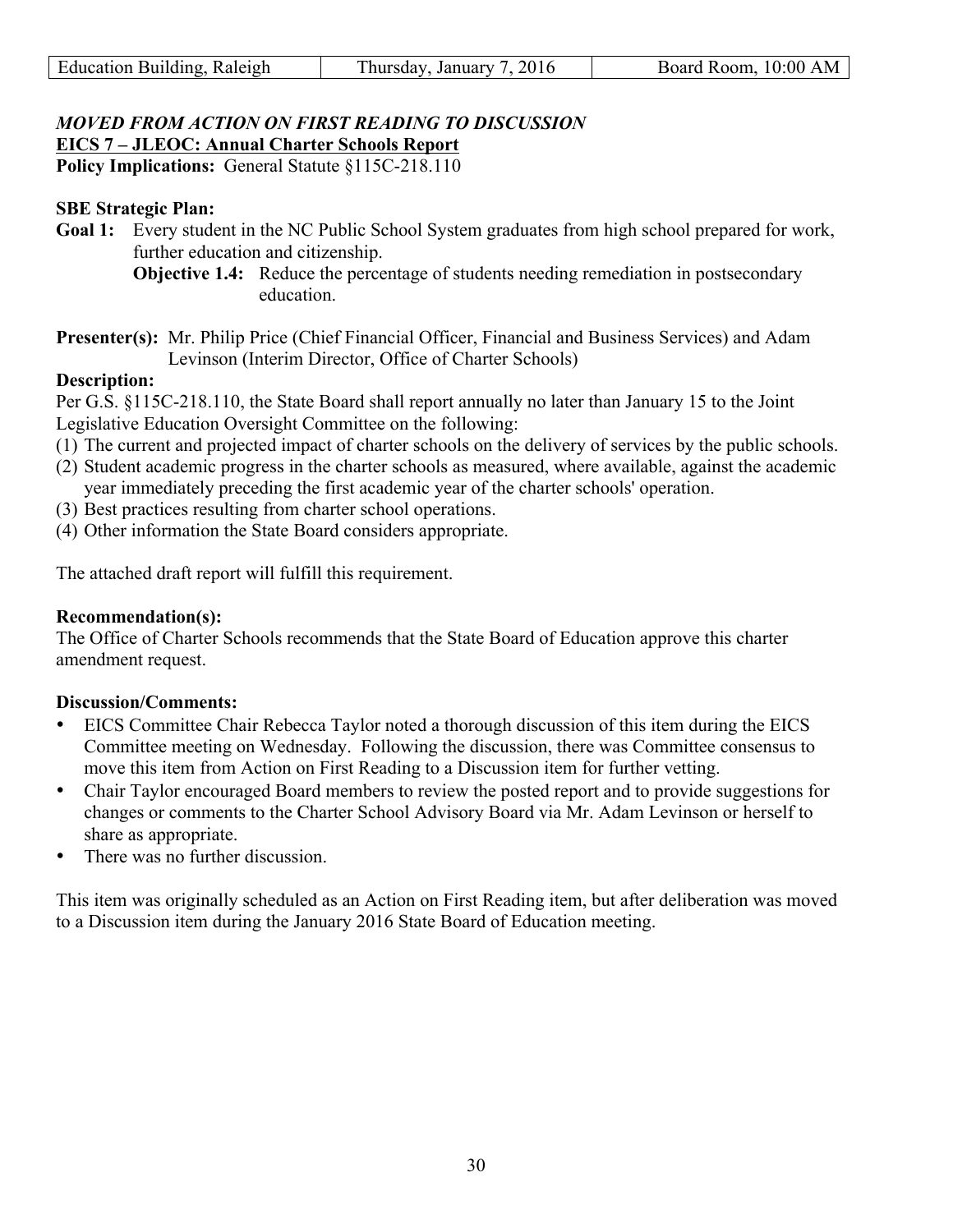| Education Building, Raleigh | Thursday, January 7, 2016 | Board Room, 10:00 AM |
|-----------------------------|---------------------------|----------------------|

# **EICS 8 – Approval of New Advisory Board Members for the NC Virtual Public School Advisory Council**

**Policy Implications:** (New)

## **SBE Strategic Plan:**

**Goal 2:** Every student has a personalized education.

**Objective 2.2:** Increase the number of teachers and students using online tools.

**Presenter(s):** Dr. Eliz Colbert (Executive Director, NC Virtual Public Schools)

## **Description:**

Under newly adopted policy establishing the North Carolina Virtual Public Advisory Council, the membership must include a representative of each Education Region and a charter school representative. As members with terms expiring in December 2015 rotated off, the council is left with vacancies in Education Regions 1, 8 and a charter school representative. Nominations for representatives for these stakeholder groups are presented to the State Board of Education for approval. During 2016, as the Advisory Council transitions to align with the newly adopted policy, the membership will exceed the maximum of 20. The membership maximum will be met in 2017 as current member's terms expire in December 2016.

The complete listing of the Advisory Council membership is attached. Resumes for individuals being nominated are attached for SBE review.

#### **Recommendation(s):**

The State Board of Education is asked to discuss nominations for new membership to the North Carolina Virtual Public School Advisory Council.

#### **Discussion/Comments:**

- EICS Committee Chair Rebecca Taylor noted a thorough discussion of this item during the EICS Committee meeting on Wednesday. She explained that the Board will vote on the proposed candidates during its February meeting.
- There was no further discussion.

This item is presented for Discussion during the January State Board of Education meeting and will return for Action in February 2016. (See Attachment EICS 8)

## *DISCUSSION*

**EICS 9 – Request for One-Year Delay by Pine Springs Preparatory Academy Policy Implications:** General Statute §115C-218

#### **SBE Strategic Plan:**

**Goal 1:** Every student has a personalized education.

**Objective 1.4:** Increase the number of charter schools meeting academic, operational, and financial goals.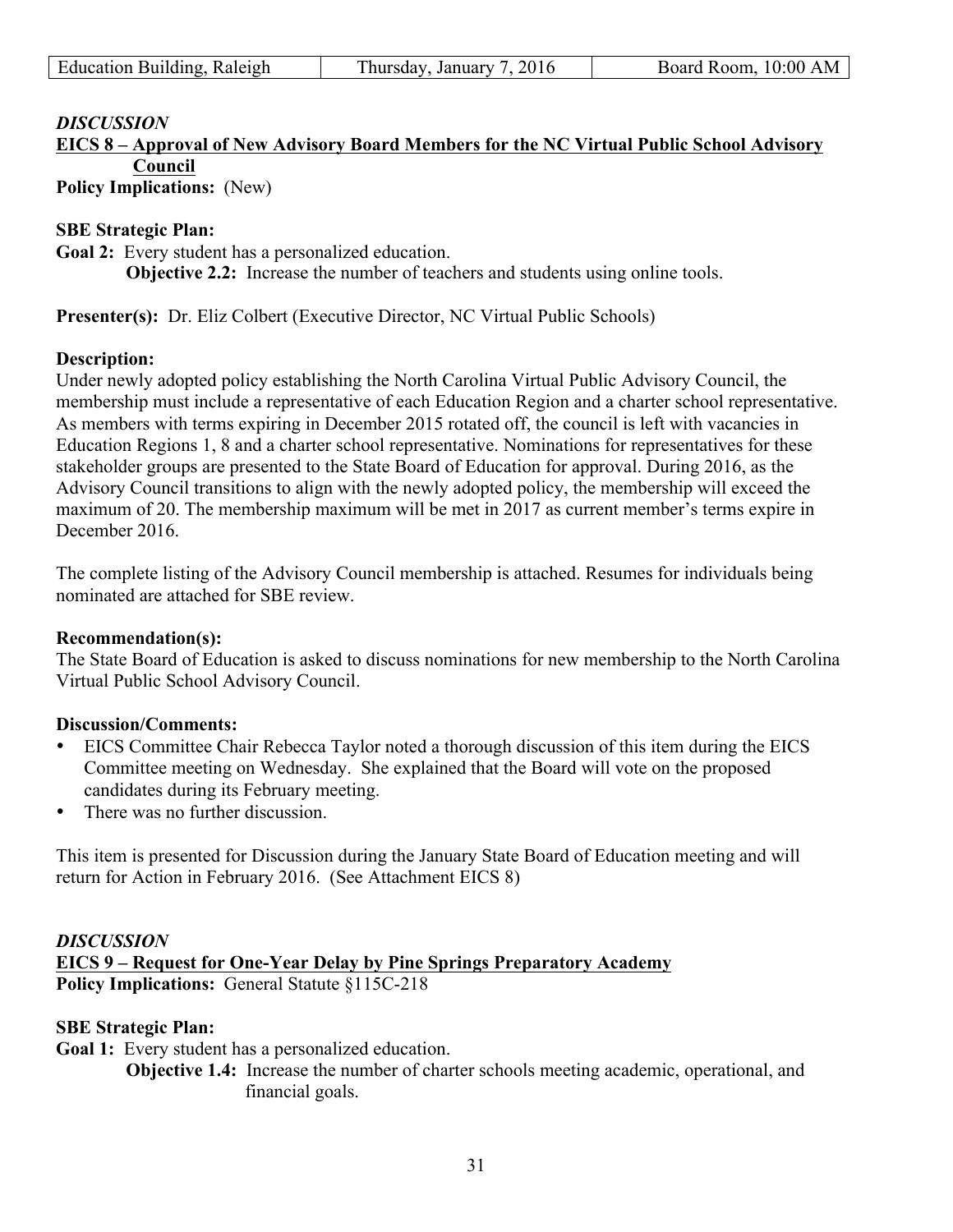| Raleigh<br>ducation.<br>Building | January<br>hursdav | 10:00<br>R00m<br>Board<br>Δ |
|----------------------------------|--------------------|-----------------------------|
|                                  | ``                 |                             |
|                                  |                    |                             |

**Presenter(s):** Mr. Philip Price (Chief Financial Officer, Financial and Business Services) and Mr. Adam Levinson (Interim Director, Office of Charter Schools), Dr. Keebler Williams (Consultant, Office of Charter Schools).

## **Description:**

Pine Springs Preparatory Academy (Wake County) requests that the State Board of Education grant them a one year delay in opening the charter school. In August 2015, the State Board of Education granted final approval to Pine Springs and two other charter applicants to open in August 2016.

In a November 2015 letter to the Office of Charter Schools, the nonprofit board that oversees Pine Springs states that it has experienced unexpected delays in their acquisition, approval for, and construction of their proposed facility due to planning and development issues. The school's request letter, which is included as an attachment, outlines the situation they currently face.

Per their approved application, Pine Springs plans to open a K-5 school initially and expand one grade per year until the school is a full K-8 school serving over 700 students. The school's mission is as follows: "Pine Springs Preparatory Academy is dedicated to improving the lives of its students by providing authentic learning experiences in a collaborative, nurturing environment that will build a foundation for students' success in school, career, and in life." The school will use an experiential-based program focused on four design elements: authentic learning, collaboration, a nurturing environment, and technology skills.

The Office of Charter Schools supports Pine Springs's request with the following stipulations:

- 1. The delayed year, within which the charter school does not serve students, will count as a year of what will become the signed charter agreement.
- 2. The board will provide monthly progress reports to the Office of Charter Schools regarding board meetings, marketing plans, and facility construction.
- 3. The board will present a Certificate of Occupancy for Education Use to the Office of Charter Schools no later than July 1, 2017. If that document is not presented, then the remainder of the charter term will be null and void, meaning that the board would need to submit a new application in a future application round in order to obtain a charter.

#### **Recommendation(s):**

The Office of Charter Schools recommends that the State Board of Education approve this one year delay for Pine Springs Preparatory Academy with the above stipulations.

## **Discussion/Comments:**

- EICS Committee Chair Rebecca Taylor summarized the discussion of this item, which occurred during the EICS Committee meeting on Wednesday, and explained the rationale for the one-year delay request by Pines Springs Preparatory Academy.
- There was no further discussion.

This item is presented for Discussion during the January State Board of Education meeting and will return for Action in February 2016. (See Attachment EICS 9)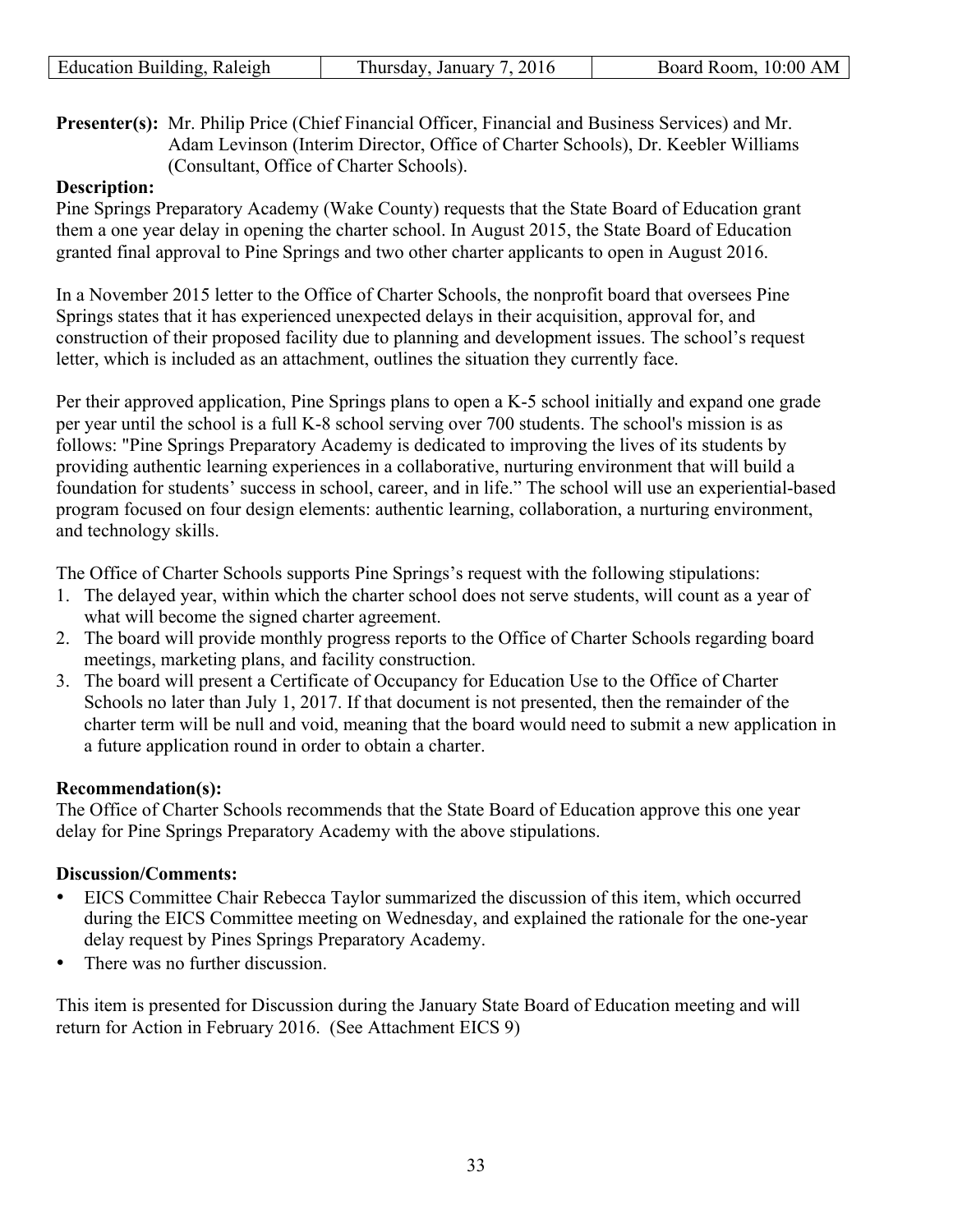| Education Building, Raleigh | Thursday, January 7, 2016 | Board Room, 10:00 AM |
|-----------------------------|---------------------------|----------------------|
|                             |                           |                      |

**EICS 10 – Request for Charter Amendment by Metrolina Regional Scholars' Academy Policy Implications:** General Statute §115C-218.5, SBE Policy #TCS-U-014

## **SBE Strategic Plan:**

**Goal 1:** Every student has a personalized education.

**Objective 1.4:** Increase the number of charter schools meeting academic, operational, and financial goals.

**Presenter(s):** Mr. Philip Price (Chief Financial Officer, Financial and Business Services), Mr. Adam Levinson (Interim Director, Office of Charter Schools) and Mrs. Lisa Swinson (Consultant, Office of Charter Schools)

#### **Description:**

State Board Policy TCS-U-014 lists which charter amendments can be approved by the Office of Charter Schools and those that must be approved by the State Board. An amendment that alters a charter school's "mission" is one that must be approved by the State Board.

Metrolina Regional Scholars Academy, located in Charlotte, is seeking to amend its original mission statement, which is as follows: "The Metrolina Regional Scholars' Academy is a non-discriminatory, public charter school that provides a differentiated, exceptionally challenging education for children of extremely high academic or intellectual ability, ages 4 to 13. We meet the distinctive intellectual, social and emotional needs of our students by providing a supportive environment in which they can meet academic challenges and develop relationships with peers of all ages. We strive to prepare our graduates to become independent, productive, responsible, and creative individuals capable of making original contributions to society."

The proposed amended mission statement is as follows: "Metrolina Regional Scholars Academy provides a differentiated and challenging learning environment that supports the distinctive intellectual, social, and emotional needs of highly gifted children and enables them to form meaningful relationships with their intellectual peers."

## **Recommendation(s):**

The Office of Charter Schools recommends that the State Board of Education approve this charter amendment.

## **Discussion/Comments:**

- EICS Committee Chair Rebecca Taylor noted a thorough discussion of this item during the EICS Committee meeting on Wednesday.
- There was no further discussion

This item is presented for Discussion during the January State Board of Education meeting and will return for Action in February 2016. (See Attachment EICS 10)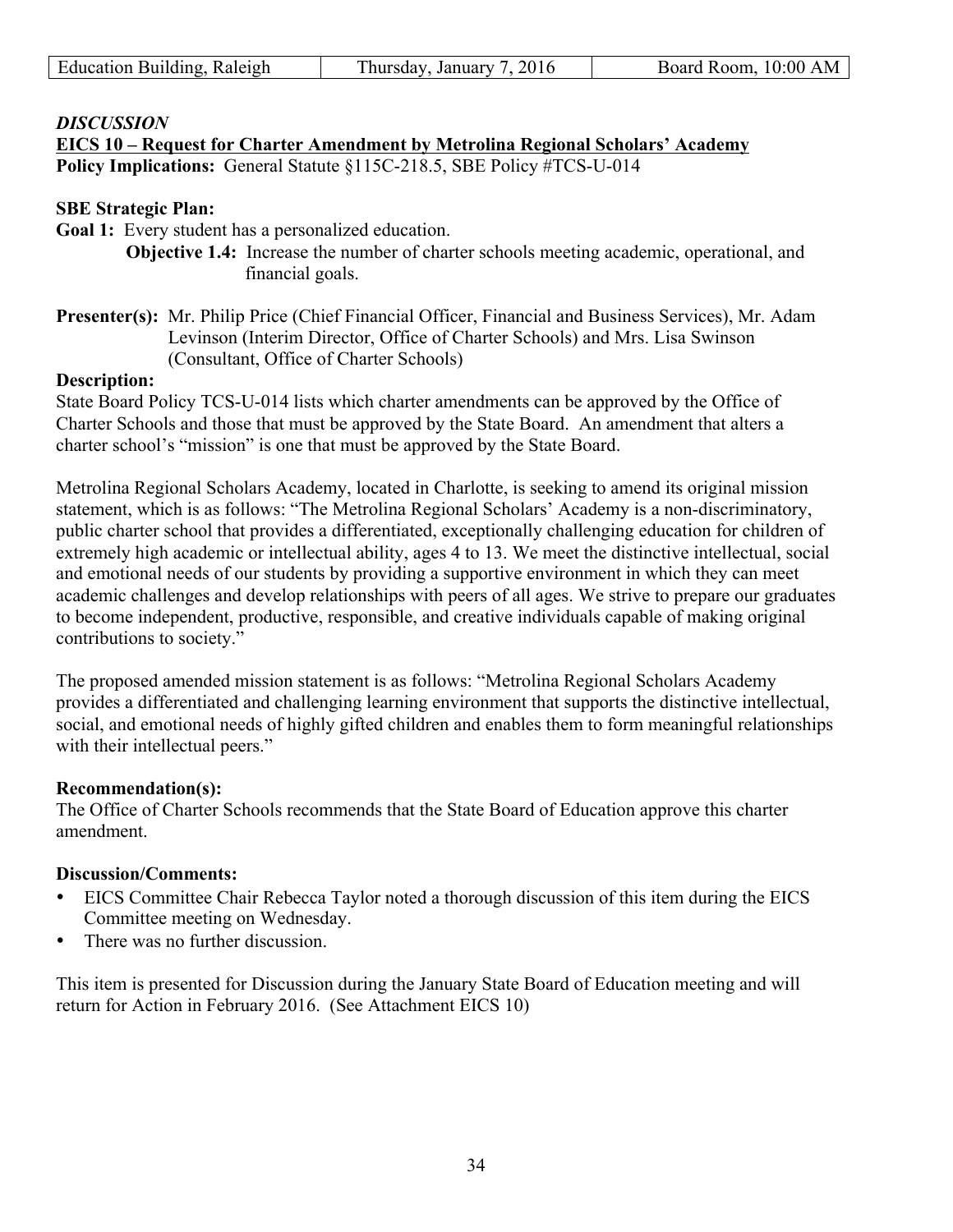| Education Building, Raleigh | Thursday, January 7, 2016 | Board Room, 10:00 AM |
|-----------------------------|---------------------------|----------------------|
|                             |                           |                      |

## **EICS 11 – Request for Charter Amendment by Kestrel Heights School**

**Policy Implications:** General Statute §115C-218.5, TCS-U-014

## **SBE Strategic Plan:**

Goal 1: Every student has a personalized education.

**Objective 1.4:** Increase the number of charter schools meeting academic, operational, and financial goals.

**Presenter(s):** Mr. Philip Price (Chief Financial Officer, Financial and Business Services), Mr. Adam Levinson (Interim Director, Office of Charter Schools) and Mrs. Lisa Swinson (Consultant, Office of Charter Schools)

#### **Description:**

State Board Policy TCS-U-014 lists which charter amendments can be approved by the Office of Charter Schools and those that must be approved by the State Board. An amendment that alters a charter school's "mission" is one that must be approved by the State Board.

Kestrel Heights School, located in Durham, seeks to amend its original mission statement, which is as follows: "The mission of Kestrel Heights School is to promote the enlightened educational goals of the Paideia Proposal while utilizing effective and innovative teaching techniques at the secondary school level. Students will develop to their fullest potential and the entire charter school community will share a commitment to learning as a lifelong process."

The proposed amended mission statement is as follows: *"*Kestrel Heights School provides an environment where academics are emphasized, where children are encouraged to excel and perform at their maximum potential and that promotes creativity and excellence in accordance with the Paideia Principles."

## **Recommendation(s):**

The Office of Charter Schools recommends that the State Board of Education approve this charter amendment.

#### **Discussion/Comments:**

- EICS Committee Chair Rebecca Taylor noted a thorough discussion of this item during the EICS Committee meeting on Wednesday.
- There was no further discussion.

This item is presented for Discussion during the January State Board of Education meeting and will return for Action in February 2016. (See Attachment EICS 11)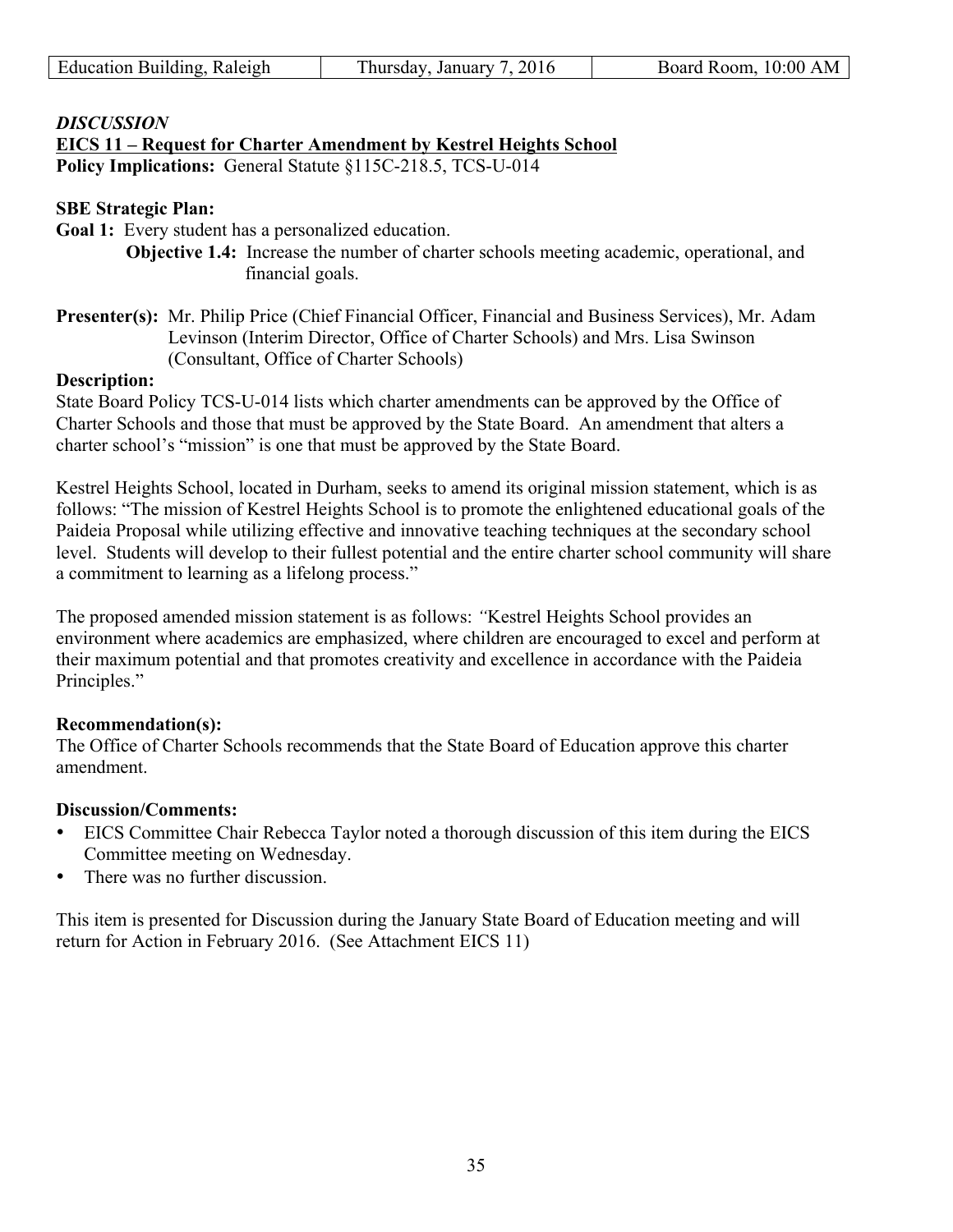| Education Building, Raleigh | Thursday, January 7, 2016 | Board Room, 10:00 AM |
|-----------------------------|---------------------------|----------------------|
|                             |                           |                      |

**EICS 12 – Recommendations for Enrollment and Grade Expansion Request for Charter Schools Policy Implications:** General Statute §115C-218.5(e-f), SBE Policy #TCS-U-14

#### **SBE Strategic Plan:**

**Goal 1:** Every student has a personalized education.

**Objective 1.4:** Increase the number of charter schools meeting academic, operational, and financial goals.

**Presenter(s):** Mr. Philip Price (Chief Financial Officer, Financial and Business Services), Mr. Adam Levinson (Interim Director, Office of Charter Schools) and Mrs. Lisa Swinson (Consultant, Office of Charter Schools)

#### **Description:**

Enrollment Growth Greater Than 20%

Per NC General Statute §115C-218.5(e-f), beginning with the charter school's second year of operation and annually thereafter, a charter school may increase its enrollment by up to twenty percent (20%) of the school's previous year enrollment or as otherwise provided in the charter. If a school proposes to grow by greater than 20%, that growth shall be considered a material revision of the charter application and must be approved by the State Board of Education (SBE).

The legislation states that schools must meet the following criteria in order to be eligible for greater than 20% increase:

- 1. The actual enrollment of the charter school is within ten percent (10%) of its maximum authorized enrollment.
- 2. The charter school has commitments for ninety percent (90%) of the requested maximum growth.
- 3. The charter school is not currently identified as low-performing.
- 4. The charter school meets generally accepted standards of fiscal management.

#### Grade Expansion

A school also must receive SBE approval to add more than one grade lower or higher than is approved in the school's charter.

2015 Requests for Enrollment Growth and/or Grade Expansion

Twenty-three schools have submitted requests for expansion that need consideration by the State Board of Education:

- *Paul R. Brown Leadership Academy (Bladen County)*
- *Cabarrus Charter (Cabarrus County)*
- *Pinnacle Classical Academy (Cleveland County)*
- *Central Park School for Children (Durham County)*
- *Excelsior Classical Academy (Durham County)*
- *The Institute for the Development of Young Leaders (Durham County)*
- *Falls Lake Academy (Granville County)*
- *Cornerstone Charter Academy (Guilford County)*
- *Anderson Creek Club Charter School (Harnett County)*
- *Langtree Charter Academy (Iredell County)*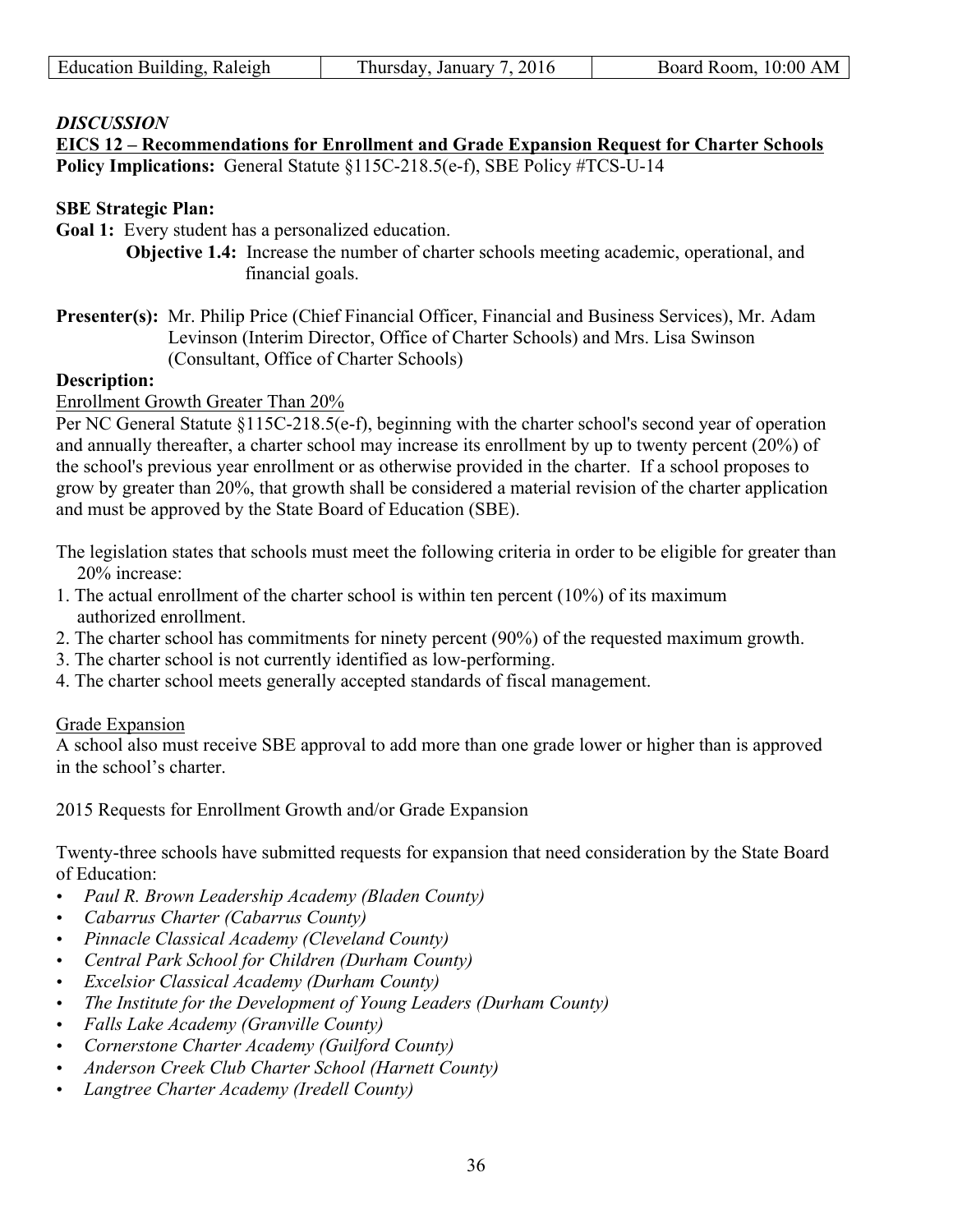| Education Building, Raleigh | 7.2016<br>January<br>. hursday. | Board Room, 10:00 AM |
|-----------------------------|---------------------------------|----------------------|

- *KIPP Charlotte (Mecklenburg County)*
- *Corvian Community School (Mecklenburg County)*
- *Bradford Preparatory School (Mecklenburg County)*
- *Charlotte Lab School (Mecklenburg County)*
- *Queen City STEM School (Mecklenburg County)*
- *Orange Charter (Orange County)*
- *Gray Stone Day School (Stanly County)*
- *Henderson Collegiate (Vance County)*
- *East Wake Academy (Wake County)*
- *Southern Wake Academy (Wake County)*
- *Triangle Math and Science Academy (Wake County)*
- *PAVE Southeast Raleigh Charter School (Wake County)*
- *Wilson Preparatory Academy (Wilson County)*

Prior to legislative changes in 2013 statute required an LEA Impact Statement, but this requirement is no longer in effect. To provide greater context for the expansion requests, however, the Office of Charter Schools notified the LEAs of each school's requested growth and afforded the LEAs an opportunity to submit an impact statement. If those statements were submitted, they have been included as attachments to the item.

## **Recommendation(s):**

The Office of Charter Schools recommends that the State Board of Education approve the enrollment and grade expansion requests.

## **Discussion/Comments:**

- EICS Committee Chair Rebecca Taylor noted a thorough discussion of this item during the EICS Committee meeting on Wednesday, noting that some schools were requesting expansion beyond 20 percent. Chair Taylor asked that all Board members review these requests prior to the February meeting. She noted that the Charter School Advisory Board is scheduled to meet on January 11-12 and will be reviewing and making recommendations for the Board's consideration in February.
- There was no further discussion.

This item is presented for Discussion during the January State Board of Education meeting and will return for Action in February 2016. (See Attachment EICS 12)

## *DISCUSSION*

**EICS 13 –Recommended Amendments to TCS-U-016 (Fast-Track Replication of High Quality Charter Schools)**

**Policy Implications:** General Statute §115C-218, SBE Policy #TCS-U-016

## **SBE Strategic Plan:**

- **Goal 1:** Every student has a personalized education.
	- **Objective 1.4:** Increase the number of charter schools meeting academic, operational, and financial goals.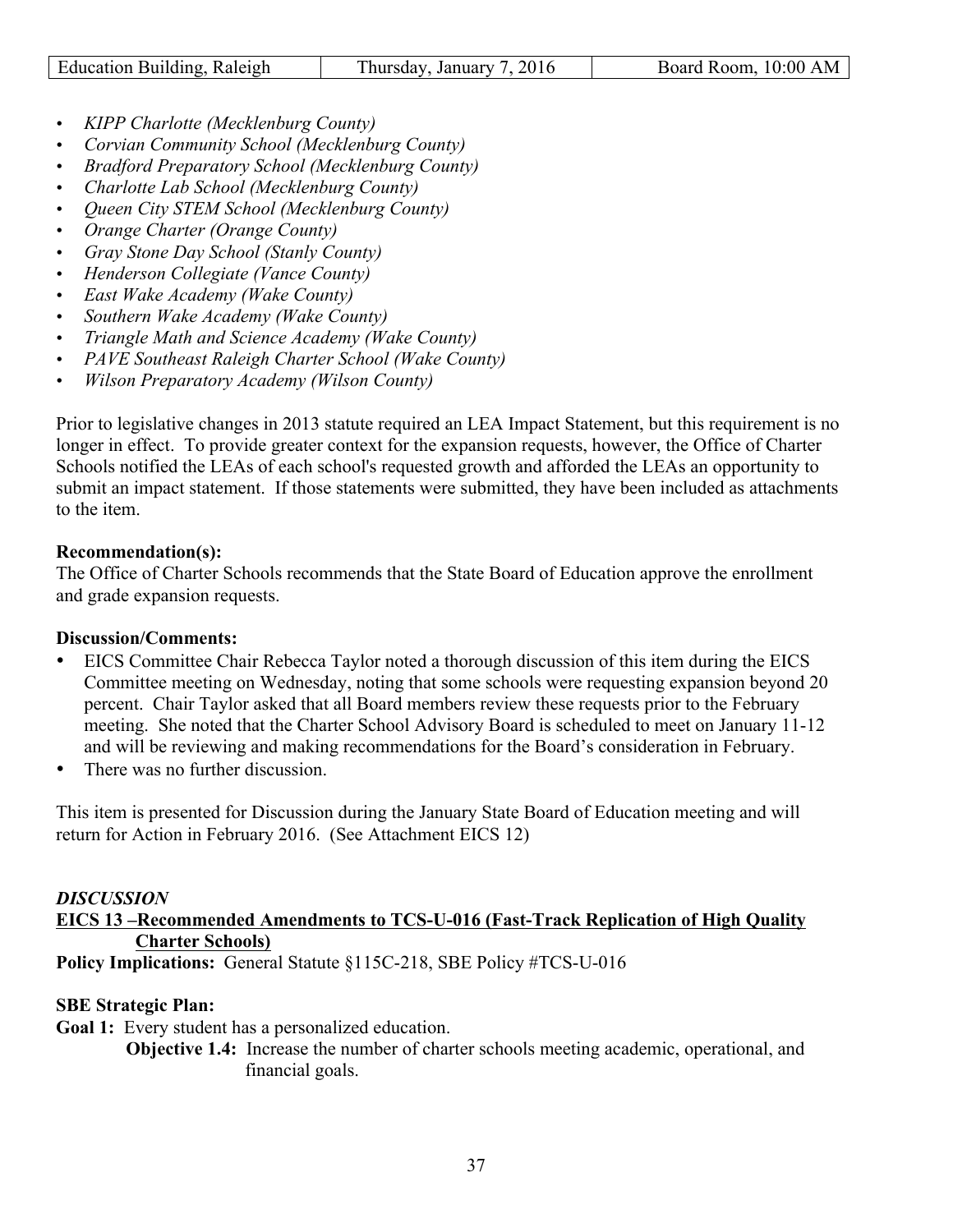| Education Building, Raleigh | Thursday, January 7, 2016 | Board Room, 10:00 AM |
|-----------------------------|---------------------------|----------------------|
|                             |                           |                      |

**Presenter(s):** Mr. Philip Price (Chief Financial Officer, Financial and Business Services), Mr. Adam Levinson (Interim Director, Office of Charter Schools) and Mr. Alex Quigley (Chair, Charter Schools Advisory Board)

## **Description:**

The attached draft version of TCS-U-016 contains amendments proposed by the Charter Schools Advisory Board, consistent with Section 9(a) of S.L. 2015-248, which directs the following:

"By January 15, 2016, upon written recommendations made by the Charter Schools Advisory Board (Advisory Board), the State Board of Education shall amend the process and rules for replication of high-quality charter schools established in North Carolina State Board of Education Policy TCS-U-016 (Fast Track Replication of High Quality Charter Schools) to authorize consideration for fast-track replication of a charter application from a board of directors of a North Carolina nonprofit corporation who agrees to contract with an education management organization or charter management organization currently operating a charter school or schools in the State for at least a year, regardless of whether the board of directors has previously operated a charter school within the State.

The State Board of Education shall report to the Joint Legislative Education Oversight Committee by February 15, 2016, on the amendment to the process and rules for charter school replication as required by this section."

## **Recommendation(s):**

The Charter Schools Advisory Board recommends that the State Board of Education approve this policy as amended.

#### **Discussion/Comments:**

- EICS Committee Chair Rebecca Taylor noted a thorough discussion of this item during the EICS Committee meeting on Wednesday.
- There was no further discussion.

This item is presented for Discussion during the January State Board of Education meeting and will return for Action in February 2016. (See Attachment EICS 13)

## *DISCUSSION*  **EICS 14 – Recommendations for Charter Schools Expiring in 2016 Policy Implications:** General Statute §115C-218.5(d), SBE Policy #TCS-U-007

#### **SBE Strategic Plan:**

- **Goal 1:** Every student has a personalized education.
	- **Objective 1.4:** Increase the number of charter schools meeting academic, operational, and financial goals.
- **Presenter(s):** Mr. Philip Price (Chief Financial Officer, Financial and Business Services), Mr. Adam Levinson (Interim Director, Office of Charter Schools) and Ms. Lisa Swinson (Education Consultant, Office of Charter Schools)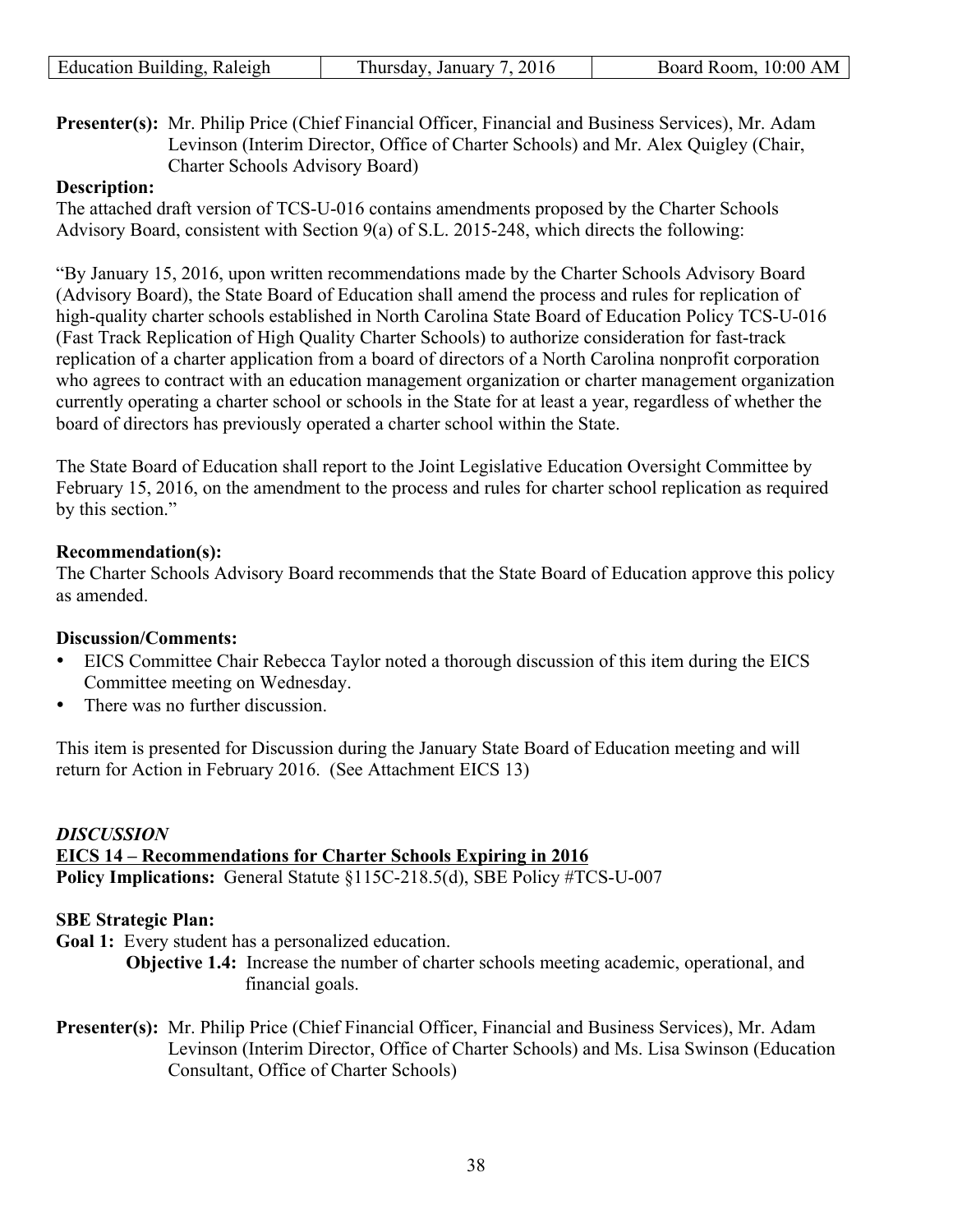| ducation.<br>$1.7331$ d 334.6<br>Kaleigh<br>Bunding | $\mathcal{D}$<br>January<br>11rc<br>ʻSdav<br><br>nu<br>$\cdot$<br>`` | 0.00<br>ΑM<br>oom<br>$   -$<br>ے د |
|-----------------------------------------------------|----------------------------------------------------------------------|------------------------------------|
|                                                     |                                                                      |                                    |

## **Description:**

Each charter school that the State Board of Education (SBE) approves to operate has a time-limited charter term that is not guaranteed for renewal. When entering their renewal cycle, schools must complete a short self-study, respond to any noncompliance issues, and have a renewal site-visit. These renewal site visits permit the schools to bring in multiple groups of stakeholders - parents, teachers, and board members - to provide information that supplements the school's performance data.

Consistent with G.S.§115C-218.5(d) and SBE Policy #TCS-U-007, the following charter schools request renewal of their charters that will expire June 30, 2016:

- *Clover Garden*
- *Crosscreek*
- *Crossroads Charter High School*
- *Haliwa-Saponi Tribal School*
- *Hope Leadership Academy*
- *Kennedy Public Charter School*
- *KIPP Gaston College Preparatory*
- *New Dimensions*
- *Pine Lake Preparatory*
- *Queens Grant Community School*
- *Roxboro Community School*

As part of the renewal process, the Office of Charter Schools (OCS) compiled a renewal portfolio for each school; the portfolio consists of information gathered through examined DPI compliance forms and a renewal site visit to each school, and academic and enrollment data from the school and the LEA in which the school resides. OCS presented to the Charter School Advisory Board (CSAB). In reviewing the totality of information, the Advisory Board decided to bring back six groups for interviews in order to gain a better understanding of the school's situation. On December 7, 2015, the CSAB met to interview those schools, ask related questions, and formulate a recommendation to the State Board of Education.

 $\triangleright$  The Charter School Advisory Board recommended a ten (10) year charter renewal for:

- *Clover Garden*
- *Crosscreek*
- *KIPP Gaston College Preparatory*
- *Roxboro Community School*
- *Pine Lake Preparatory*
- *New Dimensions.*
- $\triangleright$  A seven (7) year charter renewal was recommended for Queen's Grant Community School.
- $\triangleright$  A three (3) year charter renewal was recommended for Haliwa-Saponi Tribal School.
- $\triangleright$  A three (3) year charter renewal was recommended for Hope Leadership Academy with the stipulation that they meet academic growth each school year. In the case that they do not meet growth, they will be asked to appear before the Charter School Advisory Board.
- Ø Nonrenewal was recommended for Kennedy Public Charter and Crossroads Charter High School.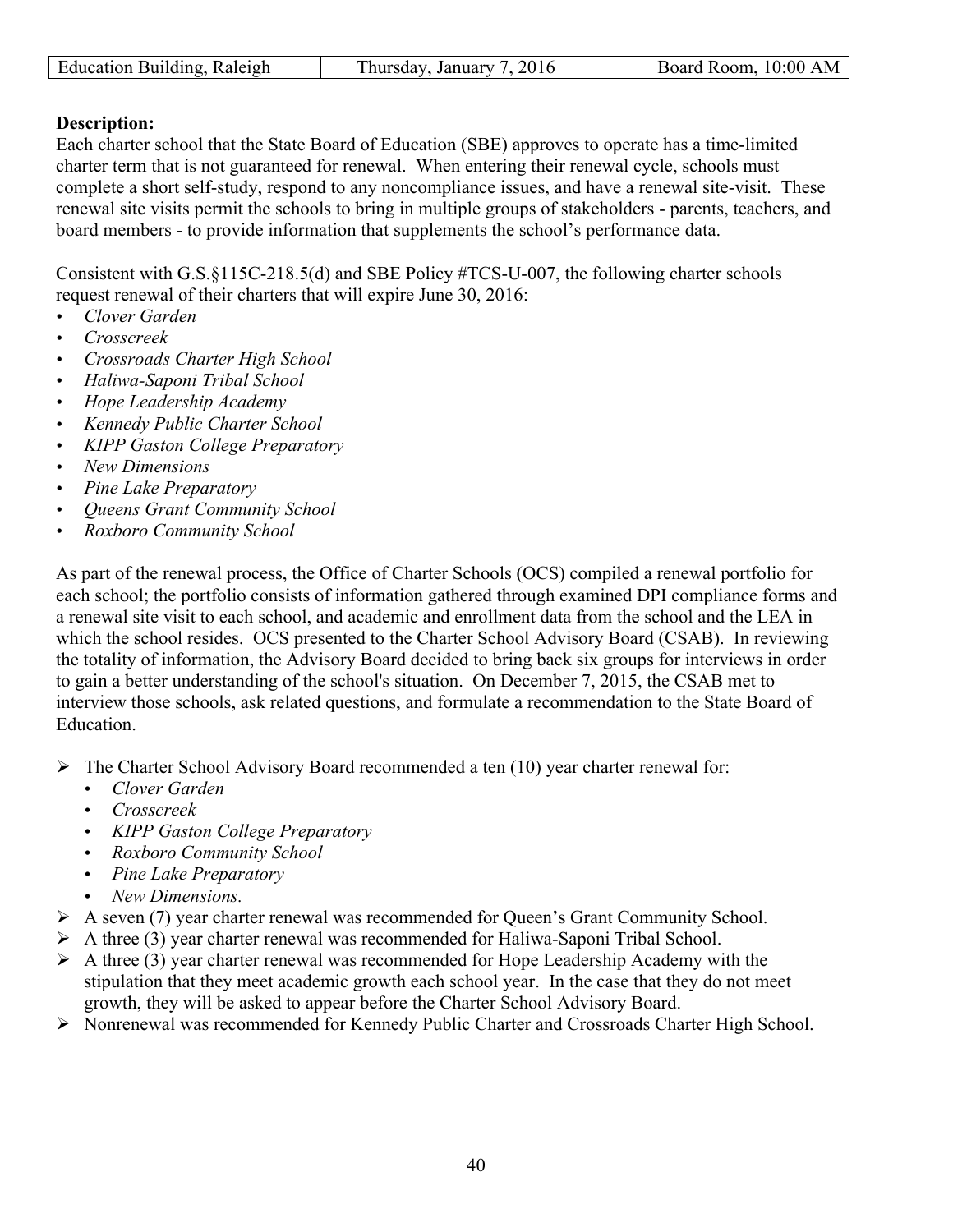## **Recommendation(s):**

It is recommended that the State Board of Education approve the renewal recommendations of the Charter School Advisory Board.

## **Discussion/Comments:**

- EICS Committee Chair Rebecca Taylor noted a thorough discussion of this item during the EICS Committee meeting on Wednesday, and summarized the renewal recommendations.
- Chair Taylor also noted a great deal of conversation about two of these schools (Hope Leadership Academy – recommended for three-year renewal; and Kennedy Public Charter – recommended for nonrenewal). Noting that the minutes of the Charter School Advisory Board (CSAB) were minimal, Chair Taylor requested Dr. Deanna Townsend-Smith to come forward to share additional information that was presented to the CSAB that was not included in the minutes.
- Ms. Townsend-Smith provided a broad overview with more specific details to be presented in February prior to the State Board of Education's action on the schools up for renewal. She shared that the State Board of Education should know that the CSAB used their adopted renewal framework, which is based on General Statute requirements, their mission statement, SBE policies and strategic plan (specifically, Obj. 2.4 – Increasing the number of charter schools meeting academic, operational, and financial goals.)
- Ms. Townsend-Smith directed Board members to the renewal framework provided in the Board materials on eBoard to see why Hope Leadership Academy fell within the three-year renewal category. She explained that during the December meeting, the board chair and the lead administrator at Hope Leadership Academy agreed that the academic performance was not acceptable and made no excuses for their performance. They communicated to the CSAB that they made program and staff changes to ensure better performance in the future. The CSAB recommended a three-year renewal due to them not being comparable to any of the LEAs in the state. More specifically information was revealed on Wednesday about the wait-list for Hope Leadership Academy, but it was discovered that the wait-list was around five students. Additional information will be provided in February.
- As it relates to Kennedy Public Charter, Dr. Townsend-Smith reported that Kennedy Public Charter received the recommendation for nonrenewal. Although they met the minimal stipulations granted when they received their three-year renewal the first time, based on a persistent pattern of not performing adequately academically, the CSAB felt they had an adequate chance to prove that they could meet the needs of the students they were serving. While the CSAB noted that Kennedy was serving a challenging population, their persistence of underperformance necessitated a nonrenewal for the sake of the children, according to Dr. Townsend-Smith. During their deliberations, the CSAB noted that Charlotte-Mecklenburg had nine "F" schools; Kennedy Public Charter was one of the nine and was the lowest-performing school in the cohort, performing at 18.9 percent as opposed to 30 plus percent for the others. Kennedy's explanation to the CSAB was that they had received new students, which impacted their student performance. However, at the request of the representatives present, they were unable to provide specific information relative to the breakdown of students new to the school, and the response was very limited. Dr. Townsend-Smith reported that during site visits over the last two years, the Office of Charter Schools' staff noted inconsistencies with instruction at the school, staff had and continue to struggle with knowing who they are, i.e., are they a STEM school, classical school, etc. She also described inconsistencies in the classroom environments. In addition, Dr. Townsend-Smith reported that it was alarming to the CSAB that for the past three years, even though the school had shown some growth, they have not been comparable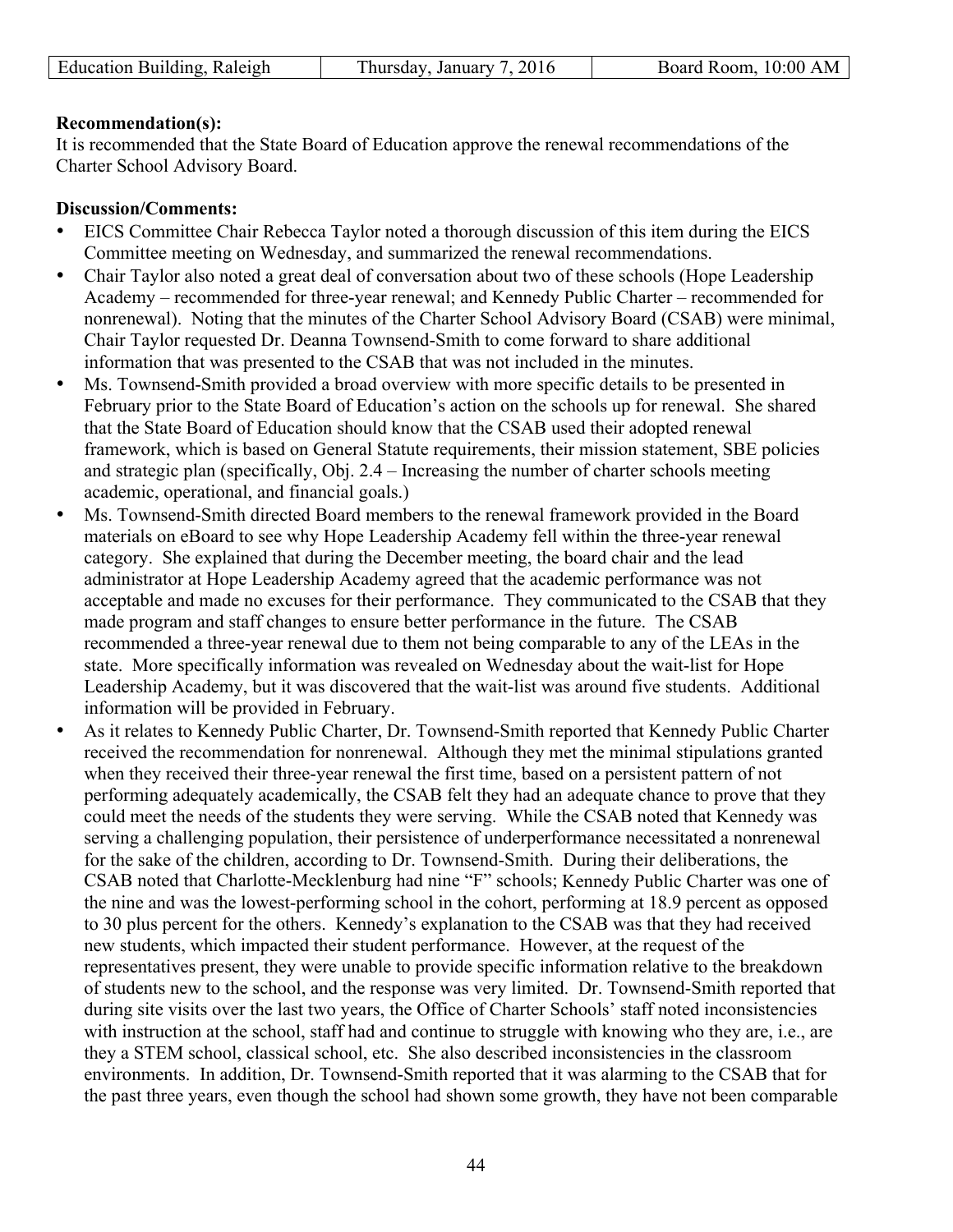| Raleigh<br>ducation <b>!</b><br>Building. | January<br>hursdav | 10:00<br>Room.<br>AM.<br>Board |
|-------------------------------------------|--------------------|--------------------------------|

to the state or the LEA and that the students continue to suffer in that environment, which is why the CSAB made the recommendation of nonrenewal.

• There was no further discussion.

This item is presented for Discussion during the January State Board of Education meeting and will return for Action in February 2016. (See Attachment EICS 14)

## *NEW BUSINESS*

Under New Business, EICS Committee Chair Rebecca Taylor shared that the Committee received an update from Ms. Alexis Schauss about the two pilot Virtual Charter Public Schools. Chair Taylor explained that Ms. Schauss provided a three-month summary of student accounting, which included ADM, enrollments, and withdrawals.

## **BUSINESS OPERATIONS COMMITTEE CHAIR REPORT (Mr. Gregory Alcorn, Chair; Mr. Kevin Howell, Vice Chair)**

## *DISCUSSION*

#### **BSOP 1 – Study on Charter School Closure Funds**

**Policy Implications:** General Statute §115C-218.100, Session Law 2015-241, Section 8.28

#### **SBE Strategic Plan:**

**Goal 4:** Every school district has up-to-date financial, business, and technology systems to serve its students, parents, and educators

**Objective 4.3:** Use State and federal funding according to State and federal laws and State Board of Education policies

**Presenter(s):** Mr. Philip Price (Chief Financial Officer, Financial and Business Services) and Ms. Alexis Schauss (Director, School Business Division)

#### **Description:**

Session Law 2015-241 Section 8.28 requires that the State Board of Education study and develop a proposed policy regarding circumstances in which a charter school, approved by the State Board, shall not be subject to the minimum value requirement of \$50,000 as required by G.S. §115C-218.100 for purposes of ensuring payment expenses related to closure proceedings.

The State Board shall consider providing certain charter schools with a total or partial waiver of the requirement and shall examine criteria such as the years of operation, proven compliance with finance governance, academic requirements of its charter, State law and State Board of Education policy requirements as well as appropriate documentation to show the charter school's financial health and sustainability.

The State Board shall report by February 15, 2016, to the Joint Legislative Education Oversight Committee on the results of the study and a proposed policy, including legislative recommendations.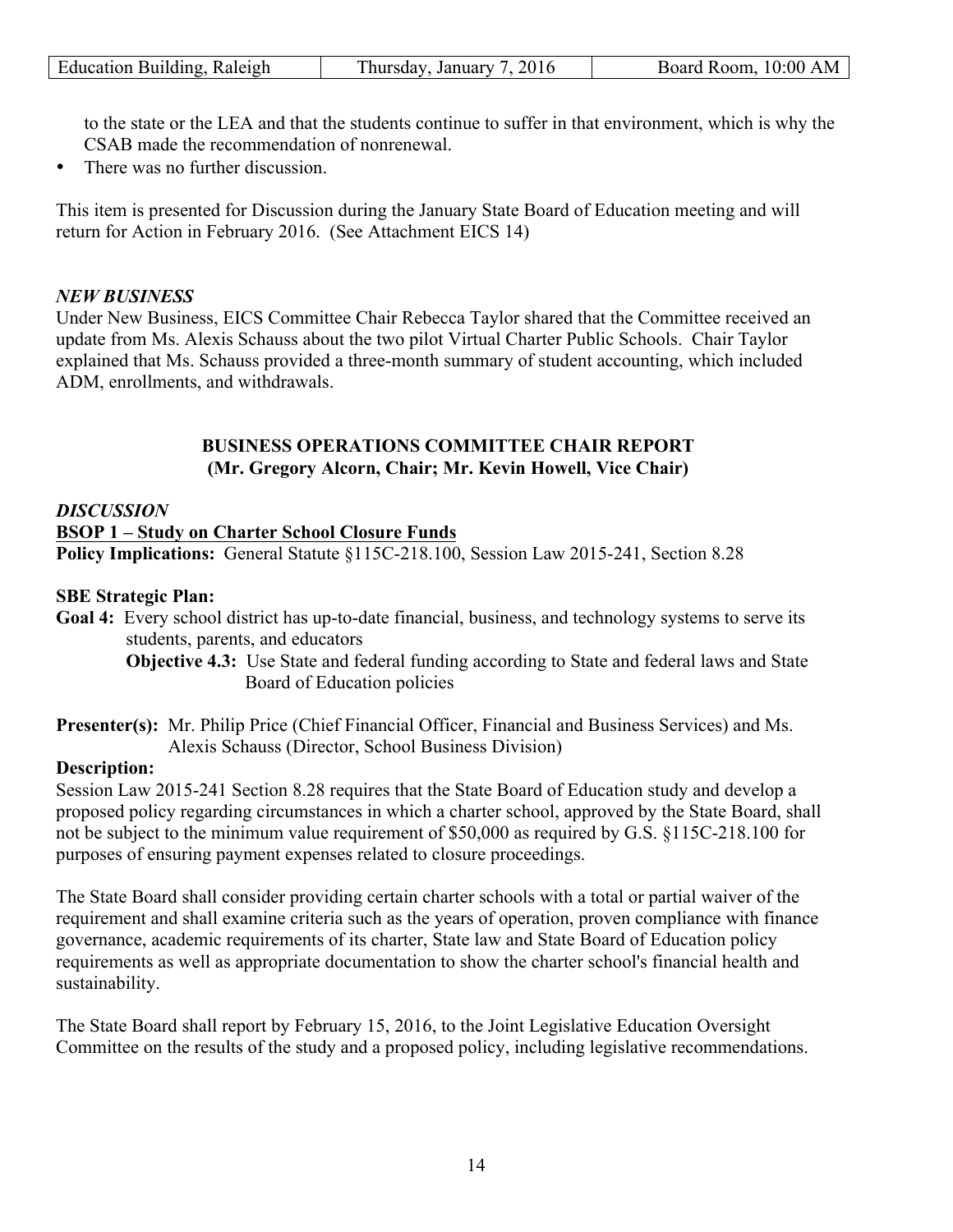| Education Building, Raleigh | Thursday, January 7, 2016 | Board Room, 10:00 AM |
|-----------------------------|---------------------------|----------------------|
|                             |                           |                      |

#### **Recommendation(s):**

It is recommended that the State Board of Education approve the proposed policy.

#### **Discussion/Comments:**

- In the absence of BSOP Committee Chair Greg Alcorn, Vice Chair Kevin Howell noted a thorough discussion of this item during the BSOP Committee meeting on Wednesday. Vice Chair Howell encouraged Board members to read the report, which is available on eBoard prior to the Board meeting in February. He noted that the report is due to the Joint Legislative Education Oversight Committee by February 15.
- There was no further discussion.

This item is presented for Discussion during the January State Board of Education meeting and will return for Action in February 2016. (See Attachment BSOP 1)

## *UPDATE ON CONTRACTS*

(See Attachment on eBoard)

BSOP Committee Vice Chair Kevin Howell encouraged Board members to review the update on contracts located on eBoard.

#### **STUDENT LEARNING AND ACHIEVEMENT COMMITTEE CHAIR REPORT (Mr. Eric C. Davis, Chair; and Dr. Olivia Oxendine, Vice Chair)**

#### *MOVED FROM ACTION TO DISCUSSION*  **SLA 1 – Policies Governing Services for Children with Disabilities Policy Implications:** SBE Policy #GCS-D-000

#### **SBE Strategic Plan:**

- **Goal 1:** Every student in the NC Public School System graduates from high school prepared for work, further education and citizenship.
	- **Objective 1.1:** Increase the cohort graduation rate.
	- **Objective 1.2:** Graduate students prepared for postsecondary education.
	- **Objective 1.4:** Reduce the percentage of students needing remediation in postsecondary education.
	- **Objective 1.5:** Increase student performance on the state's End-of-Grade (EOG) and End-of-Course (EOC) Assessments and on the National Assessment of Educational Progress (NAEP).
- Goal 2: Every student has a personalized education
	- **Objective 2.5:** Increase the percentage of schools with a performance composite at or above 60% and meeting or exceeding academic growth.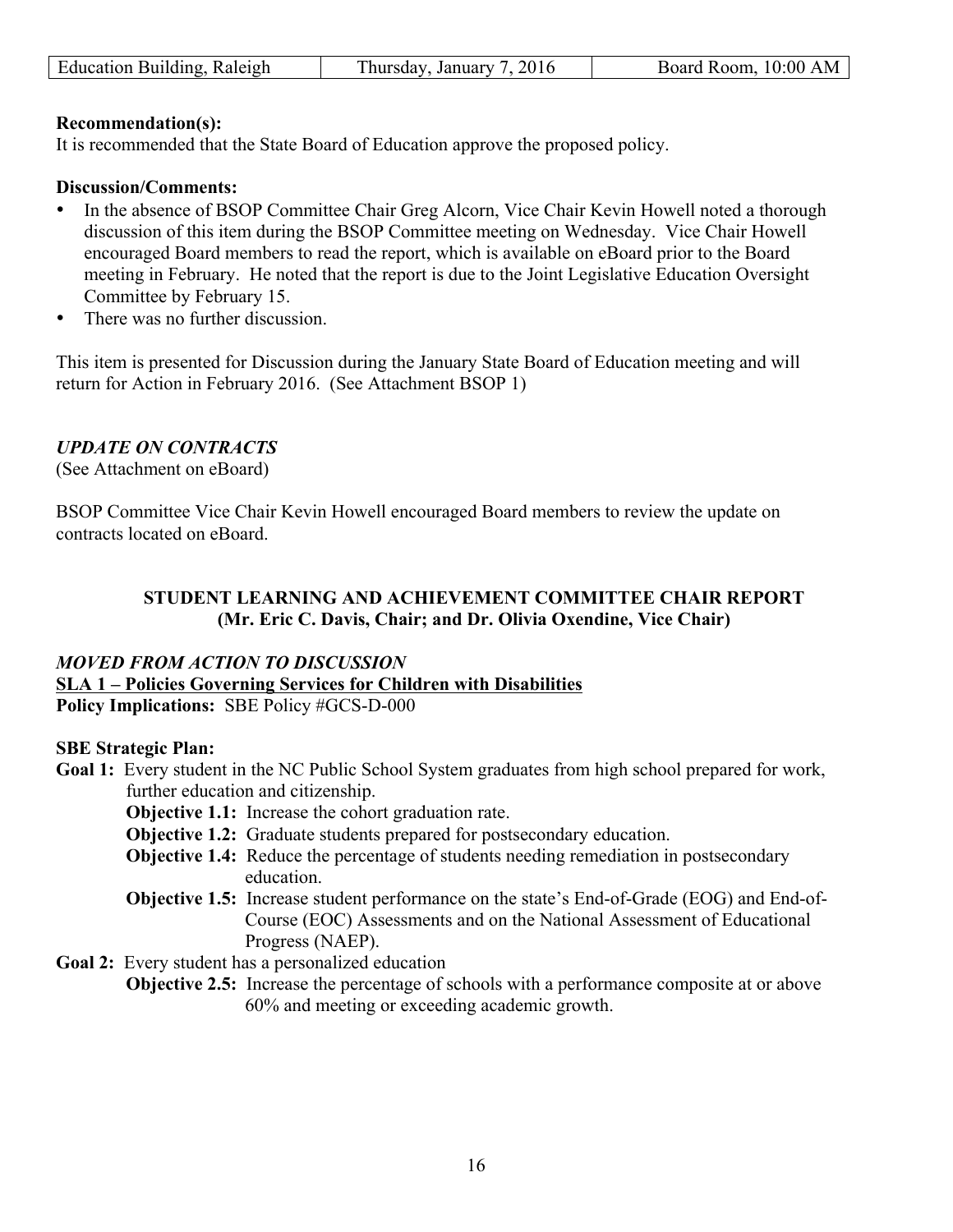| Education Building, Raleigh | Thursday, January 7, 2016 | Board Room, 10:00 AM |
|-----------------------------|---------------------------|----------------------|
|                             |                           |                      |

**Presenter(s):** Dr. Tracy S. Weeks (Chief Academic and Digital Learning Officer, Academic and Digital Learning), Mr. William J. Hussey (Director, Exceptional Children Division) and Ms. Lynne Loeser (Consultant for Learning Disabilities/Attention Deficit Hyperactivity Disorder)

## **Description:**

Policies Governing Services for Children with Disabilities (Policies) will be amended to reflect changes to the definition, evaluation and identification of students with Specific Learning Disabilities (SLD). The proposed changes align with the amendments to the Individuals with Disabilities Education Act 2004 which permit the use of a process based on a child's response to scientific-research based intervention and provides that states may not require LEAs to use a discrepancy model. Following a ten-month study period by the SLD Task Force (composed of stakeholders and practitioners from across the state), it is recommended that the use of a discrepancy model that compares intellectual ability to achievement level, is not an appropriate practice in the evaluation and identification of children with SLD and is not supported by the findings of the SLD Task Force.

In alignment with the State Board of Education goal stating that every student has a personalized education and receives instruction through excellent educators, the proposed changes to the North Carolina Policies Governing Services for Children with Disabilities recommend a Responsiveness to Instruction (RtI)-based model as the basis for a comprehensive evaluation in the identification of students with SLD. These changes will establish a consistent process of defining, evaluating and identifying students with SLD based on a review of research in the field.

North Carolina has intentionally paired the RtI-based approach to evaluation and identification of students with SLD with a multi-tiered system of support (MTSS), defined as a framework that promotes school improvement through engaging, research-based academic and behavioral practices. RtI, as an approach to a comprehensive evaluation for identification of students with SLD, provides a consistent methodology for evaluating the effectiveness and success of a multi-tiered system of support, as well as measuring a student's response to the instruction and intervention received. Both share the common element of data-based problem solving to inform instruction and intervention. In an RtI-based approach to a comprehensive evaluation, a multi-tiered system of support is critical in ensuring that a lack of appropriate instruction is not a determinant factor for a student's low achievement and insufficient response to instruction and intervention. Consistent with the State Board of Education goal that every student in the North Carolina Public School System graduates from high school prepared for work, further education and citizenship, the proposed policy changes will effectively support our highest percentage of students identified for special education and related services.

Please see the attached report from the SLD Task Force for further detail.

#### **Recommendation(s):**

The State Board of Education is asked to approve the proposed changes to policies.

#### **Discussion/Comments:**

• SLA Committee Chair Eric Davis noted a thorough discussion of this item during the SLA Committee meeting on Wednesday, explaining that this work has been ongoing for several months. He shared that following discussion of this item, the Committee agreed to move this item from an Action to a Discussion item. Therefore, this item will return to the Board for Action in February.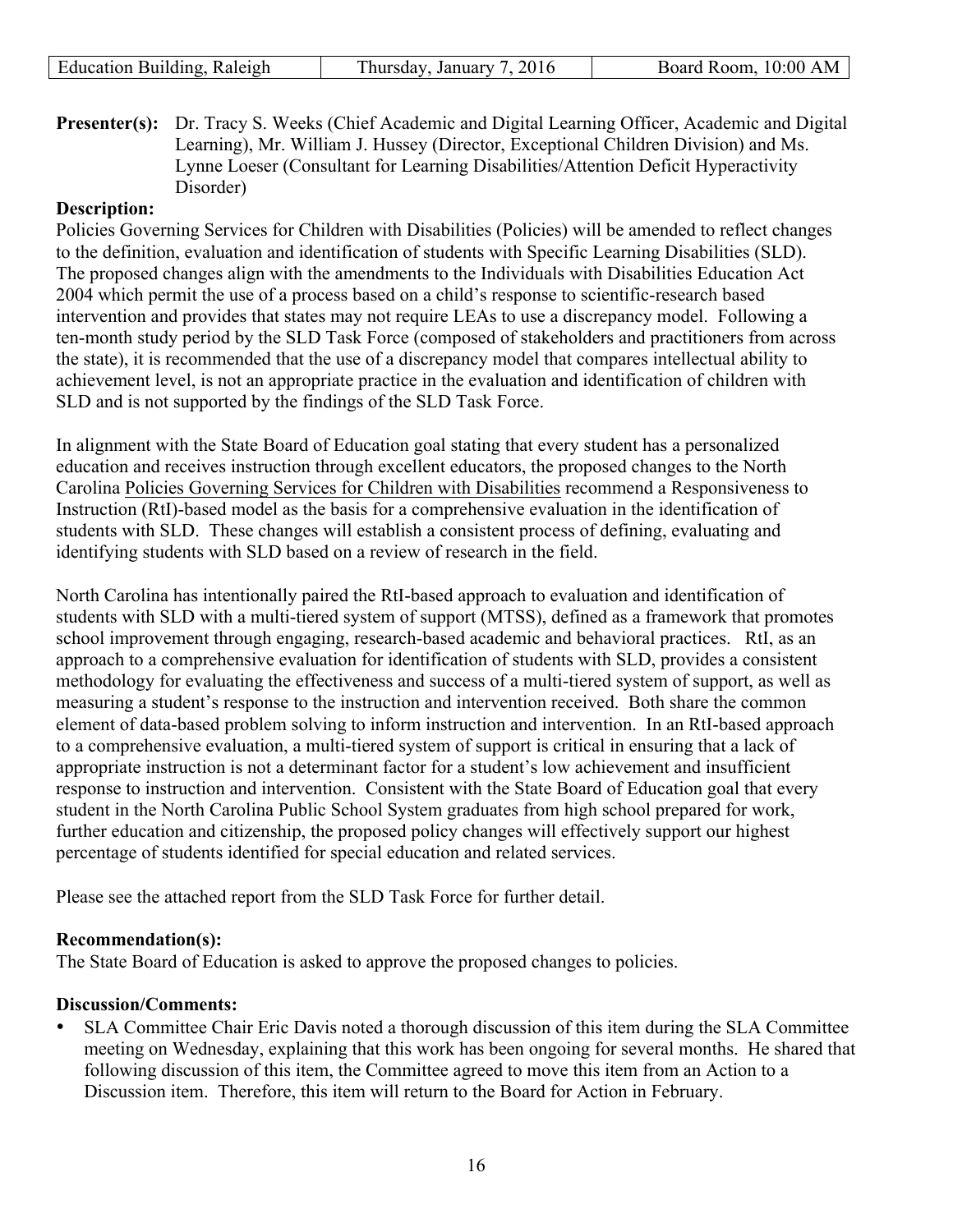| Raleigh<br>ducation.<br>3111lding. | 201<br>January<br>hursdav<br>$\cdot$ | 0:00<br>k oom<br>ΑM<br>ĸ<br>ми |
|------------------------------------|--------------------------------------|--------------------------------|
|                                    | -                                    |                                |

• There was no further discussion.

This item was originally scheduled as an Action item but, after Committee deliberations, was moved to a Discussion item and will return for Action during the February 2016 State Board of Education meeting

## *ACTION ON FIRST READING*

#### **SLA 2 – Report to the North Carolina General Assembly: Pilot Program to Raise the High School Dropout Age from Sixteen to Eighteen**

**Policy Implications:** Session Law 2013-360 (SB 402, Budget Bill), Sec. 8.49 as amended by Session Law 2014-2015, Sec. 64

#### **SBE Strategic Plan:**

**Goal 1:** Every student in the NC Public School System graduates from high school prepared for work, further education and citizenship.

**Objective 1.1:** Increase the cohort graduation rate.

- **Goal 5:** Every student is healthy, safe, and responsible.
	- **Objective 5.3:** Decrease the number of students who are chronically absent, dropout, or suspended out of school.
- **Presenter(s):** Dr. Aron Gabriel (Associate Superintendent, Newton-Conover City Schools) and Mrs. Angela Simmons (Director, Student Support Services, Hickory Public Schools)

#### **Description:**

Pursuant to SL2013-360, the State Board of Education shall authorize the Hickory Pubic Schools and the Newton-Conover City Schools to establish and implement a pilot program to increase the high school dropout age from 16 years of age to the completion of the school year coinciding with the calendar year in which a student reaches 18 years of age, unless the student has previously graduated from high school.

The local school administrative units, in collaboration with the State Board of Education, shall report to the Joint Legislative Education Oversight Committee, the House Appropriations Subcommittee on Education, and the Senate Appropriations Committee on Education/Higher Education.

#### **Recommendation(s):**

It is recommended that the Board approve the pilot program.

#### **Discussion/Comments:**

- SLA Committee Chair Eric Davis noted a thorough discussion of this item during the SLA Committee meeting on Wednesday. Chair Davis stated that given the fact that this pilot program will continue past this report he felt it was appropriate to consider this report as an interim report.
- Vice Chairman Collins stated that this is an important issue, which involves a lot of work and discussion prior to any recommendation being made. He added that this particular study is well done, but involves a small school system and a small sample of students. He suggested that the Board have in-depth discussions concerning this issue. Chairman Cobey suggested that Mr. Martez Hill place this item on the tentative agenda for the Board's spring work session as a possible topic.
- There was no further discussion.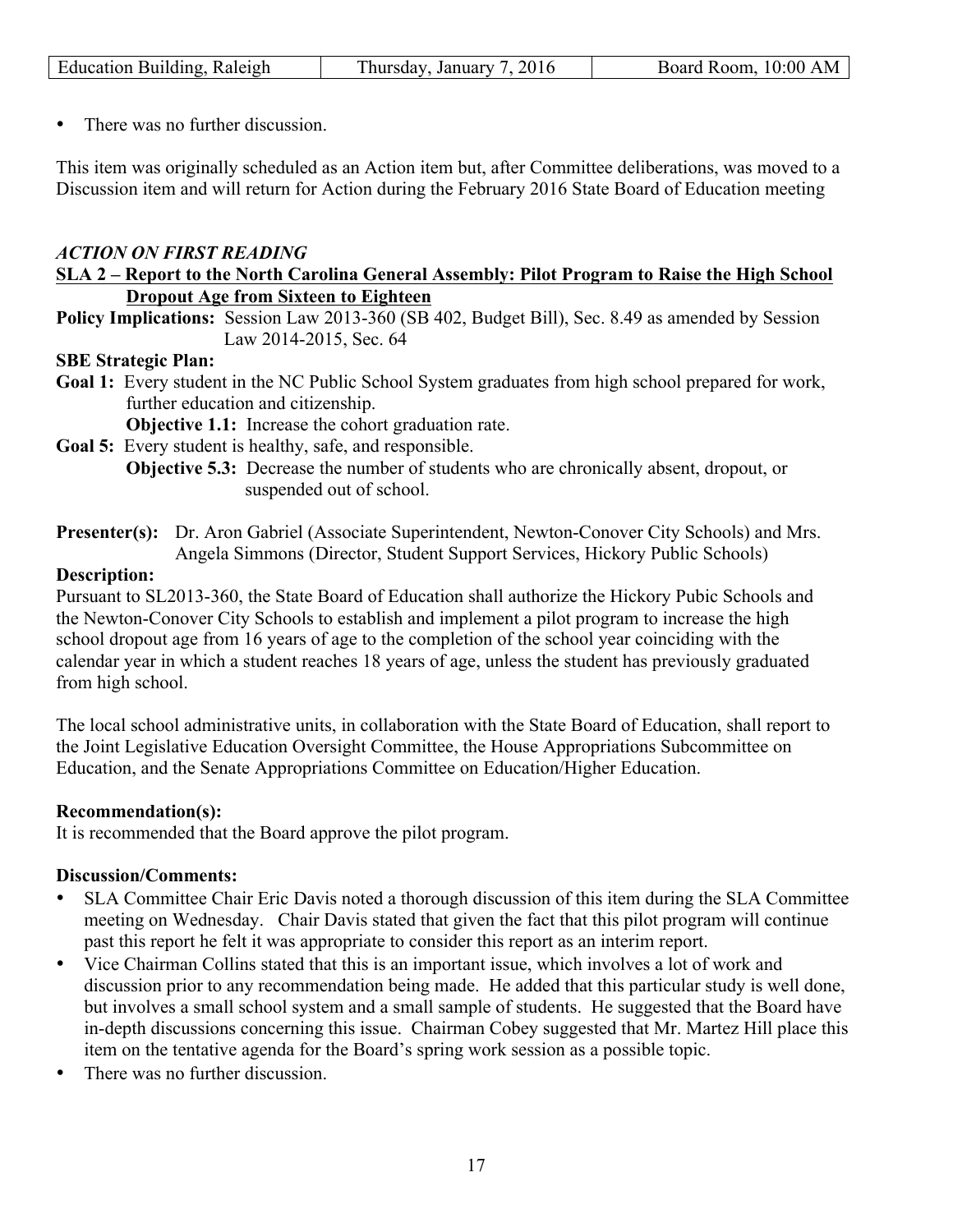*Upon motion by Mr. Eric Davis, and seconded by Mr. A.L. Collins, the State Board of Education voted unanimously to accept the pilot program report and to label it as an interim report. (See Attachment SLA 2)* 

## *DISCUSSION*

## **SLA 3 – Council on Educational Services for Exceptional Children Membership**

**Policy Implications:** General Statute §115C-121, SBE Policy #TCS-B-005, Section 300.167-300.169 of federal regulations under Individuals with Disabilities Education Act

## **SBE Strategic Plan:**

**Goal 1**: Every student in the NC Public School System graduates from high school prepared for work, further education, and citizenship.

**Objective 1.1:** Increase the cohort graduation rate.

- **Objective 1.2:** Graduate students prepared for postsecondary education.
- **Objective 1.3:** Graduate students pursuing a Career and Technical Education (CTE) concentration prepared for careers.
- **Objective 1.4:** Reduce the percentage of students needing remediation in postsecondary education.
- **Objective 1.5:** Increase student performance on the state's End-of-Grade (EOG) and End-of-Course (EOC) Assessments and on the National Assessment of Educational Progress (NAEP).
- **Presenter(s):** Dr. Tracy S. Weeks (Chief Academic and Digital Learning Officer, Academic and Digital Learning) and Mr. William J. Hussey (Director, Exceptional Children Division)

## **Description:**

The Council is established in federal and state law as an Advisory Council to the State Board of Education. Its establishment is set forth in Section 300.167-300.169 of the federal regulations, Section 1412(a)(21) of the Individuals with Disabilities Education Act (IDEA 2004) and Section 115C-121.1 of North Carolina General Statutes. The Council advises the State Board of Education on unmet needs within the State in the education of children with disabilities.

Legislation requires that the majority of the members of the Council must be individuals with disabilities or parents of children with disabilities. The Council shall represent the various interests of the groups concerned with the education of children with disabilities, including gender, ethnic diversity, and representation from across the state.

In accordance with State Board of Education policy, the Council has 25 appointed members. Two members are appointed by the Governor, two by the President Pro Tempore, two by the Speaker of the House, fourteen by the State Board of Education, and five members referred to as state agency representatives are designated by federal regulations. Terms for state agency members are governed by virtue of their position. The term of appointments for all members except those appointed by the State Board of Education is for two years. State Board of Education appointments are for four-year terms with no person serving more than two consecutive four-year terms.

There are four vacancies: two (2) appointments to represent Parents of Children with Disabilities; one (1) Special Education Teachers (PreK-12); and one (1) Local Education Agency Exceptional Children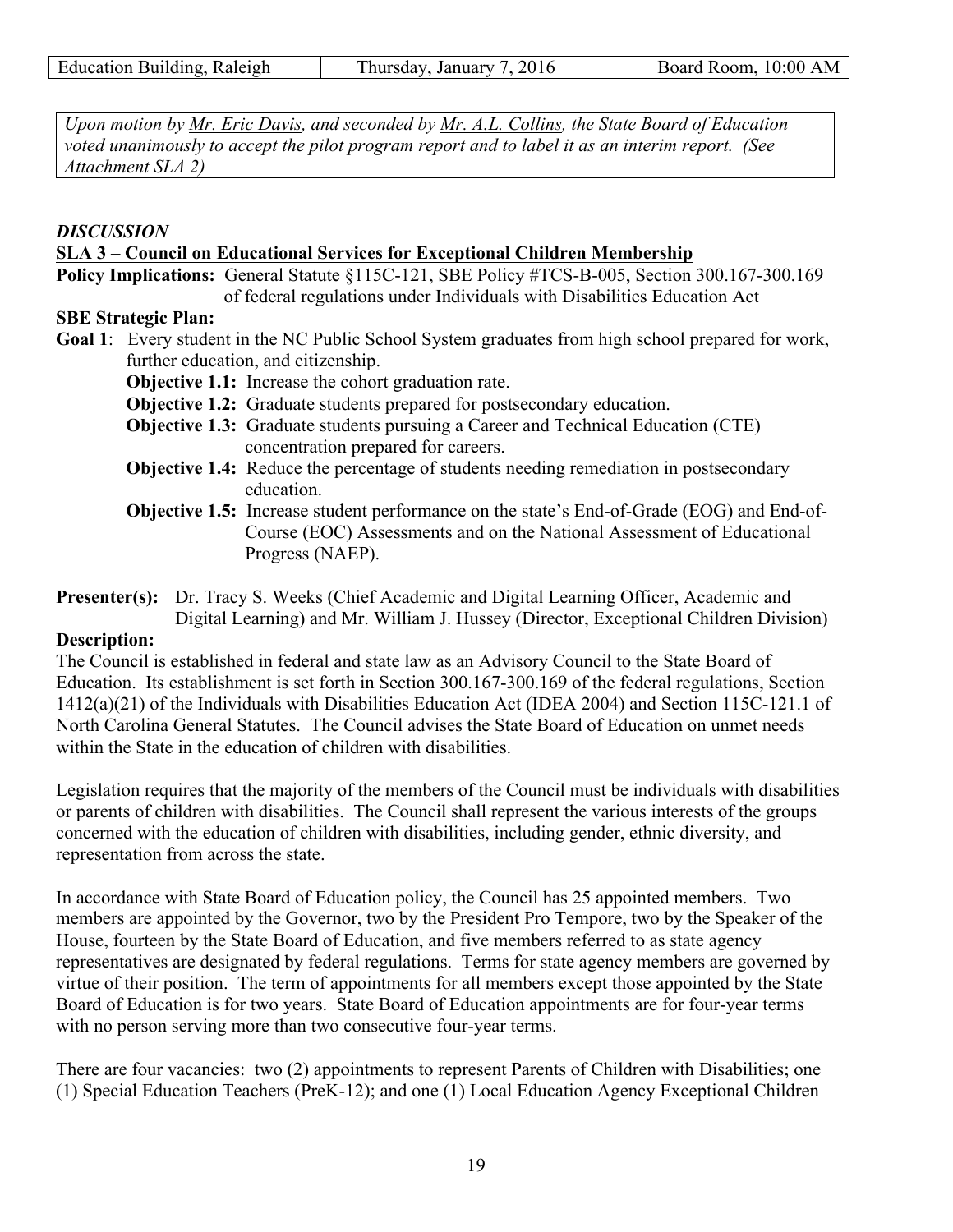| Education<br>Building<br>Raleigh | $\sim$<br>Januar<br>, hursdav<br>٠. . | 00<br>. N/<br>$\cdots$<br>R <sub>00</sub> m<br>$H\Omega^{n}$<br>ам. |
|----------------------------------|---------------------------------------|---------------------------------------------------------------------|

Program Director. The vacancy is due to appointment resignation, replacement due to non-attendance and or no longer eligible to represent the position. At the January meeting, the State Board of Education is asked to provide a recommendation to fill the vacancies. Membership requires the majority of members be parents of children with disabilities. The Council seeks recommendations with geographical diversity. Currently, the Sandhills, Northwest and Western Regions are not represented. The Council also seeks recommendations with gender and race diversity.

#### **Recommendations:**

The State Board of Education is asked to submit recommendations to fill the vacancies.

## **Discussion/Comments:**

- SLA Committee Chair Eric Davis noted a thorough discussion of this item during the SLA Committee meeting on Wednesday. Chair Davis called on fellow Board members to make recommendations for membership on the Council on Educational Services for Exceptional Children, specifically parents to serve on the Council.
- There was no further discussion.

This item is presented for Discussion during the January State Board of Education meeting and will return for Action in February 2016. (See Attachment SLA 3)

## *DISCUSSION*

## **SLA 4 – Advisory Council Membership for the Governor Morehead School for the Blind Policy Implications:** SBE Policy #TCS-B-007

## **SBE Strategic Plan:**

**Goal 1**: Every student in the NC Public School System graduates from high school prepared for work, further education, and citizenship.

**Objective 1.2:** Graduate students prepared for postsecondary education.

- **Objective 1.3:** Graduate students pursuing a Career and Technical Education (CTE) concentration prepared for careers.
- **Presenter(s):** Dr. Rebecca Garland (Deputy State Superintendent, Office of the Deputy State Superintendent) and Ms. Barbria Bacon (Superintendent/School Director, Educational Services for the Deaf and Blind)

## **Description:**

Recommendations are needed to fill vacancies of two (2) resigned members of the Governor Morehead School for the Blind Advisory Council. DPI staff will work with SBE members to identify candidates to fill these vacancies.

#### **Recommendations:**

It is recommended that the North Carolina State Board of Education approve nominees for the Governor Morehead School Advisory Council at the February 2016 SBE meeting.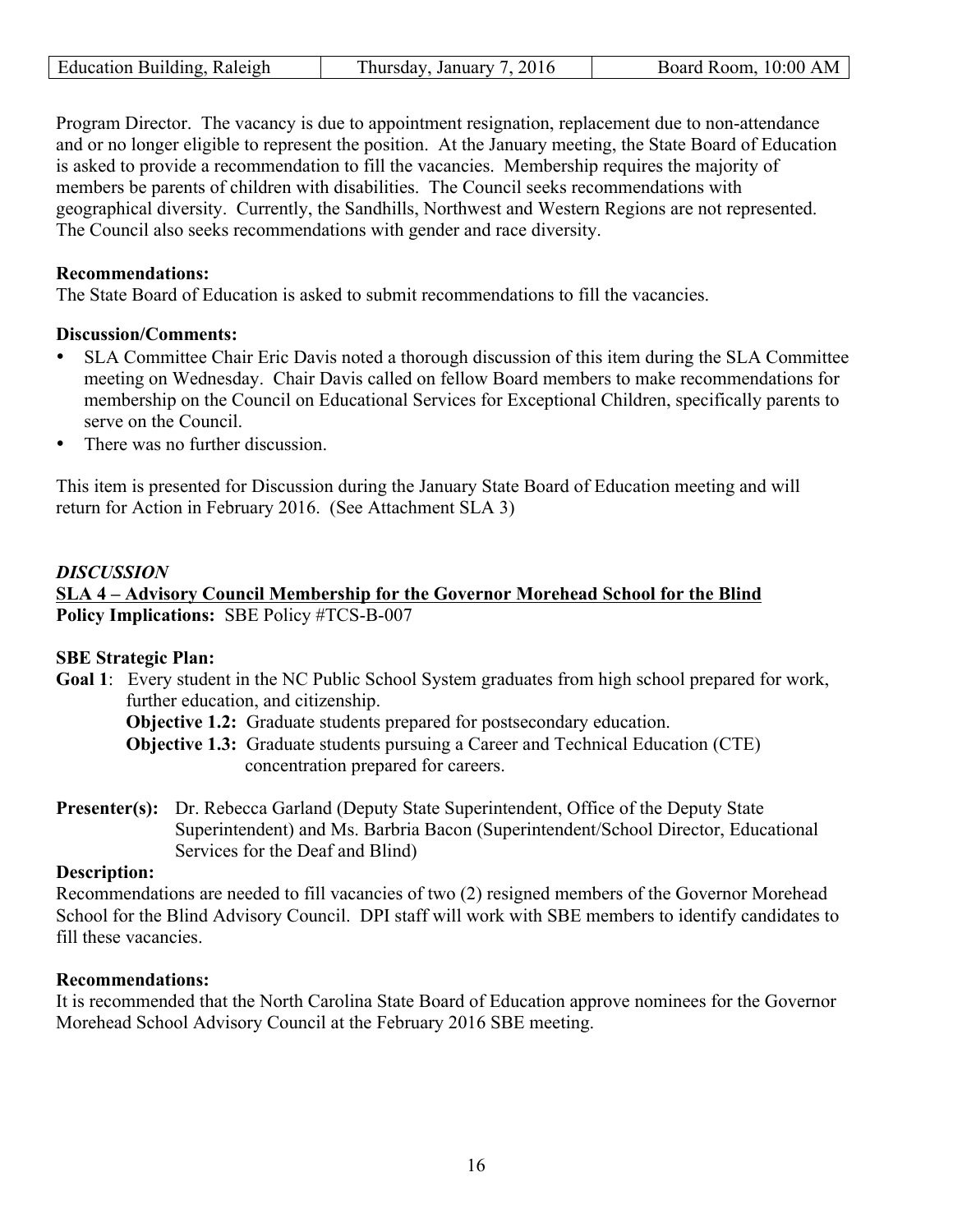|  | Education Building, Raleigh | Thursday, January 7, 2016 | Board Room, 10:00 AM |
|--|-----------------------------|---------------------------|----------------------|
|--|-----------------------------|---------------------------|----------------------|

#### **Discussion/Comments:**

- SLA Committee Chair Eric Davis noted a thorough discussion of this item during the SLA Committee meeting on Wednesday. This item will return for a vote in February.
- There was no further discussion

This item is presented for Discussion during the January State Board of Education meeting and will return for Action in February 2016. (See Attachment SLA 4)

#### *NEW BUSINESS*

Under New Business, SLA Committee Chair Eric Davis noted that Dr. Tammy Howard and Dr. Tiffany Perkins provided a continuing update on the current status of the Proof of Concept study, noting continual progress, but much more work to be done. He stated that the Board is open to any feedback about this study.

In addition, the SLA Committee received a proposed resolution supporting the Governor's Call to Action regarding aligning the talent pipeline to meet the needs of the economy. Mr. Davis requested that Mr. Martez Hill read the proposed resolution into the record.

## **NORTH CAROLINA STATE BOARD OF EDUCATION RESOLUTION SUPPORTING**  *Governor Pat McCrory's Call to Action TO ALIGN THE TALENT PIPELINE TO MEET THE NEEDS OF THE ECONOMY January 7, 2016*

- **WHEREAS,** nearly fifty years ago, 79 percent of jobs in the United States required only a high school diploma or less and by 2015, only 35 percent of jobs in the United States were available to high school graduates and dropouts, according to the *NC Department of Commerce*; and
- **WHEREAS,** 44 percent of North Carolina businesses indicate difficulty finding employees they need according to a 2014 survey of nearly 800 North Carolina employers, conducted by the *NC De and Economic Analysis Division* (LEAD); and *Department of Commerce's Labor*
- **WHEREAS,** the top three reasons for hiring difficulties were lack of work experience, credentials, and occupational skills; and
- **WHEREAS,** *North Carolina* faces a gap between educational attainment and industry's projected need for educated workers; and
- **WHEREAS,** to ensure North Carolina is prepared for future success, a statewide workforce development goal must be established to fulfill this economic and social need; and
- **WHEREAS,** the *North Carolina State Board of Education* (SBE) will work to ensure that every public school student will graduate ready for postsecondary education and work, prepared to be a globally engaged and productive citizen; and
- **WHEREAS,** the SBE will use its constitutional authority to lead and uphold the system of public education in *North Carolina*;

#### **NOW THEREFORE BE IT,**

**RESOLVED,** that, the SBE supports *Governor Pat McCrory's Call to Action* in setting a goal for 2025 that 67 percent of working-age North Carolinians will have education and training beyond high school in order to meet the needs of the economy; and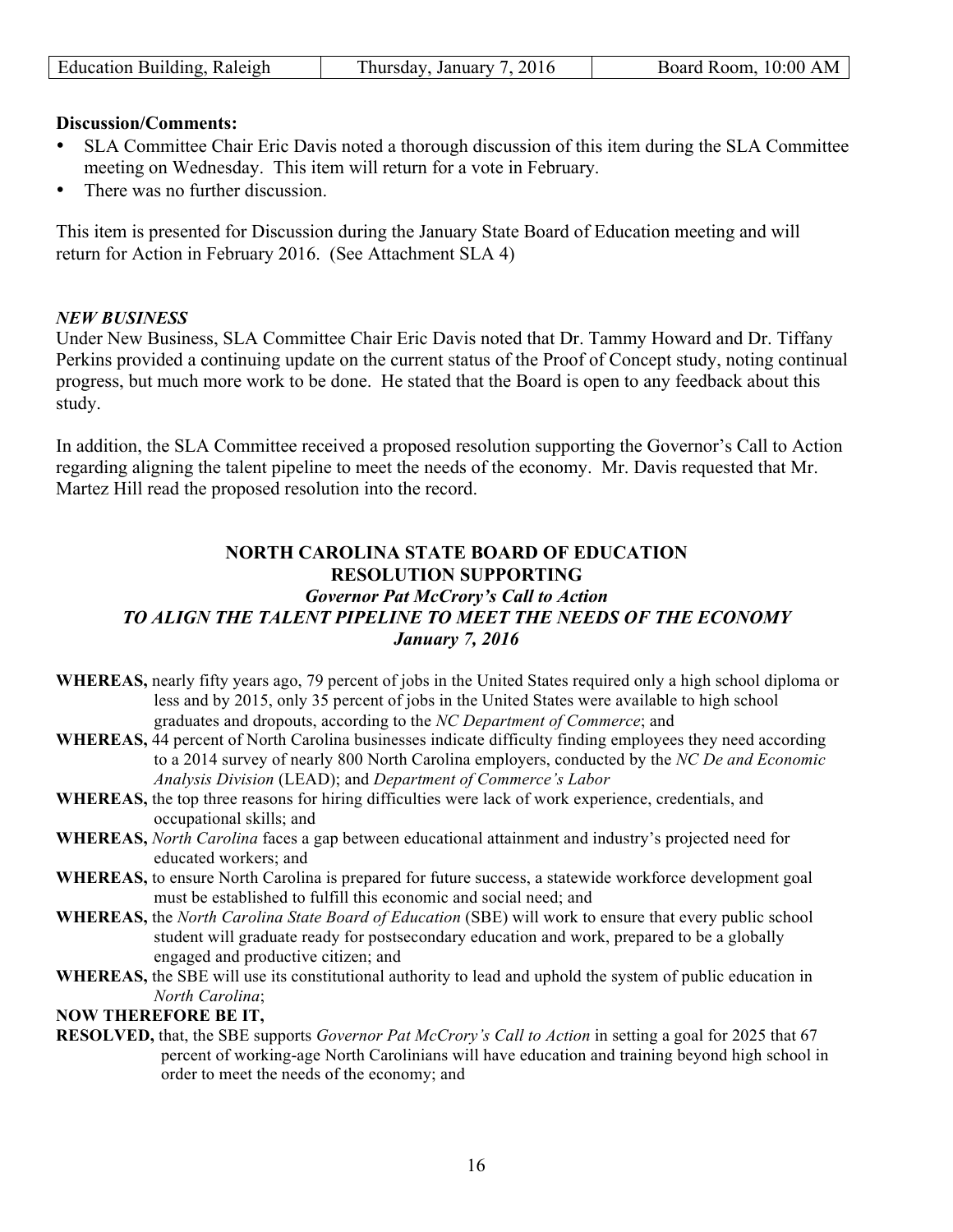| Building<br>Raleigh<br>Education | 2016<br>January<br>hureday<br>мю | 10:00<br>AM<br>്ററന്ന<br>$   -$<br>K. |
|----------------------------------|----------------------------------|---------------------------------------|

**RESOLVED,** that, the SBE will continue to collaborate and partner with the UNC Board of Governors, the NC Board of Community Colleges, and the NC Association of Independent Colleges and Universities to establish common goals and alignment of activities related to workforce development, improving teacher quality, and developing school leadership; and

- **RESOLVED,** that, the SBE will use education and workforce data to inform policy, track progress, measure success and support implementation of an online reporting dashboard that all stakeholders can assess to review progress towards meeting this goal using baseline data already collected by the *NC Department of Commerce's Labor and Economic Analysis Division* and longitudinal data system; and
- **RESOLVED,** that, the SBE will continue its endorsement of programs for students meeting Career and College ready graduation requirements; and
- **RESOLVED,** that, the SBE will engage North Carolina business and industry partners to identify employee knowledge and skills needed to be an effective worker in the current and future marketplace; and
- **RESOLVED,** that, the SBE will continue to support the expansion of *North Carolina's Career and College Promise* program and *Career and Technical Education* (CTE) credentials that provide high school students the opportunity to earn postsecondary credit and college degrees and CTE credentials that will lead to successful employment; and
- **RESOLVED,** that, the SBE will continue its support for identifying work-ready certified communities meeting the *NC Works Commission's* criteria; and

#### **RESOLVED,** that, the SBE will

- Support local education agencies in developing and implementing career pathways as part of their local application for funding from *Carl D. Perkins Career and Technical Education Act*;
- Provide support to teachers and administrators to increase the number of students leaving secondary education prepared for college through professional development, instructional coaching, and providing resources aligned to instructional standards; and

**RESOLVED,** that, Board members direct the Secretary of the State Board of Education to enter a copy of this resolution into the official minutes of the North Carolina State Board of Education.

 $\_$  , and the set of the set of the set of the set of the set of the set of the set of the set of the set of the set of the set of the set of the set of the set of the set of the set of the set of the set of the set of th

William W. Cobey, Chairman North Carolina State Board of Education

June St. Clair Atkinson, State Superintendent North Carolina Department of Public Instruction

*Upon motion by Mr. Eric Davis, and seconded by State Treasurer Janet Cowell, the State Board of Education voted unanimously to adopt the proposed resolution supporting the Governor's Call to Action regarding aligning the talent pipeline to meet the needs of the economy as presented.* 

## **HEALTHY RESPONSIBLE STUDENTS COMMITTEE CHAIR REPORT (MS. Patricia Willoughby, Chair; and Mr. Reginald Kenan, Vice Chair)**

#### *NEW BUSINESS*

Under New Business, HRS Committee Chair Patricia Willoughby shared that the HRS Committee received an informative report from SBE Senior Student Advisor Grace Russell about her Academic Integrity Project.